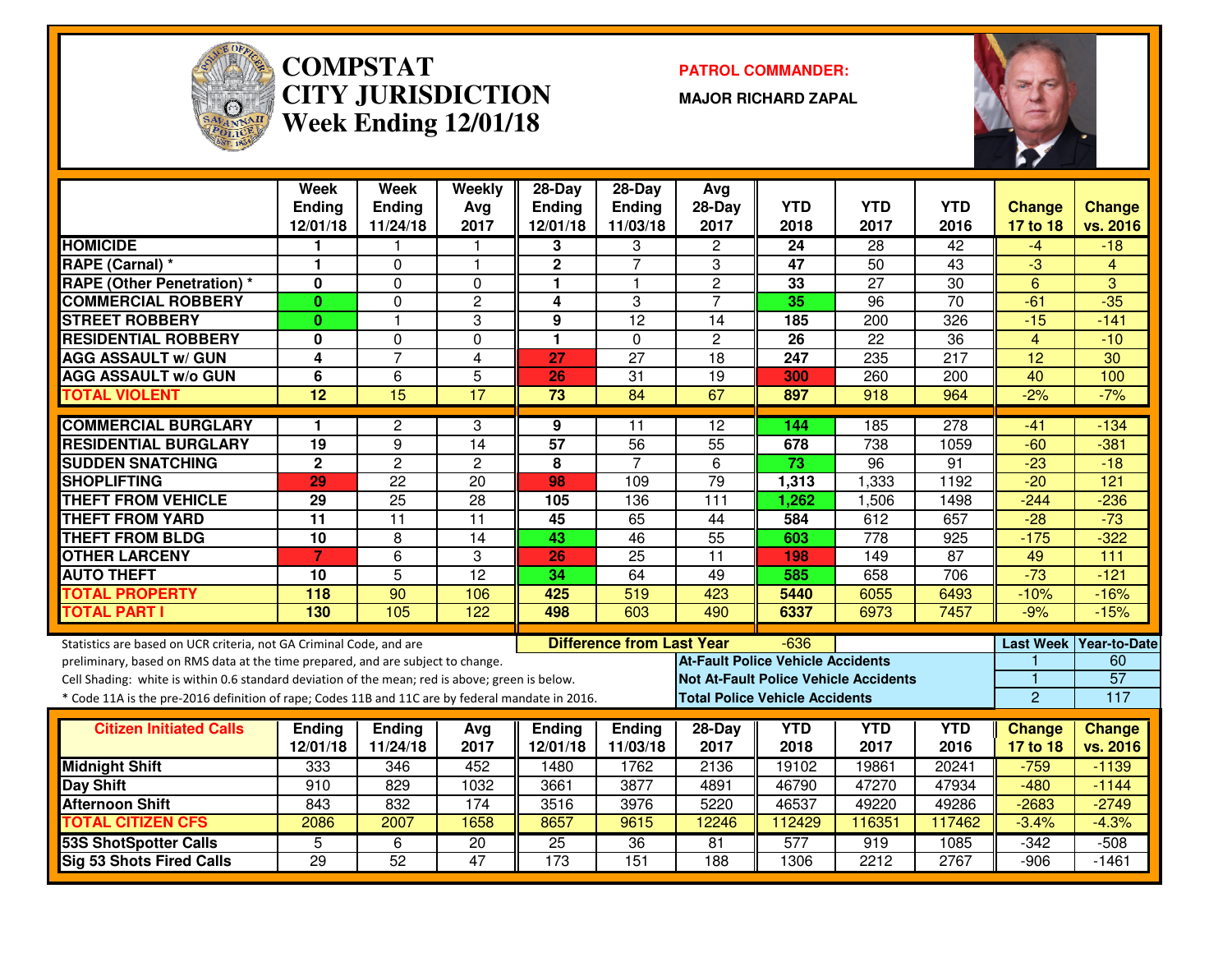

#### **COMPSTAT PRECINCT COMMANDER: NORTH PRECINCTWeek Ending 12/01/18**

**CAPT. CARY HILL**



|                                                                                                  | Week<br><b>Ending</b><br>12/1/18 | Week<br><b>Ending</b><br>11/24/18 | Weekly<br>Avg<br>2017 | 28-Day<br><b>Ending</b><br>12/1/10 | 28-Day<br>Ending<br>11/3/18      | Avg<br>28-Day<br>2017                    | <b>YTD</b><br>2018 | <b>YTD</b><br>2017 | <b>YTD</b><br>2016 | <b>Change</b><br>17 to 18 | <b>Change</b><br>vs. 2016 |
|--------------------------------------------------------------------------------------------------|----------------------------------|-----------------------------------|-----------------------|------------------------------------|----------------------------------|------------------------------------------|--------------------|--------------------|--------------------|---------------------------|---------------------------|
| <b>HOMICIDE</b>                                                                                  | 1                                | $\Omega$                          | $\mathbf{0}$          | 1                                  | -1                               | $\Omega$                                 | 6                  | 3                  | 3                  | 3                         | 3                         |
| RAPE (Carnal) *                                                                                  | 0                                | $\Omega$                          | 0                     | $\blacktriangleleft$               | 3                                | $\overline{1}$                           | $\overline{13}$    | 18                 | 13                 | $-5$                      | $\Omega$                  |
| <b>RAPE (Other Penetration) *</b>                                                                | $\mathbf{0}$                     | $\Omega$                          | 0                     | $\mathbf{0}$                       | $\Omega$                         | 0                                        | 5                  | 4                  | 8                  | 1                         | $-3$                      |
| <b>COMMERCIAL ROBBERY</b>                                                                        | 0                                | $\Omega$                          | 0                     | 0                                  | $\mathbf 0$                      | $\overline{1}$                           | 6                  | $\overline{14}$    | 8                  | $-8$                      | $-2$                      |
| <b>STREET ROBBERY</b>                                                                            | 0                                | 1                                 | 1                     | 4                                  | 5                                | 4                                        | 63                 | 69                 | 145                | -6                        | $-82$                     |
| <b>RESIDENTIAL ROBBERY</b>                                                                       | $\mathbf{0}$                     | $\Omega$                          | $\Omega$              | $\mathbf 0$                        | $\mathbf 0$                      | $\Omega$                                 | 5                  | $\mathbf{1}$       | $\overline{7}$     | $\overline{4}$            | $-2$                      |
| <b>AGG ASSAULT w/ GUN</b>                                                                        | 1                                | $\overline{c}$                    | 1                     | 5                                  | $6\phantom{1}6$                  | 4                                        | $\overline{57}$    | $\overline{51}$    | 46                 | $6\phantom{1}6$           | 11                        |
| <b>AGG ASSAULT w/o GUN</b>                                                                       | 1                                | $\overline{c}$                    | 1                     | $\overline{7}$                     | $\overline{11}$                  | $\overline{5}$                           | 92                 | 76                 | 65                 | 16                        | $\overline{27}$           |
| <b>TOTAL VIOLENT</b>                                                                             | 3                                | 5                                 | $\overline{4}$        | $\overline{18}$                    | 26                               | 15                                       | 247                | 236                | 295                | 5%                        | $-16%$                    |
| <b>COMMERCIAL BURGLARY</b>                                                                       | 0                                | 1.                                | 1                     | $\mathbf{2}$                       | 3                                | 3                                        | 33                 | 55                 | $\overline{55}$    | $-22$                     | $-22$                     |
| <b>RESIDENTIAL BURGLARY</b>                                                                      | $\mathbf{1}$                     | 0                                 | 1                     | 3                                  | 3                                | 6                                        | 69                 | 89                 | 110                | $-20$                     | $-41$                     |
| <b>SUDDEN SNATCHING</b>                                                                          | 1                                | $\Omega$                          | 1                     | 1                                  | $\overline{2}$                   | 3                                        | 29                 | 46                 | 53                 | $-17$                     | $-24$                     |
| <b>SHOPLIFTING</b>                                                                               | 4                                | $\overline{c}$                    | 3                     | 10                                 | 8                                | $\overline{11}$                          | 215                | 172                | 195                | 43                        | 20                        |
| <b>THEFT FROM VEHICLE</b>                                                                        | $\overline{7}$                   | 5                                 | 5                     | $\overline{24}$                    | $\overline{30}$                  | $\overline{22}$                          | 264                | 365                | 500                | $-101$                    | $-236$                    |
| <b>THEFT FROM YARD</b>                                                                           | 3                                | $\overline{c}$                    | $\overline{c}$        | $\overline{12}$                    | $\overline{16}$                  | $\overline{10}$                          | 157                | 183                | 205                | $-26$                     | $-48$                     |
| <b>THEFT FROM BLDG</b>                                                                           | 4                                | $\overline{1}$                    | 3                     | $\overline{13}$                    | $\overline{12}$                  | $\overline{14}$                          | 169                | $\overline{217}$   | $\overline{275}$   | $-48$                     | $-106$                    |
| <b>OTHER LARCENY</b>                                                                             | $\overline{2}$                   | 1                                 | 1                     | $\mathbf{9}$                       | 10                               | $\overline{2}$                           | 57                 | 41                 | 28                 | 16                        | 29                        |
| <b>AUTO THEFT</b>                                                                                | 4                                | $\mathbf{1}$                      | $\overline{c}$        | $\overline{7}$                     | 15                               | 9                                        | 127                | 162                | 210                | $-35$                     | $-83$                     |
| <b>TOTAL PROPERTY</b>                                                                            | 26                               | $\overline{13}$                   | $\overline{20}$       | $\overline{81}$                    | 99                               | $\overline{80}$                          | 1120               | 1330               | 1631               | $-16%$                    | $-31%$                    |
| <b>TOTAL PART I</b>                                                                              | 29                               | $\overline{18}$                   | $\overline{24}$       | 99                                 | 125                              | $\overline{95}$                          | 1367               | 1566               | 1926               | $-13%$                    | $-29%$                    |
| Statistics are based on UCR criteria, not GA Criminal Code, and are                              |                                  |                                   |                       |                                    | <b>Difference from Last Year</b> |                                          | $-199$             |                    |                    | <b>Last Week</b>          | Year-to-Date              |
| preliminary, based on RMS data at the time prepared, and are subject to change.                  |                                  |                                   |                       |                                    |                                  | <b>At-Fault Police Vehicle Accidents</b> |                    |                    |                    | $\Omega$                  | $\overline{12}$           |
| Cell Shading: white is within 0.6 standard deviation of the mean; red is above; green is below.  |                                  |                                   |                       |                                    |                                  | Not At-Fault Police Vehicle Accidents    |                    |                    |                    | 1                         | 15                        |
| * Code 11A is the pre-2016 definition of rape; Codes 11B and 11C are by federal mandate in 2016. |                                  |                                   |                       |                                    |                                  | <b>Total Police Vehicle Accidents</b>    |                    |                    |                    | $\mathbf{1}$              | 27                        |
|                                                                                                  | Week                             | Week                              | Weekly                | 28-Day                             | 28-Day                           | Avg                                      |                    |                    |                    |                           |                           |
| <b>Citizen Initiated Calls</b>                                                                   | <b>Ending</b>                    | Ending                            | Avg                   | <b>Ending</b>                      | <b>Ending</b>                    | 28-Day                                   | <b>YTD</b>         | <b>YTD</b>         | <b>YTD</b>         | <b>Change</b>             | <b>Change</b>             |
|                                                                                                  | 12/01/18                         | 11/24/18                          | 2017                  | 12/01/18                           | 11/03/18                         | 2017                                     | 2018               | 2017               | 2016               | 17 to 18                  | vs. 2016                  |
| <b>Midnight Shift</b>                                                                            | 86                               | 92                                | 121                   | 437                                | 586                              | 484                                      | 5723               | 5647               | 5787               | 76                        | $-64$                     |
| Day Shift                                                                                        | 207                              | 220                               | 233                   | 874                                | 939                              | 931                                      | 11683              | 10984              | 11454              | 699                       | 229                       |
| <b>Afternoon Shift</b>                                                                           | 209                              | 199                               | 40                    | 893                                | 1044                             | 1010                                     | 11422              | 11495              | 11717              | $-73$                     | $-295$                    |
| <b>TOTAL CITIZEN CFS</b>                                                                         | 502                              | $\overline{511}$                  | 394                   | 2204                               | 2569                             | 2425                                     | 28828              | 28126              | 28958              | 2.5%                      | $-0.4%$                   |
| <b>53S ShotSpotter Calls</b>                                                                     | $\mathbf{1}$                     | $\overline{2}$                    | 3                     | 5                                  | $\overline{7}$                   | $\overline{12}$                          | $\overline{71}$    | 144                | 175                | $-73$                     | $-104$                    |
| <b>Sig 53 Shots Fired Calls</b>                                                                  | $\overline{7}$                   | $\overline{10}$                   | $\overline{7}$        | 29                                 | $\overline{23}$                  | $\overline{29}$                          | 300                | 333                | 418                | $-33$                     | $-118$                    |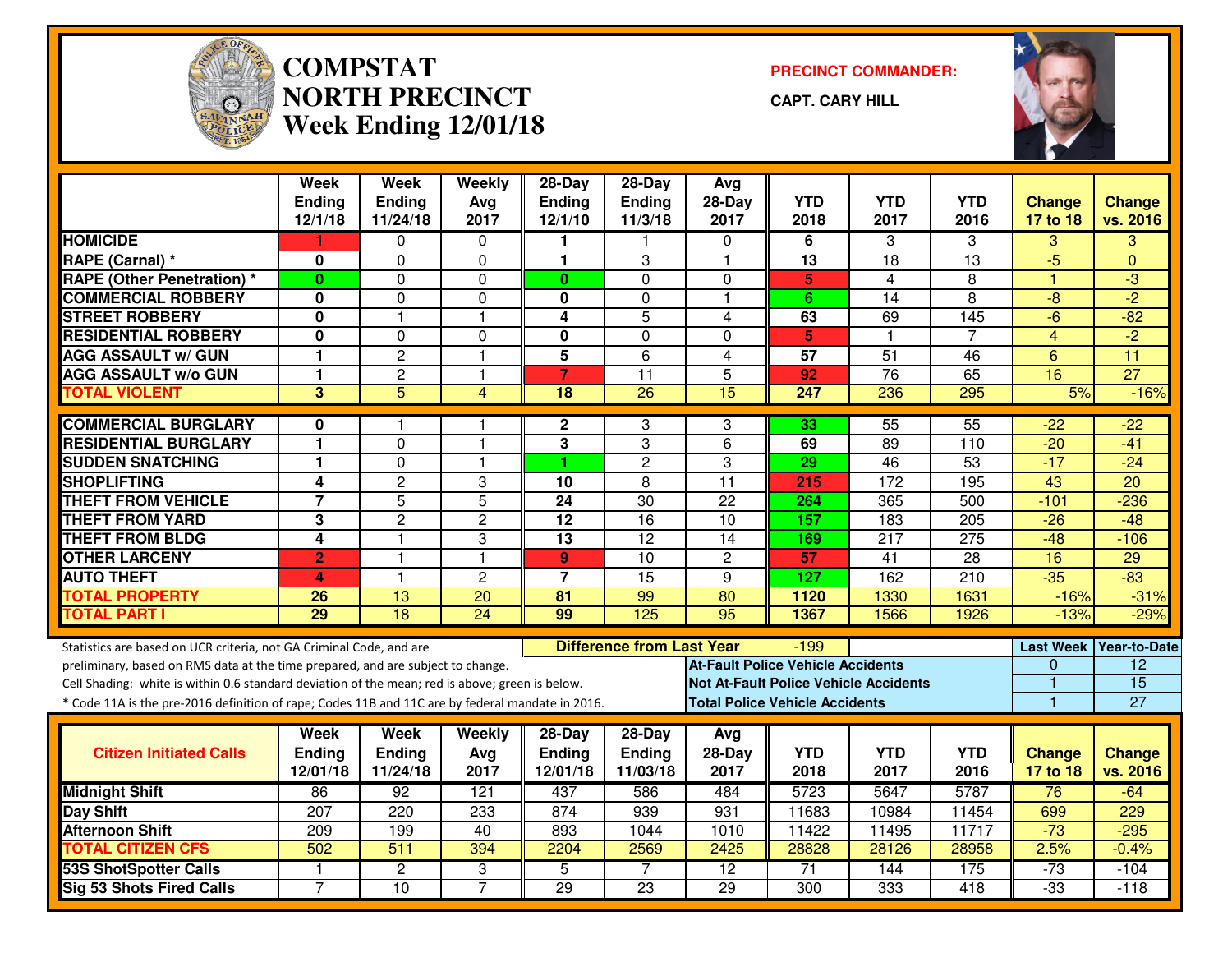# **BEAT 21 North PrecinctWeek Ending 12/01/18**

|                                              |                                  |                                  | <b>Last 4 Weeks</b>              |                              | 28 Days                          | 28 Day      |                |                |                |                |                      |
|----------------------------------------------|----------------------------------|----------------------------------|----------------------------------|------------------------------|----------------------------------|-------------|----------------|----------------|----------------|----------------|----------------------|
|                                              | Ending                           | <b>Ending</b>                    | Ending                           | <b>Ending</b>                | <b>Ending</b>                    | Average     | <b>YTD</b>     | <b>YTD</b>     | <b>YTD</b>     | <b>Change</b>  | <b>Change</b>        |
|                                              | 11/10/18                         | 11/17/18                         | 11/24/18                         | 12/01/18                     | 12/01/18                         | 2017        | 2018           | 2017           | 2016           | 17 to 18       | vs. 2016             |
| <b>HOMICIDE</b>                              | $\Omega$                         | 0                                | 0                                | $\Omega$                     | 0                                | 0.0         | 0              | $\Omega$       | $\Omega$       | $\Omega$       | $\Omega$             |
| RAPE (Carnal) *                              | $\mathbf{0}$                     | 0                                | $\mathbf{0}$                     | 0                            | 0                                | 0.1         | $\mathbf{0}$   | $\mathbf{1}$   | $\mathbf{1}$   | $-1$           | $-1$                 |
| <b>RAPE (Other Penetration) *</b>            | $\mathbf{0}$                     | 0                                | $\mathbf{0}$                     | $\Omega$                     | $\Omega$                         | 0.0         | $\mathbf{1}$   | 0              | 0              | 1              | $\blacktriangleleft$ |
| <b>COMMERCIAL ROBBERY</b>                    | $\mathbf{0}$                     | 0                                | 0                                | $\Omega$                     | $\Omega$                         | 0.1         | $\mathbf{0}$   | $\mathbf{1}$   | $\overline{2}$ | $-1$           | $-2$                 |
| <b>STREET ROBBERY</b>                        | $\mathbf{0}$                     | 0                                | $\mathbf 0$                      | 0                            | $\Omega$                         | 0.2         | $\mathbf{0}$   | 2              | 0              | $-2$           | $\mathbf{0}$         |
| <b>RESIDENTIAL ROBBERY</b>                   | $\Omega$                         | 0                                | $\mathbf 0$                      | 0                            | 0                                | 0.0         | 0              | 0              | 0              | $\mathbf{0}$   | $\Omega$             |
| <b>AGG ASSAULT W/ GUN</b>                    | 0                                | 0                                | $\mathbf 0$                      | 0                            | 0                                | 0.2         | $\overline{2}$ | $\mathbf{1}$   | 0              | $\mathbf{1}$   | $\overline{2}$       |
| <b>AGG ASSAULT W/o GUN</b>                   | 0                                | 0                                | $\mathbf 0$                      | 0                            | 0                                | 0.2         | 3              | $\overline{3}$ | 4              | $\mathbf{0}$   | $-1$                 |
| <b>TOTAL VIOLENT</b>                         | $\mathbf{0}$                     | $\overline{0}$                   | $\mathbf{0}$                     | $\mathbf{0}$                 | $\mathbf{0}$                     | 0.7         | $6\phantom{1}$ | 8              | $\overline{7}$ | $-25%$         | $-14%$               |
| <b>COMMERCIAL BURGLARY</b>                   | $\mathbf{0}$                     | 0                                | 0                                | 0                            | $\Omega$                         | 0.2         | 5              | $\overline{2}$ | $\overline{2}$ | 3              | 3                    |
| <b>RESIDENTIAL BURGLARY</b>                  | $\Omega$                         | 0                                | $\mathbf{0}$                     | 0                            | $\Omega$                         | 1.1         | 12             | 13             | 6              | -1             | 6                    |
| <b>SUDDEN SNATCHING</b>                      | $\mathbf{0}$                     | 0                                | 0                                | 0                            | $\Omega$                         | 0.1         | $\mathbf{0}$   | $\mathbf{1}$   | 0              | -1             | $\Omega$             |
| <b>SHOPLIFTING</b>                           |                                  |                                  |                                  |                              |                                  |             |                |                |                |                |                      |
|                                              |                                  |                                  |                                  |                              |                                  |             |                |                |                |                |                      |
|                                              | 0                                | 0                                | $\mathbf 0$                      | $\Omega$                     | 0                                | 0.2         | $\overline{2}$ | $\overline{2}$ | $\Omega$       | $\mathbf{0}$   | $\overline{2}$       |
| <b>THEFT FROM VEHICLE</b>                    | $\mathbf{1}$                     | 0                                | $\overline{2}$                   | $\Omega$                     | 3                                | 2.8         | 39             | 35             | 24             | $\overline{4}$ | 15                   |
| <b>THEFT FROM YARD</b>                       | 0                                | 0                                | $\mathbf 0$                      | $\Omega$                     | 0                                | 1.2         | 14             | 14             | 18             | $\overline{0}$ | $-4$                 |
| <b>THEFT FROM BLDG</b>                       | $\mathbf{1}$                     | $\mathbf{1}$                     | 0                                | 0                            | $\overline{2}$                   | 3.0         | 15             | 38             | 28             | $-23$          | $-13$                |
| <b>OTHER LARCENY</b>                         | $\mathbf{1}$                     | 0                                | $\mathbf 0$                      | 0                            | $\mathbf{1}$                     | 0.2         | 13             | 3              | 5              | 10             | 8                    |
| <b>AUTO THEFT</b>                            | 0                                | $\mathbf{1}$                     | 0                                | 0                            | $\mathbf{1}$                     | 1.1         | 20             | 13             | 17             | $\overline{7}$ | $\overline{3}$       |
| <b>TOTAL PROPERTY</b><br><b>TOTAL PART I</b> | $\overline{3}$<br>$\overline{3}$ | $\overline{2}$<br>$\overline{2}$ | $\overline{2}$<br>$\overline{2}$ | $\mathbf{0}$<br>$\mathbf{0}$ | $\overline{7}$<br>$\overline{7}$ | 9.7<br>10.4 | 120<br>126     | 121<br>129     | 100<br>107     | $-1%$<br>$-2%$ | 20%<br>18%           |

 **Difference from Last Year**-3

Statistics are based on UCR criteria, not GA Criminal Code.

\* Rape Code 11A is the historical definition of rape (aka Legacy Rape); Rape Codes 11B and 11C are those moved from Part II to Part I in 2017.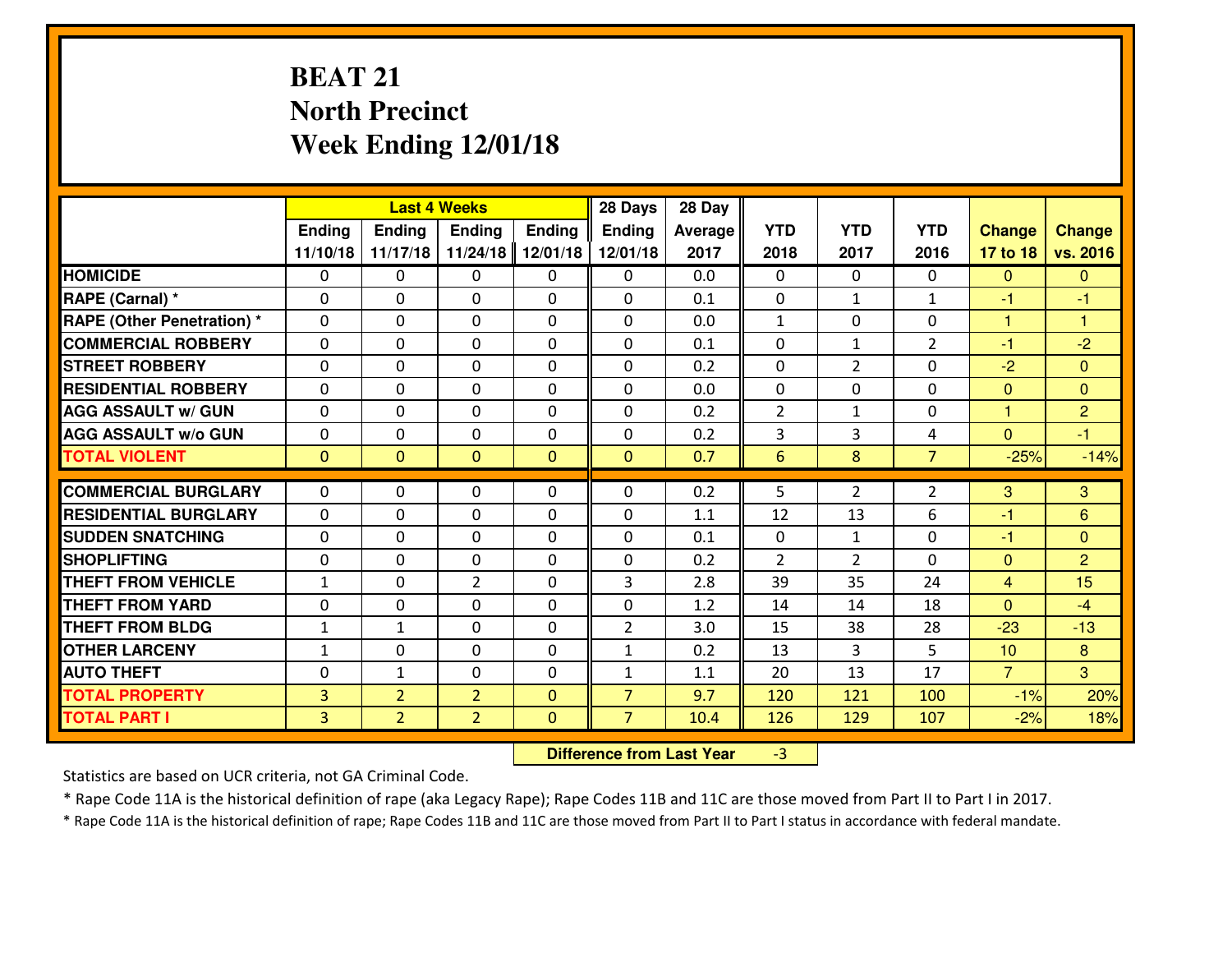# **BEAT 22 North PrecinctWeek Ending 12/01/18**

|                                  |                |               | <b>Last 4 Weeks</b> |                | 28 Days        | 28 Day  |                |                |                |                |                |
|----------------------------------|----------------|---------------|---------------------|----------------|----------------|---------|----------------|----------------|----------------|----------------|----------------|
|                                  | Ending         | <b>Ending</b> | <b>Ending</b>       | Ending         | <b>Ending</b>  | Average | <b>YTD</b>     | <b>YTD</b>     | <b>YTD</b>     | <b>Change</b>  | <b>Change</b>  |
|                                  | 11/10/18       | 11/17/18      | 11/24/18            | 12/01/18       | 12/01/18       | 2017    | 2018           | 2017           | 2016           | 17 to 18       | vs. 2016       |
| <b>HOMICIDE</b>                  | $\Omega$       | 0             | 0                   | $\mathbf{1}$   | 1              | 0.0     | 5.             | $\Omega$       | $\mathfrak{D}$ | 5              | 3              |
| RAPE (Carnal) *                  | $\Omega$       | 0             | $\Omega$            | $\Omega$       | $\Omega$       | 0.2     | 3              | $\overline{2}$ | $\mathbf{1}$   | 1              | $\overline{2}$ |
| <b>RAPE (Other Penetration)*</b> | 0              | 0             | $\mathbf 0$         | 0              | 0              | 0.1     | $\mathbf{1}$   | $\mathbf{1}$   | $\mathbf{1}$   | $\overline{0}$ | $\mathbf{0}$   |
| <b>COMMERCIAL ROBBERY</b>        | 0              | 0             | $\mathbf 0$         | 0              | 0              | 0.2     | 3              | 3              | 4              | $\mathbf{0}$   | $-1$           |
| <b>STREET ROBBERY</b>            | $\mathbf{0}$   | 0             | 1                   | 0              | $\mathbf{1}$   | 0.8     | 13             | 9              | 10             | $\overline{4}$ | 3              |
| <b>RESIDENTIAL ROBBERY</b>       | 0              | 0             | $\mathbf 0$         | $\mathbf{0}$   | 0              | 0.0     | $\mathbf{0}$   | $\Omega$       | $\overline{2}$ | $\Omega$       | $-2$           |
| <b>AGG ASSAULT W/ GUN</b>        | 0              | 0             | 1                   | $\mathbf{1}$   | $\overline{2}$ | 2.2     | 16             | 26             | 13             | $-10$          | 3              |
| <b>AGG ASSAULT W/o GUN</b>       | 0              | 3             | 0                   | 0              | 3              | 1.8     | 23             | 18             | 18             | 5              | 5              |
| <b>TOTAL VIOLENT</b>             | $\mathbf{0}$   | 3             | $\overline{2}$      | $\overline{2}$ | $\overline{7}$ | 5.2     | 64             | 59             | 51             | 8%             | 25%            |
| <b>COMMERCIAL BURGLARY</b>       | $\Omega$       | $\mathbf{1}$  | $\mathbf{0}$        | 0              | $\mathbf{1}$   | 1.0     | 6              | 11             | 8              | $-5$           | $-2$           |
| <b>RESIDENTIAL BURGLARY</b>      | $\mathbf{0}$   | 0             | 0                   | 0              | 0              | 2.2     | 20             | 27             | 28             | $-7$           | $-8$           |
| <b>SUDDEN SNATCHING</b>          | $\mathbf{0}$   | 0             | $\mathbf 0$         | 0              | 0              | 0.1     | 4              | $\mathbf{1}$   | $\mathbf{1}$   | 3              | $\mathbf{3}$   |
| <b>SHOPLIFTING</b>               | $\mathbf{1}$   | 0             | 1                   | 0              | $\overline{2}$ | 2.7     | 36             | 35             | 24             | 1              | 12             |
| <b>THEFT FROM VEHICLE</b>        | $\mathbf{1}$   | 0             | $\mathbf 0$         | $\mathbf{1}$   | $\overline{2}$ | 2.8     | 33             | 30             | 40             | 3              | $-7$           |
| <b>THEFT FROM YARD</b>           | 0              | 0             | $\mathbf 0$         | 0              | 0              | 1.2     | 21             | 13             | 23             | 8              | $-2$           |
| <b>THEFT FROM BLDG</b>           | 0              | 0             | $\mathbf 0$         | $\mathbf{0}$   | 0              | 2.1     | 16             | 26             | 30             | $-10$          | $-14$          |
| <b>OTHER LARCENY</b>             | 0              | 0             | $\mathbf{1}$        | $\mathbf{1}$   | $\overline{2}$ | 0.4     | $\overline{4}$ | 5              | 4              | $-1$           | $\overline{0}$ |
| <b>AUTO THEFT</b>                | 0              | 0             | $\mathbf 0$         | $\mathbf{1}$   | $\mathbf{1}$   | 2.6     | 25             | 30             | 35             | $-5$           | $-10$          |
| <b>TOTAL PROPERTY</b>            | $\overline{2}$ | $\mathbf{1}$  | $\overline{2}$      | 3              | 8              | 15.1    | 165            | 178            | 193            | $-7%$          | $-15%$         |
| <b>TOTAL PART I</b>              | $\overline{2}$ | 4             | 4                   | 5              | 15             | 20.3    | 229            | 237            | 244            | $-3%$          | $-6%$          |
|                                  |                |               |                     |                |                |         |                |                |                |                |                |

 **Difference from Last Year**-8

Statistics are based on UCR criteria, not GA Criminal Code.

\* Rape Code 11A is the historical definition of rape (aka Legacy Rape); Rape Codes 11B and 11C are those moved from Part II to Part I in 2017.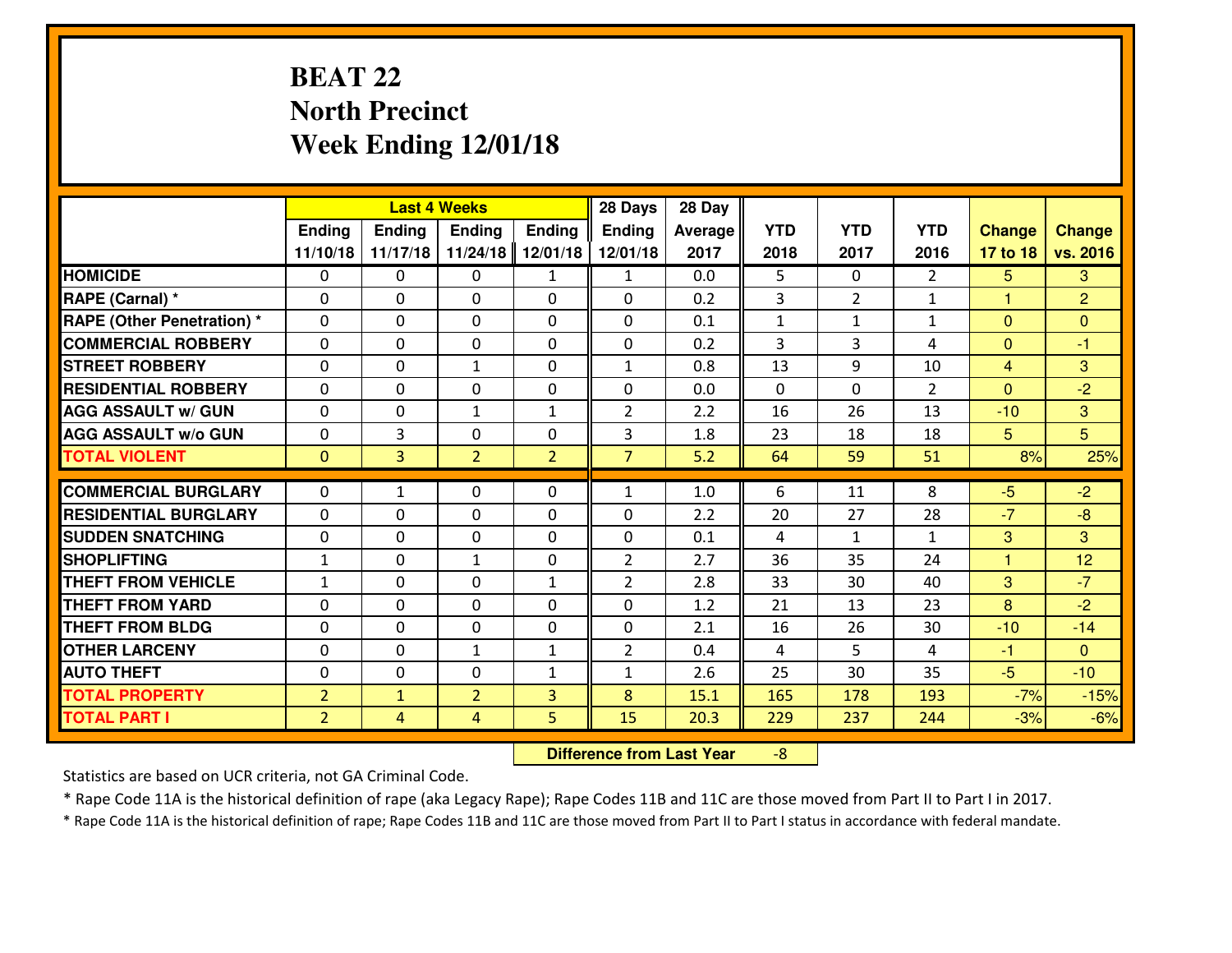# **BEAT 23 North PrecinctWeek Ending 12/01/18**

|                                   |                |                | <b>Last 4 Weeks</b> |              | 28 Days        | 28 Day  |                |                |                |                |                      |
|-----------------------------------|----------------|----------------|---------------------|--------------|----------------|---------|----------------|----------------|----------------|----------------|----------------------|
|                                   | Ending         | <b>Ending</b>  | <b>Ending</b>       | Ending       | <b>Ending</b>  | Average | <b>YTD</b>     | <b>YTD</b>     | <b>YTD</b>     | <b>Change</b>  | <b>Change</b>        |
|                                   | 11/10/18       | 11/17/18       | 11/24/18            | 12/01/18     | 12/01/18       | 2017    | 2018           | 2017           | 2016           | 17 to 18       | vs. 2016             |
| <b>HOMICIDE</b>                   | $\Omega$       | 0              | $\Omega$            | 0            | $\Omega$       | 0.0     | 1              | $\mathbf{1}$   | 0              | $\mathbf{0}$   | 1                    |
| RAPE (Carnal) *                   | 0              | 0              | $\mathbf{0}$        | 0            | $\Omega$       | 0.1     | 3              | $\overline{2}$ | 5              | $\mathbf{1}$   | $-2$                 |
| <b>RAPE (Other Penetration) *</b> | $\Omega$       | 0              | $\mathbf{0}$        | $\Omega$     | $\Omega$       | 0.0     | 0              | $\Omega$       | $\overline{2}$ | $\mathbf{0}$   | $-2$                 |
| <b>COMMERCIAL ROBBERY</b>         | 0              | 0              | 0                   | 0            | 0              | 0.1     | $\mathbf{1}$   | $\overline{2}$ | $\Omega$       | $-1$           | $\mathbf{1}$         |
| <b>STREET ROBBERY</b>             | $\Omega$       | $\mathbf{1}$   | $\mathbf 0$         | 0            | $\mathbf{1}$   | 0.2     | 6              | 6              | 18             | $\overline{0}$ | $-12$                |
| <b>RESIDENTIAL ROBBERY</b>        | $\Omega$       | 0              | $\mathbf 0$         | $\Omega$     | 0              | 0.0     | $\overline{3}$ | $\mathbf{1}$   | $\mathbf{1}$   | 2              | $\overline{2}$       |
| <b>AGG ASSAULT W/ GUN</b>         | 0              | 1              | $\mathbf 0$         | 0            | $\mathbf{1}$   | 0.2     | 18             | 9              | 18             | 9              | $\overline{0}$       |
| <b>AGG ASSAULT W/o GUN</b>        | 0              | 0              | $\mathbf{1}$        | 0            | $\mathbf{1}$   | 0.4     | 18             | 15             | 13             | 3              | 5 <sup>5</sup>       |
| <b>TOTAL VIOLENT</b>              | $\mathbf{0}$   | $\overline{2}$ | $\mathbf{1}$        | $\mathbf{0}$ | 3              | 1.0     | 50             | 36             | 57             | 39%            | $-12%$               |
| <b>COMMERCIAL BURGLARY</b>        | $\Omega$       | 0              | $\mathbf{0}$        | $\Omega$     | $\Omega$       | 0.7     | 11             | 22             | 10             | $-11$          | $\blacktriangleleft$ |
|                                   |                |                |                     |              |                |         |                |                |                |                |                      |
| <b>RESIDENTIAL BURGLARY</b>       | 0              | 0              | $\mathbf 0$         | 0            | 0              | 0.6     | 14             | 22             | 26             | $-8$           | $-12$                |
| <b>SUDDEN SNATCHING</b>           | 0              | 0              | $\mathbf 0$         | 0            | 0              | 0.1     | 2              | 4              | $\mathbf{1}$   | $-2$           | $\overline{1}$       |
| <b>SHOPLIFTING</b>                | 0              | $\mathbf{1}$   | $\mathbf 0$         | 0            | $\mathbf{1}$   | 0.3     | 31             | 13             | 18             | 18             | 13                   |
| <b>THEFT FROM VEHICLE</b>         | 0              | $\mathbf{1}$   | 1                   | $\mathbf{1}$ | 3              | 1.1     | 33             | 38             | 57             | $-5$           | $-24$                |
| <b>THEFT FROM YARD</b>            | $\mathbf 1$    | 0              | $\mathbf 0$         | 0            | $\mathbf{1}$   | 0.7     | 26             | 25             | 25             | $\mathbf{1}$   | $\mathbf{1}$         |
| <b>THEFT FROM BLDG</b>            | $\mathbf{1}$   | 0              | $\mathbf 0$         | 0            | $\mathbf{1}$   | 0.7     | 22             | 24             | 26             | $-2$           | $-4$                 |
| <b>OTHER LARCENY</b>              | $\mathbf{1}$   | 0              | $\mathbf 0$         | 0            | $\mathbf{1}$   | 0.1     | $\overline{7}$ | 4              | $\mathbf{1}$   | 3              | $6\overline{6}$      |
| <b>AUTO THEFT</b>                 | 0              | 0              | $\mathbf{0}$        | 2            | $\overline{2}$ | 1.1     | 16             | 37             | 30             | $-21$          | $-14$                |
| <b>TOTAL PROPERTY</b>             | $\overline{3}$ | $\overline{2}$ | $\mathbf{1}$        | 3            | 9              | 5.2     | 162            | 189            | 194            | $-14%$         | $-16%$               |
| <b>TOTAL PART I</b>               | $\overline{3}$ | $\overline{4}$ | $\overline{2}$      | 3            | 12             | 6.2     | 212            | 225            | 251            | $-6%$          | $-16%$               |

 **Difference from Last Year**-13

Statistics are based on UCR criteria, not GA Criminal Code.

\* Rape Code 11A is the historical definition of rape (aka Legacy Rape); Rape Codes 11B and 11C are those moved from Part II to Part I in 2017.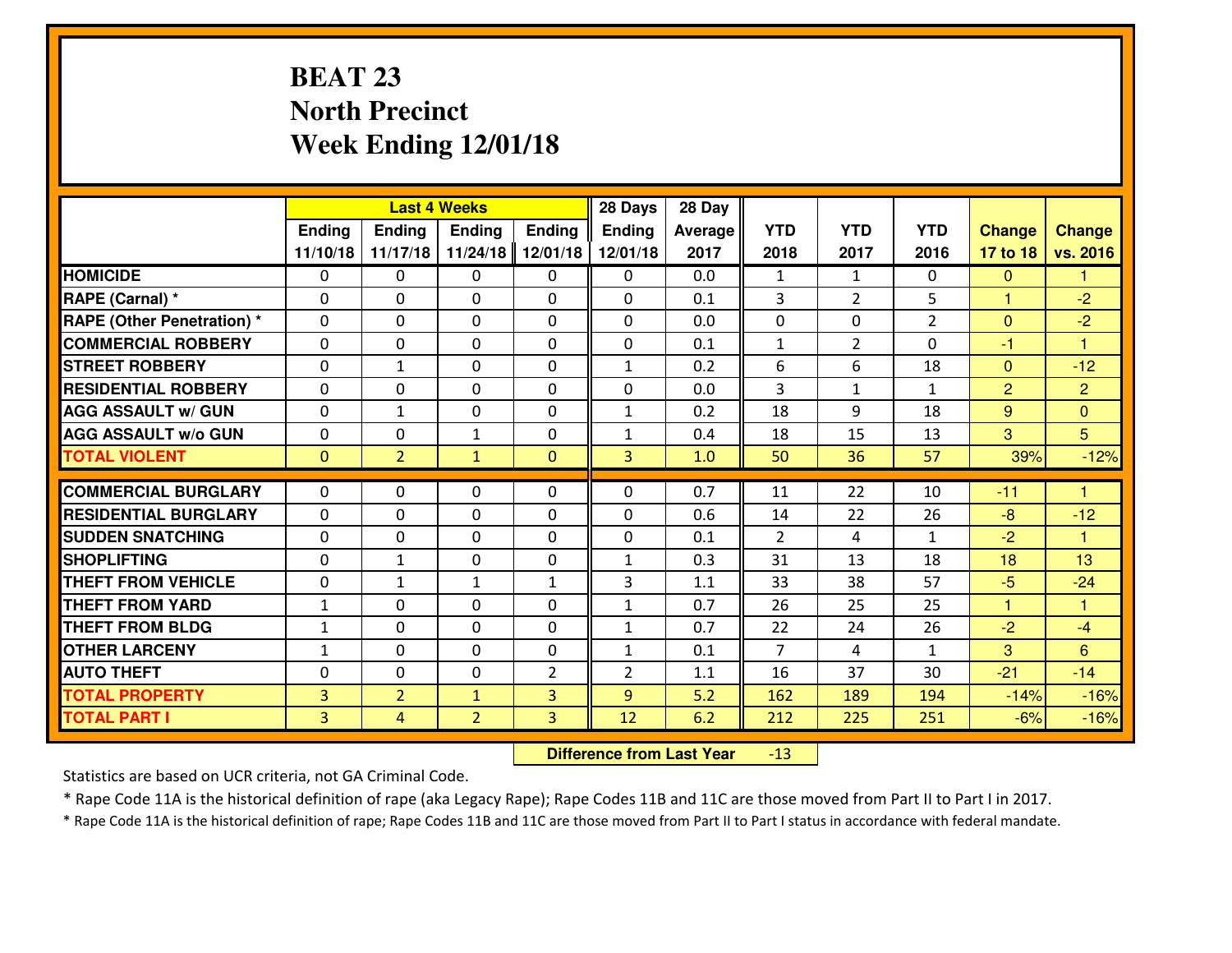# **BEAT 24 North PrecinctWeek Ending 12/01/18**

|                                  |                |               | <b>Last 4 Weeks</b> |                | 28 Days        | 28 Day  |                |              |                |                |                |
|----------------------------------|----------------|---------------|---------------------|----------------|----------------|---------|----------------|--------------|----------------|----------------|----------------|
|                                  | Ending         | <b>Ending</b> | <b>Ending</b>       | Ending         | <b>Ending</b>  | Average | <b>YTD</b>     | <b>YTD</b>   | <b>YTD</b>     | <b>Change</b>  | <b>Change</b>  |
|                                  | 11/10/18       | 11/17/18      | 11/24/18            | 12/01/18       | 12/01/18       | 2017    | 2018           | 2017         | 2016           | 17 to 18       | vs. 2016       |
| <b>HOMICIDE</b>                  | $\Omega$       | 0             | 0                   | 0              | $\Omega$       | 0.1     | 0              | $\Omega$     | $\mathbf{1}$   | $\Omega$       | -1             |
| RAPE (Carnal) *                  | $\Omega$       | 0             | $\Omega$            | $\Omega$       | $\Omega$       | 0.1     | $\Omega$       | $\mathbf{1}$ | $\mathbf{1}$   | $-1$           | -1             |
| <b>RAPE (Other Penetration)*</b> | 0              | 0             | $\mathbf 0$         | 0              | 0              | 0.0     | 0              | 0            | 0              | $\Omega$       | $\mathbf{0}$   |
| <b>COMMERCIAL ROBBERY</b>        | 0              | 0             | $\mathbf 0$         | 0              | 0              | 0.4     | 0              | 4            | $\mathbf{1}$   | $-4$           | $-1$           |
| <b>STREET ROBBERY</b>            | $\mathbf{1}$   | 0             | $\mathbf 0$         | 0              | $\mathbf{1}$   | 1.0     | $\overline{7}$ | 13           | 30             | $-6$           | $-23$          |
| <b>RESIDENTIAL ROBBERY</b>       | 0              | 0             | $\mathbf 0$         | 0              | 0              | 0.0     | $\mathbf 0$    | $\mathbf{0}$ | $\overline{2}$ | $\mathbf{0}$   | $-2$           |
| <b>AGG ASSAULT W/ GUN</b>        | $1\,$          | 0             | $\mathbf 0$         | 0              | $\mathbf{1}$   | 0.4     | $\overline{2}$ | 4            | $\overline{2}$ | $-2$           | $\overline{0}$ |
| <b>AGG ASSAULT W/o GUN</b>       | 0              | $\mathbf{1}$  | 0                   | 1              | $\overline{2}$ | 0.4     | 12             | 5            | 5              | $\overline{7}$ | $\overline{7}$ |
| <b>TOTAL VIOLENT</b>             | $\overline{2}$ | $\mathbf{1}$  | $\mathbf{O}$        | $\mathbf{1}$   | $\overline{4}$ | 2.3     | 21             | 27           | 42             | $-22%$         | $-50%$         |
| <b>COMMERCIAL BURGLARY</b>       | $\Omega$       | 0             | $\mathbf{0}$        | 0              | $\Omega$       | 0.3     | 2              | 3            | 12             | $-1$           | $-10$          |
| <b>RESIDENTIAL BURGLARY</b>      | $\mathbf{1}$   | 0             | 0                   | 0              | $\mathbf{1}$   | 1.2     | 8              | 15           | 21             | $-7$           | $-13$          |
| <b>SUDDEN SNATCHING</b>          | $\mathbf{0}$   | 0             | $\mathbf 0$         | 0              | 0              | 0.2     | 4              | 3            | 4              | 1              | $\mathbf{0}$   |
| <b>SHOPLIFTING</b>               | 0              | 0             | $\mathbf 0$         | 0              | 0              | 4.2     | 59             | 51           | 58             | 8              | 1              |
| <b>THEFT FROM VEHICLE</b>        | $\overline{2}$ | $\mathbf{1}$  | $\mathbf 0$         | 0              | 3              | 7.9     | 44             | 97           | 76             | $-53$          | $-32$          |
| <b>THEFT FROM YARD</b>           | 0              | 1             | $\overline{2}$      | $\mathbf{1}$   | 4              | 2.8     | 25             | 33           | 40             | $-8$           | $-15$          |
| <b>THEFT FROM BLDG</b>           | 0              | $\mathbf{1}$  | $\mathbf 0$         | $\mathbf{1}$   | $\overline{2}$ | 1.2     | 26             | 14           | 32             | 12             | $-6$           |
| <b>OTHER LARCENY</b>             | 0              | 0             | $\mathbf 0$         | 0              | 0              | 0.9     | 6              | 11           | $\overline{7}$ | $-5$           | $-1$           |
| <b>AUTO THEFT</b>                | 0              | 0             | $\mathbf 0$         | $\mathbf 0$    | 0              | 2.4     | 12             | 30           | 45             | $-18$          | $-33$          |
| <b>TOTAL PROPERTY</b>            | $\overline{3}$ | 3             | $\overline{2}$      | $\overline{2}$ | 10             | 21.2    | 186            | 257          | 295            | $-28%$         | $-37%$         |
| <b>TOTAL PART I</b>              | 5              | 4             | $\overline{2}$      | 3              | 14             | 23.5    | 207            | 284          | 337            | $-27%$         | $-39%$         |

 **Difference from Last Year**-77

Statistics are based on UCR criteria, not GA Criminal Code.

\* Rape Code 11A is the historical definition of rape (aka Legacy Rape); Rape Codes 11B and 11C are those moved from Part II to Part I in 2017.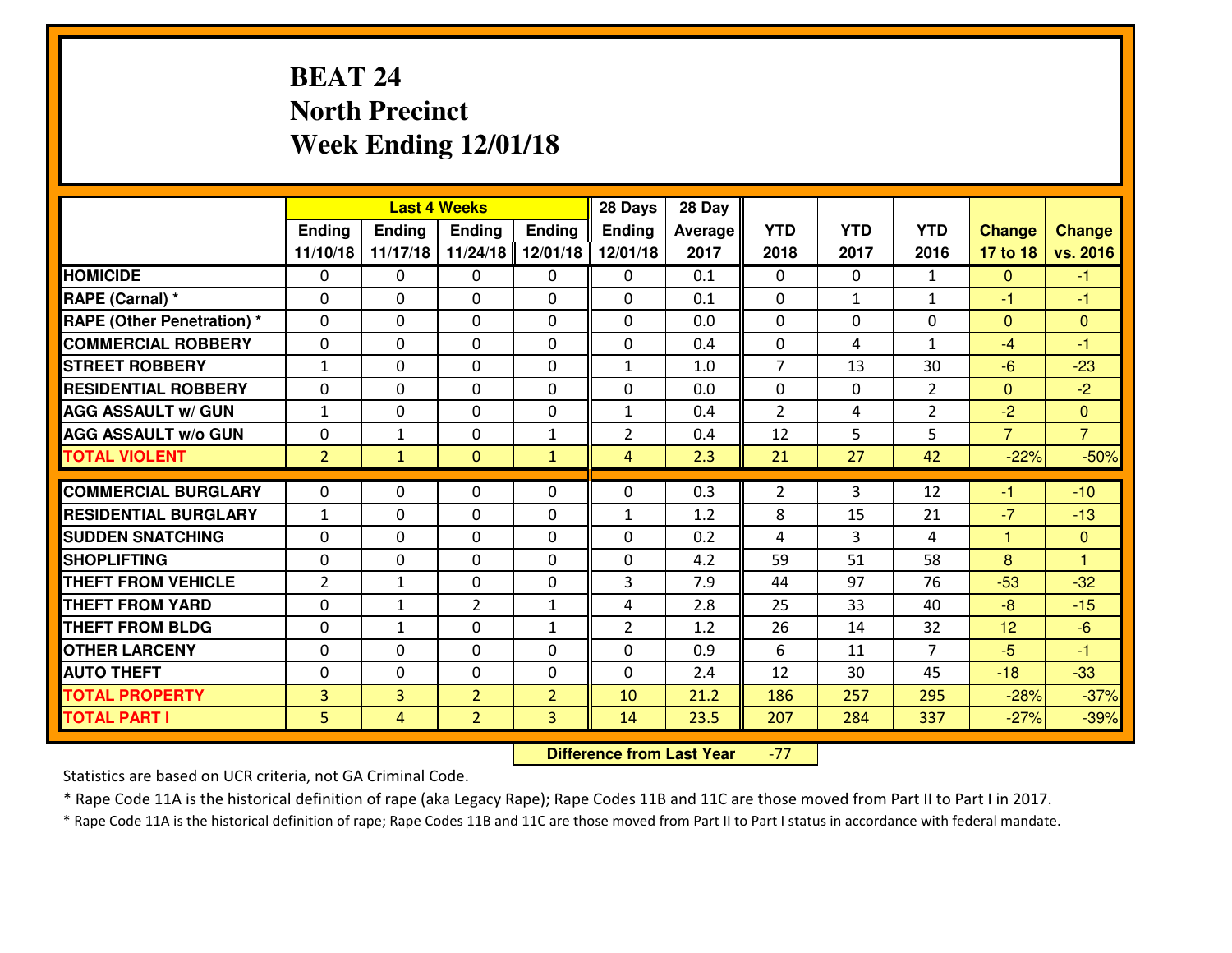# **BEAT 25 North PrecinctWeek Ending 12/01/18**

|                                   |                  |                | <b>Last 4 Weeks</b> |                | 28 Days        | 28 Day  |                |                |                |                      |                |
|-----------------------------------|------------------|----------------|---------------------|----------------|----------------|---------|----------------|----------------|----------------|----------------------|----------------|
|                                   | Ending           | <b>Ending</b>  | Ending              | Ending         | <b>Ending</b>  | Average | <b>YTD</b>     | <b>YTD</b>     | <b>YTD</b>     | <b>Change</b>        | <b>Change</b>  |
|                                   | 11/10/18         | 11/17/18       | 11/24/18            | 12/01/18       | 12/01/18       | 2017    | 2018           | 2017           | 2016           | 17 to 18             | vs. 2016       |
| <b>HOMICIDE</b>                   | 0                | $\Omega$       | $\Omega$            | 0              | $\Omega$       | 0.0     | $\Omega$       | $\Omega$       | 0              | $\mathbf{0}$         | $\mathbf{0}$   |
| RAPE (Carnal) *                   | $\Omega$         | $\Omega$       | $\Omega$            | 0              | 0              | 0.0     | $\overline{2}$ | 3              | $\Omega$       | $-1$                 | $\overline{2}$ |
| <b>RAPE (Other Penetration) *</b> | 0                | 0              | $\mathbf 0$         | 0              | 0              | 0.0     | $\mathbf 0$    | 0              | 3              | $\mathbf{0}$         | $-3$           |
| <b>COMMERCIAL ROBBERY</b>         | 0                | 0              | $\mathbf 0$         | $\Omega$       | 0              | 0.0     | $\mathbf 0$    | $\mathbf{1}$   | 0              | $-1$                 | $\mathbf{0}$   |
| <b>STREET ROBBERY</b>             | 0                | 0              | 0                   | $\Omega$       | 0              | 0.0     | 14             | 19             | 28             | $-5$                 | $-14$          |
| <b>RESIDENTIAL ROBBERY</b>        | 0                | 0              | 0                   | $\Omega$       | 0              | 0.0     | $\mathbf{0}$   | $\mathbf{0}$   | $\Omega$       | $\mathbf{0}$         | $\Omega$       |
| <b>AGG ASSAULT W/ GUN</b>         | 0                | 0              | $\mathbf 0$         | $\Omega$       | 0              | 0.0     | 3              | $\overline{2}$ | 0              | 1                    | 3              |
| <b>AGG ASSAULT W/o GUN</b>        | 0                | 0              | $\mathbf 0$         | $\Omega$       | 0              | 0.0     | 4              | 3              | 3              | $\blacktriangleleft$ | 1              |
| <b>TOTAL VIOLENT</b>              | $\boldsymbol{0}$ | $\overline{0}$ | $\overline{0}$      | $\mathbf{0}$   | $\overline{0}$ | 0.0     | 23             | 28             | 34             | $-18%$               | $-32%$         |
| <b>COMMERCIAL BURGLARY</b>        | $\Omega$         | 0              | $\mathbf{0}$        | 0              | 0              | 0.0     | $\mathbf{1}$   | 4              | 12             | $-3$                 | $-11$          |
| <b>RESIDENTIAL BURGLARY</b>       | $\Omega$         | 0              | 0                   | 0              | $\mathbf{0}$   | 0.0     | 3              | 4              | $\overline{7}$ | $-1$                 | $-4$           |
| <b>SUDDEN SNATCHING</b>           | 0                | 0              | 0                   | $\mathbf{1}$   | $\mathbf{1}$   | 0.0     | $\mathbf{1}$   | $\overline{2}$ | 5              | $-1$                 | $-4$           |
| <b>SHOPLIFTING</b>                | $\mathbf{1}$     | 0              | 0                   | $\overline{2}$ | 3              | 0.0     | 18             | 27             | 36             | $-9$                 | $-18$          |
| <b>THEFT FROM VEHICLE</b>         | $\overline{2}$   | $\overline{2}$ | $\overline{2}$      | 4              | 10             | 0.0     | 58             | 73             | 134            | $-15$                | $-76$          |
| <b>THEFT FROM YARD</b>            | $\mathbf 1$      | $\mathbf{1}$   | $\mathbf 0$         | 0              | $\overline{2}$ | 0.0     | 26             | 51             | 45             | $-25$                | $-19$          |
| <b>THEFT FROM BLDG</b>            | $\mathbf{1}$     | $\mathbf{1}$   | $\mathbf 0$         | $\Omega$       | $\overline{2}$ | 0.0     | 19             | 31             | 32             | $-12$                | $-13$          |
| <b>OTHER LARCENY</b>              | $\mathbf 1$      | 0              | $\mathbf 0$         | $\mathbf 1$    | $\overline{2}$ | 0.0     | 10             | 11             | 5              | $-1$                 | 5 <sup>5</sup> |
| <b>AUTO THEFT</b>                 | 0                | $\mathbf{1}$   | $\mathbf{1}$        | 0              | $\overline{2}$ | 0.0     | 17             | 23             | 24             | $-6$                 | $-7$           |
| <b>TOTAL PROPERTY</b>             | 6                | 5              | 3                   | 8              | 22             | 0.0     | 153            | 226            | 300            | $-32%$               | $-49%$         |
| <b>TOTAL PART I</b>               | 6                | 5              | 3                   | 8              | 22             | 0.0     | 176            | 254            | 334            | $-31%$               | $-47%$         |
|                                   |                  |                |                     |                |                |         |                |                |                |                      |                |

 **Difference from Last Year**-78

Statistics are based on UCR criteria, not GA Criminal Code.

\* Rape Code 11A is the historical definition of rape (aka Legacy Rape); Rape Codes 11B and 11C are those moved from Part II to Part I in 2017.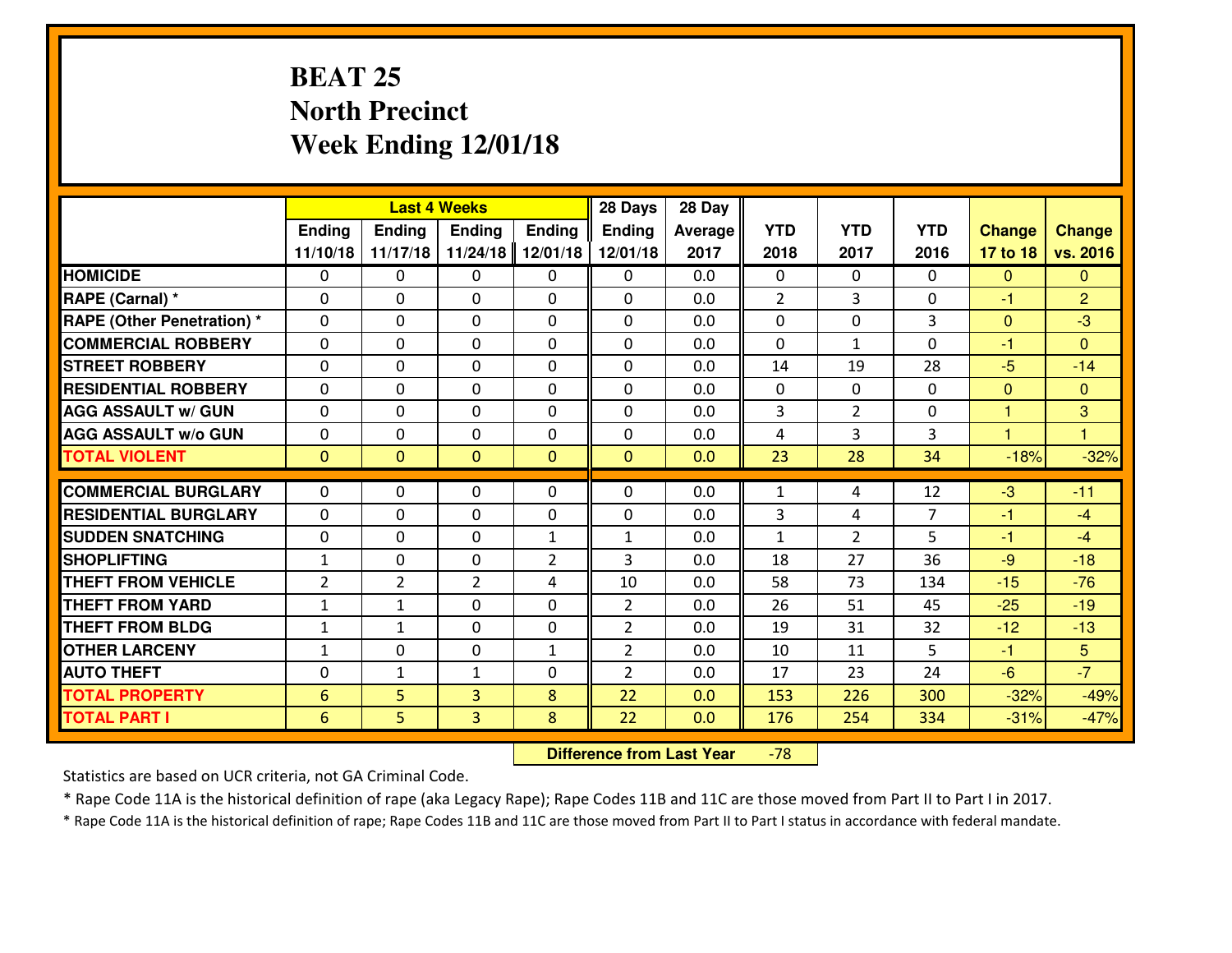# **BEAT 26 North PrecinctWeek Ending 12/01/18**

|                                  |                |                | <b>Last 4 Weeks</b> |                | 28 Days        | 28 Day         |                |                |              |                |                |
|----------------------------------|----------------|----------------|---------------------|----------------|----------------|----------------|----------------|----------------|--------------|----------------|----------------|
|                                  | Ending         | <b>Ending</b>  | <b>Ending</b>       | Ending         | <b>Ending</b>  | <b>Average</b> | <b>YTD</b>     | <b>YTD</b>     | <b>YTD</b>   | <b>Change</b>  | <b>Change</b>  |
|                                  | 11/10/18       | 11/17/18       | 11/24/18            | 12/01/18       | 12/01/18       | 2017           | 2018           | 2017           | 2016         | 17 to 18       | vs. 2016       |
| <b>HOMICIDE</b>                  | $\Omega$       | 0              | 0                   | 0              | $\Omega$       | 0.0            | 0              | $\Omega$       | 0            | $\Omega$       | $\Omega$       |
| RAPE (Carnal) *                  | $\Omega$       | 0              | $\Omega$            | $\Omega$       | $\Omega$       | 0.1            | 3              | $\overline{2}$ | 3            | 1              | $\Omega$       |
| <b>RAPE (Other Penetration)*</b> | 0              | 0              | $\mathbf 0$         | 0              | 0              | 0.1            | $\mathbf{1}$   | $\mathbf{1}$   | $\mathbf{1}$ | $\overline{0}$ | $\overline{0}$ |
| <b>COMMERCIAL ROBBERY</b>        | 0              | 0              | $\mathbf 0$         | 0              | 0              | 0.2            | 0              | 3              | $\mathbf{1}$ | $-3$           | $-1$           |
| <b>STREET ROBBERY</b>            | $\mathbf{1}$   | 0              | $\mathbf 0$         | 0              | $\mathbf{1}$   | 0.6            | 15             | 9              | 30           | $6\phantom{1}$ | $-15$          |
| <b>RESIDENTIAL ROBBERY</b>       | $\Omega$       | 0              | $\mathbf 0$         | 0              | 0              | 0.0            | $\mathbf{0}$   | 0              | 0            | $\mathbf{0}$   | $\mathbf{0}$   |
| <b>AGG ASSAULT W/ GUN</b>        | 0              | 0              | $\mathbf 0$         | 0              | 0              | 0.2            | $\overline{2}$ | $\overline{3}$ | 4            | $-1$           | $-2$           |
| <b>AGG ASSAULT W/o GUN</b>       | 0              | 0              | 1                   | $\mathbf{0}$   | $\mathbf{1}$   | 0.5            | 21             | 10             | 11           | 11             | 10             |
| <b>TOTAL VIOLENT</b>             | $\mathbf{1}$   | $\overline{0}$ | $\mathbf{1}$        | $\mathbf{0}$   | $\overline{2}$ | 1.6            | 42             | 28             | 50           | 50%            | $-16%$         |
| <b>COMMERCIAL BURGLARY</b>       | $\mathbf{0}$   | 0              | $\mathbf{1}$        | 0              | $\mathbf{1}$   | 0.7            | 3              | 9              | 7            | $-6$           | $-4$           |
| <b>RESIDENTIAL BURGLARY</b>      | $\mathbf{1}$   | 0              | 0                   | 0              | $\mathbf{1}$   | 0.0            | $\overline{2}$ | $\mathbf{1}$   | 6            | $\mathbf{1}$   | $-4$           |
| <b>SUDDEN SNATCHING</b>          | $\mathbf{0}$   | 0              | $\mathbf 0$         | 0              | 0              | 0.5            | 11             | 16             | 19           | $-5$           | $-8$           |
| <b>SHOPLIFTING</b>               | 0              | 0              | $\mathbf 0$         | $\overline{2}$ | $\overline{2}$ | 2.0            | 29             | 28             | 28           | 1              | $\overline{1}$ |
| <b>THEFT FROM VEHICLE</b>        | 0              | $\Omega$       | $\mathbf 0$         | 0              | 0              | 3.3            | 30             | 41             | 106          | $-11$          | $-76$          |
| <b>THEFT FROM YARD</b>           | $\overline{2}$ | 0              | $\mathbf 0$         | $\mathbf{1}$   | 3              | 2.2            | 26             | 28             | 31           | $-2$           | $-5$           |
| <b>THEFT FROM BLDG</b>           | $\mathbf{1}$   | $\mathbf{1}$   | $\mathbf 0$         | $\overline{2}$ | 4              | 2.5            | 35             | 47             | 66           | $-12$          | $-31$          |
| <b>OTHER LARCENY</b>             | 0              | $\mathbf{1}$   | $\mathbf 0$         | 0              | $\mathbf{1}$   | 0.3            | 11             | 4              | 4            | $\overline{7}$ | $\overline{7}$ |
| <b>AUTO THEFT</b>                | 0              | 0              | $\mathbf 0$         | $\mathbf{1}$   | $\mathbf{1}$   | 1.3            | 21             | 16             | 28           | 5              | $-7$           |
| <b>TOTAL PROPERTY</b>            | $\overline{4}$ | $\overline{2}$ | $\mathbf{1}$        | 6              | 13             | 12.7           | 168            | 190            | 295          | $-12%$         | $-43%$         |
| <b>TOTAL PART I</b>              | 5              | $\overline{2}$ | $\overline{2}$      | 6              | 15             | 14.3           | 210            | 218            | 345          | $-4%$          | $-39%$         |
|                                  |                |                |                     |                |                |                |                |                |              |                |                |

 **Difference from Last Year**-8

Statistics are based on UCR criteria, not GA Criminal Code.

\* Rape Code 11A is the historical definition of rape (aka Legacy Rape); Rape Codes 11B and 11C are those moved from Part II to Part I in 2017.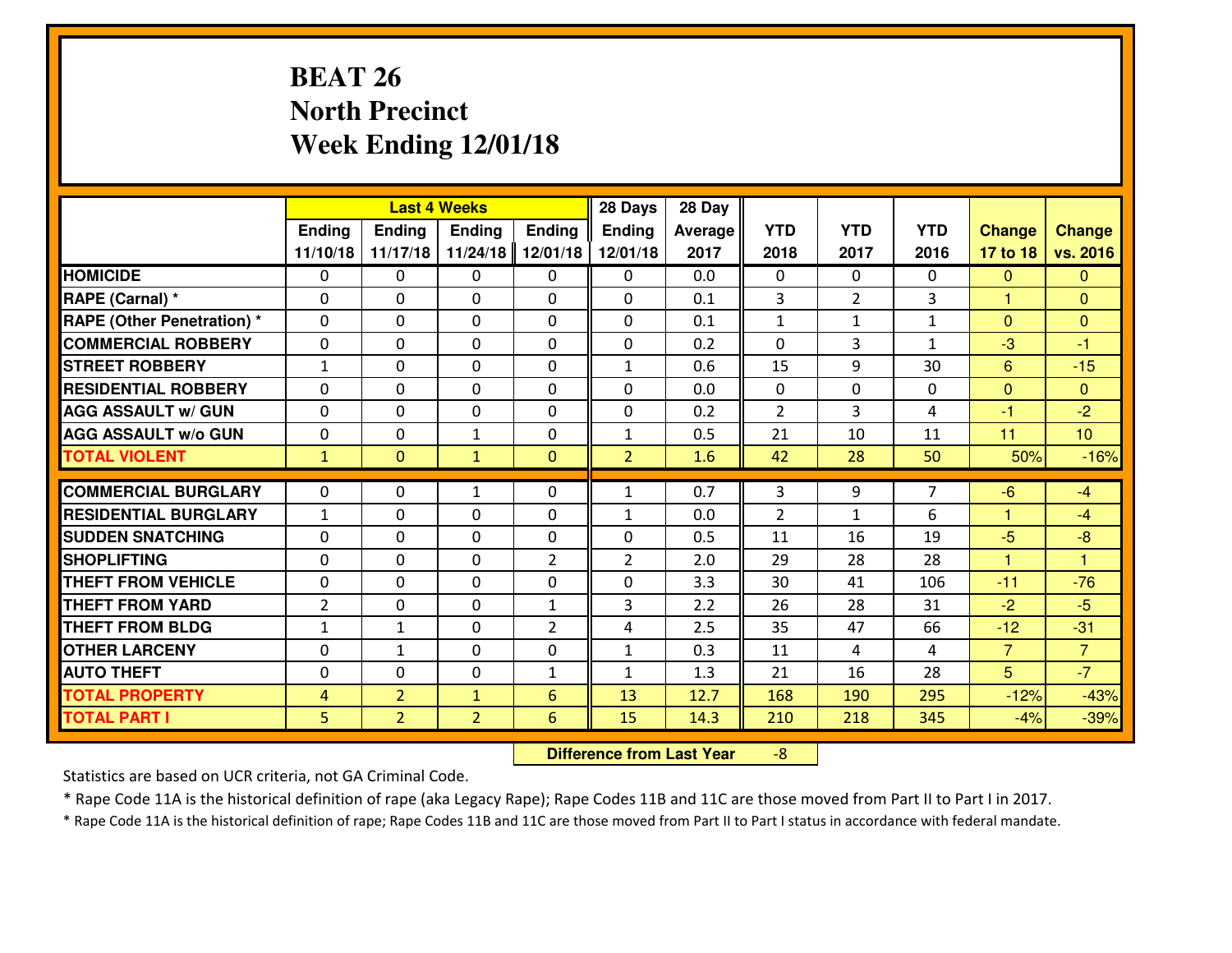# **BEAT 27 North PrecinctWeek Ending 12/01/18**

|                                   |                |                | <b>Last 4 Weeks</b> |                | 28 Days        | 28 Day  |                |                |                |                |                |
|-----------------------------------|----------------|----------------|---------------------|----------------|----------------|---------|----------------|----------------|----------------|----------------|----------------|
|                                   | Ending         | <b>Ending</b>  | <b>Ending</b>       | Ending         | <b>Ending</b>  | Average | <b>YTD</b>     | <b>YTD</b>     | <b>YTD</b>     | <b>Change</b>  | <b>Change</b>  |
|                                   | 11/10/18       | 11/17/18       | 11/24/18            | 12/01/18       | 12/01/18       | 2017    | 2018           | 2017           | 2016           | 17 to 18       | vs. 2016       |
| <b>HOMICIDE</b>                   | $\Omega$       | 0              | $\Omega$            | 0              | 0              | 0.2     | $\Omega$       | $\overline{2}$ | 0              | $-2$           | $\mathbf{0}$   |
| RAPE (Carnal) *                   | 0              | 1              | $\mathbf{0}$        | 0              | $\mathbf{1}$   | 0.6     | 2              | $\overline{7}$ | $\overline{2}$ | $-5$           | $\Omega$       |
| <b>RAPE (Other Penetration) *</b> | $\Omega$       | 0              | $\mathbf{0}$        | $\Omega$       | $\Omega$       | 0.2     | $\overline{2}$ | $\overline{2}$ | $\mathbf{1}$   | $\mathbf{0}$   | $\overline{1}$ |
| <b>COMMERCIAL ROBBERY</b>         | 0              | 0              | 0                   | 0              | 0              | 0.0     | $\overline{2}$ | $\Omega$       | $\Omega$       | $\overline{2}$ | $\overline{2}$ |
| <b>STREET ROBBERY</b>             | $\Omega$       | 0              | $\mathbf 0$         | 0              | 0              | 1.0     | 8              | 11             | 29             | $-3$           | $-21$          |
| <b>RESIDENTIAL ROBBERY</b>        | $\Omega$       | $\Omega$       | $\mathbf 0$         | $\Omega$       | 0              | 0.0     | $\overline{2}$ | $\Omega$       | $\overline{2}$ | $\overline{2}$ | $\overline{0}$ |
| <b>AGG ASSAULT W/ GUN</b>         | $\Omega$       | 0              | $\mathbf{1}$        | 0              | $\mathbf{1}$   | 0.5     | 14             | 6              | 9              | 8              | 5              |
| <b>AGG ASSAULT W/o GUN</b>        | 0              | 0              | $\mathbf 0$         | 0              | 0              | 2.1     | 11             | 22             | 11             | $-11$          | $\overline{0}$ |
| <b>TOTAL VIOLENT</b>              | $\mathbf{0}$   | $\mathbf{1}$   | $\mathbf{1}$        | $\mathbf{0}$   | $\overline{2}$ | 4.5     | 41             | 50             | 54             | $-18%$         | $-24%$         |
| <b>COMMERCIAL BURGLARY</b>        | $\Omega$       | 0              | $\mathbf{0}$        | $\Omega$       | $\Omega$       | 0.3     | 5              | 4              | 4              | 1              | 1              |
|                                   |                |                |                     |                |                |         |                | 7              |                |                |                |
| <b>RESIDENTIAL BURGLARY</b>       | 0              | 0              | $\mathbf 0$         | $\mathbf{1}$   | $\mathbf{1}$   | 0.5     | 10             |                | 16             | 3              | $-6$           |
| <b>SUDDEN SNATCHING</b>           | 0              | 0              | $\mathbf 0$         | 0              | 0              | 2.2     | $\overline{7}$ | 19             | 23<br>31       | $-12$          | $-16$          |
| <b>SHOPLIFTING</b>                | $\mathbf{1}$   | 0              | 1                   | 0              | $\overline{2}$ | 1.6     | 40             | 16             |                | 24             | $9^{\circ}$    |
| <b>THEFT FROM VEHICLE</b>         | $\mathbf{1}$   | $\mathbf{1}$   | $\mathbf 0$         | $\mathbf{1}$   | 3              | 3.9     | 27             | 51             | 63             | $-24$          | $-36$          |
| <b>THEFT FROM YARD</b>            | 0              | $\mathbf{1}$   | $\mathbf 0$         | $\mathbf{1}$   | $\overline{2}$ | 1.5     | 19             | 19             | 23             | $\overline{0}$ | $-4$           |
| <b>THEFT FROM BLDG</b>            | 0              | 0              | 1                   | $\mathbf{1}$   | $\overline{2}$ | 4.3     | 36             | 37             | 61             | $-1$           | $-25$          |
| <b>OTHER LARCENY</b>              | $\mathbf{1}$   | 1              | $\mathbf 0$         | 0              | $\overline{2}$ | 0.2     | 6              | 3              | $\overline{2}$ | 3              | $\overline{4}$ |
| <b>AUTO THEFT</b>                 | 0              | 0              | $\mathbf{0}$        | 0              | 0              | 1.1     | 16             | 13             | 31             | 3              | $-15$          |
| <b>TOTAL PROPERTY</b>             | $\overline{3}$ | 3              | $\overline{2}$      | 4              | 12             | 15.7    | 166            | 169            | 254            | $-2%$          | $-35%$         |
| <b>TOTAL PART I</b>               | $\overline{3}$ | $\overline{4}$ | 3                   | $\overline{4}$ | 14             | 20.3    | 207            | 219            | 308            | $-5%$          | $-33%$         |

 **Difference from Last Year** $-12$ 

Statistics are based on UCR criteria, not GA Criminal Code.

\* Rape Code 11A is the historical definition of rape (aka Legacy Rape); Rape Codes 11B and 11C are those moved from Part II to Part I in 2017.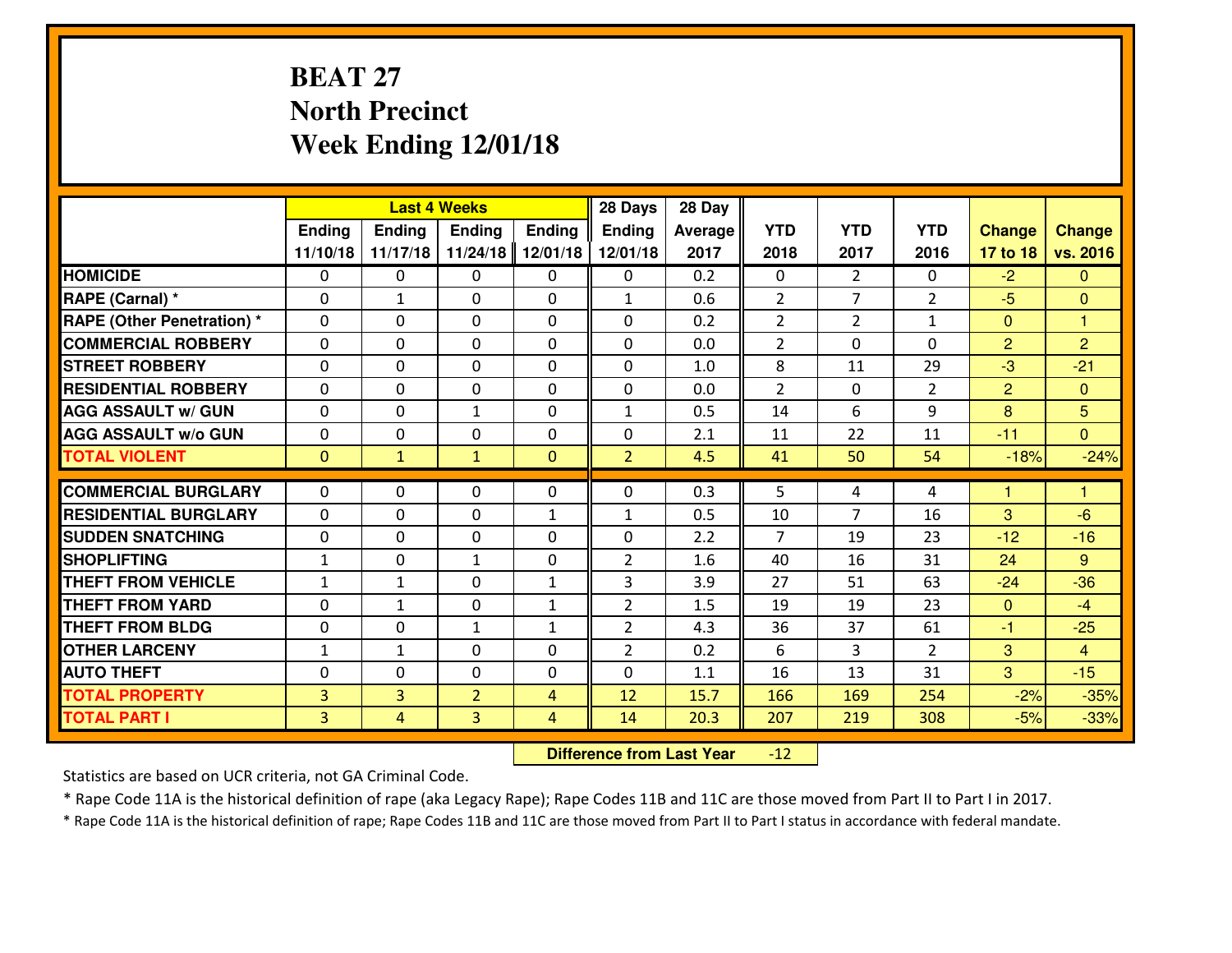

#### **COMPSTAT PRECINCT COMMANDER: CENTRAL PRECINCTWeek Ending 12/01/18**

**CAPT. BEN HERRON**



|                                                                                                  | <b>Week</b>             | <b>Week</b>     | Weekly                  | $28-Day$                | $28-Day$                         | Avg                                      |                         |                                              |                  |                  |                     |
|--------------------------------------------------------------------------------------------------|-------------------------|-----------------|-------------------------|-------------------------|----------------------------------|------------------------------------------|-------------------------|----------------------------------------------|------------------|------------------|---------------------|
|                                                                                                  | <b>Ending</b>           | <b>Ending</b>   | Avg                     | <b>Ending</b>           | Ending                           | 28-Day                                   | <b>YTD</b>              | <b>YTD</b>                                   | <b>YTD</b>       | Change           | <b>Change</b>       |
|                                                                                                  | 12/01/18                | 11/24/18        | 2017                    | 12/01/18                | 11/03/18                         | 2017                                     | 2018                    | 2017                                         | 2016             | 17 to 18         | vs. 2016            |
| <b>HOMICIDE</b>                                                                                  | 0                       |                 | 0                       | 1.                      |                                  |                                          | 4                       | 8                                            | $\overline{23}$  | -4               | $-19$               |
| RAPE (Carnal) *                                                                                  | 0                       | 0               | $\mathbf 0$             | 0                       | $\mathbf{0}$                     | 1                                        | 12                      | 16                                           | 11               | $-4$             |                     |
| <b>RAPE (Other Penetration)</b> *                                                                | 0                       | 0               | 0                       | 1                       | 1                                | $\overline{\mathbf{1}}$                  | 10                      | $\overline{7}$                               | $\overline{7}$   | 3                | 3                   |
| <b>COMMERCIAL ROBBERY</b>                                                                        | $\mathbf{0}$            | $\overline{0}$  | $\mathbf 0$             | $\mathbf{0}$            | $\Omega$                         | $\overline{2}$                           | 8                       | $\overline{21}$                              | $\overline{15}$  | $-13$            | $-7$                |
| <b>STREET ROBBERY</b>                                                                            | $\mathbf{0}$            | $\mathbf{0}$    | $\overline{\mathbf{1}}$ | 4                       | 3                                | 5                                        | 54                      | 55                                           | 81               | $-1$             | $-27$               |
| <b>RESIDENTIAL ROBBERY</b>                                                                       | $\overline{\mathbf{0}}$ | $\overline{0}$  | $\mathbf 0$             | $\overline{\mathbf{0}}$ | $\overline{0}$                   | $\overline{1}$                           | $\overline{\mathbf{8}}$ | $\overline{9}$                               | $\overline{10}$  | $-1$             | $-2$                |
| <b>AGG ASSAULT w/ GUN</b>                                                                        | $\bf{0}$                | 1               | $\overline{c}$          | $\overline{7}$          | 8                                | $\overline{7}$                           | 83                      | 88                                           | 63               | $-5$             | 20                  |
| <b>AGG ASSAULT w/o GUN</b>                                                                       | 4                       | $\mathbf{1}$    | $\overline{2}$          | 10                      | $\overline{8}$                   | $\overline{6}$                           | 78                      | $\overline{77}$                              | 50               | $\overline{1}$   | 28                  |
| <b>TOTAL VIOLENT</b>                                                                             | 4                       | 3               | $\overline{6}$          | $\overline{23}$         | $\overline{21}$                  | 23                                       | 257                     | 281                                          | 260              | $-9%$            | $-1\%$              |
| <b>COMMERCIAL BURGLARY</b>                                                                       | 0                       | $\Omega$        |                         | 1                       | 1                                | 4                                        | 32                      | 43                                           | 106              | -11              | $-74$               |
| <b>RESIDENTIAL BURGLARY</b>                                                                      | $\overline{5}$          | $\mathbf{1}$    | $\overline{4}$          | $\overline{14}$         | 12                               | $\overline{17}$                          | 187                     | 203                                          | $\overline{318}$ | $-16$            | $-131$              |
| <b>SUDDEN SNATCHING</b>                                                                          | 1                       | $\overline{2}$  | $\Omega$                | 3                       | $\overline{c}$                   | $\overline{c}$                           | 14                      | $\overline{22}$                              | 18               | $-8$             | $-4$                |
| <b>SHOPLIFTING</b>                                                                               | 1                       | $\overline{c}$  | 5                       | 11                      | 21                               | 18                                       | 198                     | 227                                          | 161              | $-29$            | $\overline{37}$     |
| <b>THEFT FROM VEHICLE</b>                                                                        | $\overline{7}$          | 3               | 8                       | 22                      | $\overline{39}$                  | $\overline{32}$                          | 317                     | $\overline{371}$                             | 417              | $-54$            | $-100$              |
| <b>THEFT FROM YARD</b>                                                                           | 3                       | $\overline{5}$  | 4                       | $\overline{19}$         | $\overline{27}$                  | $\overline{16}$                          | 192                     | 191                                          | $\overline{214}$ | $\mathbf{1}$     | $-22$               |
| <b>THEFT FROM BLDG</b>                                                                           | 1                       | 3               | 4                       | 10                      | 10                               | 16                                       | 152                     | 192                                          | 258              | $-40$            | $-106$              |
| <b>OTHER LARCENY</b>                                                                             | $\overline{2}$          | 3               | $\overline{1}$          | $\overline{7}$          | 6                                | 3                                        | 53                      | $\overline{41}$                              | $\overline{21}$  | $\overline{12}$  | 32                  |
| <b>AUTO THEFT</b>                                                                                | 3                       | $\overline{2}$  | $\overline{\mathbf{4}}$ | 10                      | $\overline{18}$                  | $\overline{16}$                          | 173                     | 192                                          | 191              | $-19$            | $-18$               |
| <b>TOTAL PROPERTY</b>                                                                            | 23                      | 21              | 31                      | 97                      | 136                              | 124                                      | 1318                    | 1482                                         | 1704             | $-11%$           | $-23%$              |
| <b>TOTAL PART I</b>                                                                              | $\overline{27}$         | $\overline{24}$ | $\overline{37}$         | 120                     | 157                              | 147                                      | 1575                    | 1763                                         | 1964             | $-11%$           | $-20%$              |
|                                                                                                  |                         |                 |                         |                         |                                  |                                          |                         |                                              |                  |                  |                     |
| Statistics are based on UCR criteria, not GA Criminal Code, and are                              |                         |                 |                         |                         | <b>Difference from Last Year</b> |                                          | $-188$                  |                                              |                  | <b>Last Week</b> | <b>Year-to-Date</b> |
| preliminary, based on RMS data at the time prepared, and are subject to change.                  |                         |                 |                         |                         |                                  | <b>At-Fault Police Vehicle Accidents</b> |                         |                                              |                  | $\Omega$         | $\overline{22}$     |
| Cell Shading: white is within 0.6 standard deviation of the mean; red is above; green is below.  |                         |                 |                         |                         |                                  |                                          |                         | <b>Not At-Fault Police Vehicle Accidents</b> |                  | $\mathbf 0$      | $\overline{13}$     |
| * Code 11A is the pre-2016 definition of rape; Codes 11B and 11C are by federal mandate in 2016. |                         |                 |                         |                         |                                  | <b>Total Police Vehicle Accidents</b>    |                         |                                              |                  | $\mathbf 0$      | 35                  |
|                                                                                                  | <b>Week</b>             | Week            | Weekly                  | $28-Day$                | $28-Day$                         | Avg                                      |                         |                                              |                  |                  |                     |
| <b>Citizen Initiated Calls</b>                                                                   | <b>Ending</b>           | <b>Ending</b>   | Avg                     | <b>Ending</b>           | Ending                           | $28-Day$                                 | <b>YTD</b>              | <b>YTD</b>                                   | <b>YTD</b>       | <b>Change</b>    | <b>Change</b>       |
|                                                                                                  | 12/01/18                | 11/24/18        | 2017                    | 12/01/18                | 11/03/18                         | 2017                                     | 2018                    | 2017                                         | 2016             | 17 to 18         | vs. 2016            |
| <b>Midnight Shift</b>                                                                            | $\overline{90}$         | 78              | 126                     | 365                     | 409                              | 503                                      | 4915                    | 5103                                         | 5287             | $-188$           | $-372$              |
| <b>Day Shift</b>                                                                                 | 231                     | 207             | 271                     | 931                     | 1017                             | 1085                                     | 11723                   | 12095                                        | 12323            | $-372$           | $-600$              |
| <b>Afternoon Shift</b>                                                                           | 214                     | 185             | 47                      | 827                     | 985                              | 1176                                     | 11448                   | 12799                                        | 12541            | $-1351$          | $-1093$             |
| <b>TOTAL CITIZEN CFS</b>                                                                         | 535                     | 470             | 444                     | 2123                    | 2411                             | 2764                                     | 28086                   | 29997                                        | 30151            | $-6.4%$          | $-6.8%$             |
| <b>53S ShotSpotter Calls</b>                                                                     | $\mathbf{2}$            | $\mathbf{1}$    | 9                       | $\overline{10}$         | 15                               | $\overline{37}$                          | 253                     | 433                                          | 408              | $-180$           | $-155$              |
| <b>Sig 53 Shots Fired Calls</b>                                                                  | 8                       | $\overline{12}$ | 15                      | $\overline{56}$         | 35                               | 62                                       | 637                     | 738                                          | 794              | $-101$           | $-157$              |
|                                                                                                  |                         |                 |                         |                         |                                  |                                          |                         |                                              |                  |                  |                     |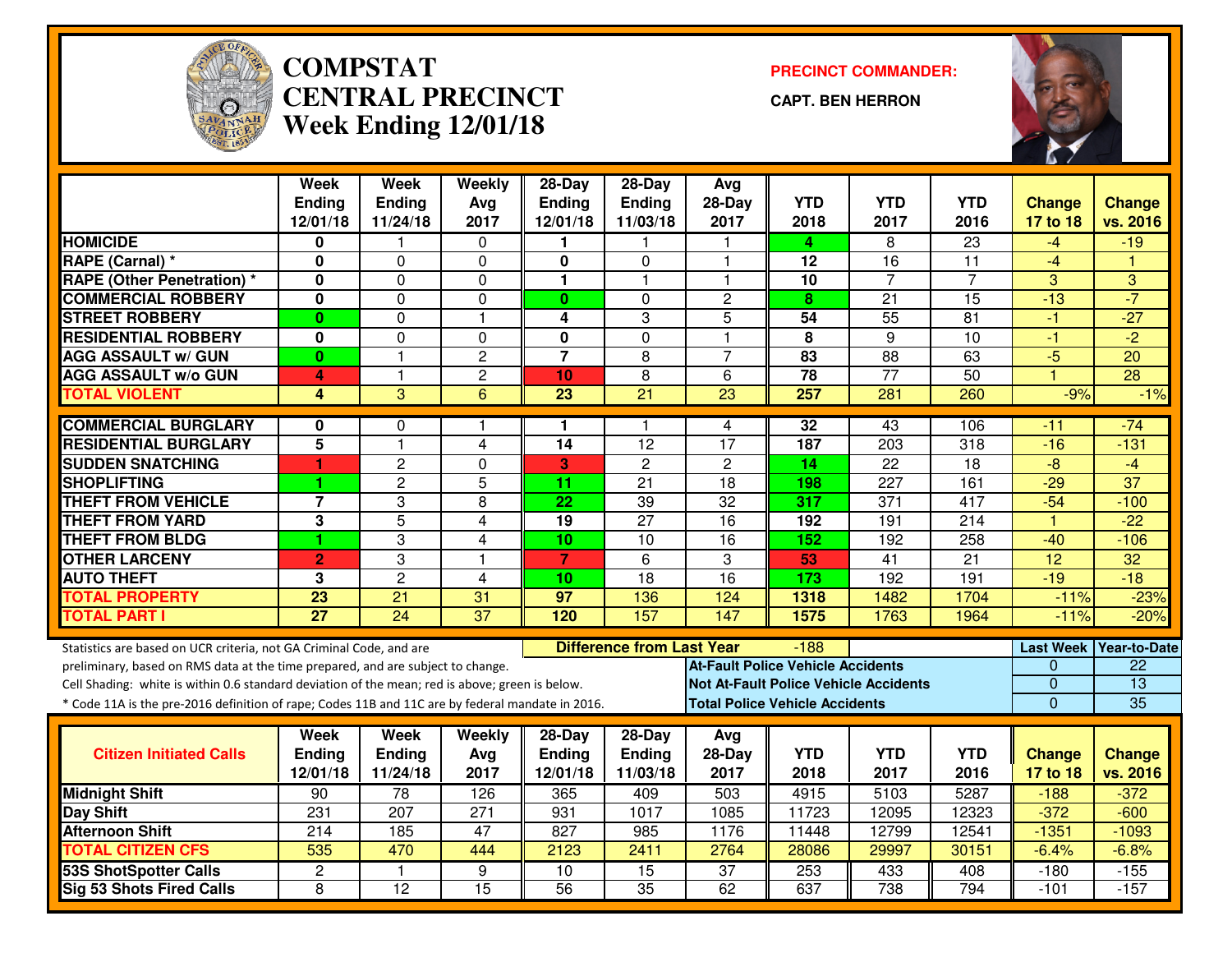# **BEAT 31 Central PrecinctWeek Ending 12/01/18**

|                                   |                |                | <b>Last 4 Weeks</b> |                | 28 Days        | 28 Day  |                |                |                |               |               |
|-----------------------------------|----------------|----------------|---------------------|----------------|----------------|---------|----------------|----------------|----------------|---------------|---------------|
|                                   | Ending         | Ending         | Ending              | Ending         | Ending         | Average | <b>YTD</b>     | <b>YTD</b>     | <b>YTD</b>     | <b>Change</b> | <b>Change</b> |
|                                   | 11/10/18       | 11/17/18       | 11/24/18            | 12/01/18       | 12/01/18       | 2017    | 2018           | 2017           | 2016           | 17 to 18      | vs. 2016      |
| <b>HOMICIDE</b>                   | 0              | $\Omega$       | 0                   | $\Omega$       | 0              | 0.1     | 1              | $\mathbf{1}$   | 8              | $\mathbf{0}$  | $-7$          |
| RAPE (Carnal) *                   | 0              | $\Omega$       | $\mathbf 0$         | $\Omega$       | $\Omega$       | 0.2     | $\mathbf 0$    | $\mathbf{1}$   | 3              | $-1$          | $-3$          |
| <b>RAPE (Other Penetration)</b> * | $\Omega$       | $\Omega$       | $\mathbf 0$         | $\Omega$       | $\Omega$       | 0.3     | $\mathbf{1}$   | 4              | $\Omega$       | $-3$          | 1             |
| <b>COMMERCIAL ROBBERY</b>         | 0              | $\Omega$       | $\mathbf 0$         | $\Omega$       | $\Omega$       | 0.0     | $\mathbf{1}$   | $\Omega$       | $\mathbf{1}$   | 1             | $\Omega$      |
| <b>ISTREET ROBBERY</b>            | 0              | 0              | $\mathbf 0$         | 0              | 0              | 1.1     | 8              | 14             | 18             | $-6$          | $-10$         |
| <b>RESIDENTIAL ROBBERY</b>        | 0              | 0              | $\mathbf 0$         | 0              | 0              | 0.2     | $\mathbf 0$    | $\overline{2}$ | $\overline{2}$ | $-2$          | $-2$          |
| <b>AGG ASSAULT W/ GUN</b>         | $\mathbf{1}$   | 0              | $\mathbf 0$         | $\Omega$       | $\mathbf{1}$   | 1.0     | 10             | 13             | $\overline{7}$ | $-3$          | 3             |
| <b>AGG ASSAULT W/o GUN</b>        | $\mathbf{1}$   | 0              | $\mathbf 0$         | 0              | $\mathbf{1}$   | 1.1     | 9              | 13             | 14             | $-4$          | $-5$          |
| <b>TOTAL VIOLENT</b>              | $\overline{2}$ | $\overline{0}$ | $\overline{0}$      | $\overline{0}$ | $\overline{2}$ | 3.8     | 30             | 48             | 53             | $-38%$        | $-43%$        |
| <b>COMMERCIAL BURGLARY</b>        | $\Omega$       | 0              | 0                   | 0              | 0              | 0.5     | 8              | 5              | 22             | 3             | $-14$         |
| <b>RESIDENTIAL BURGLARY</b>       | $\Omega$       | 1              | $\mathbf{0}$        | 0              | $\mathbf{1}$   | 2.3     | 24             | 30             | 62             | $-6$          | $-38$         |
| <b>SUDDEN SNATCHING</b>           | $\Omega$       | 0              | $\mathbf{0}$        | $\Omega$       | $\mathbf{0}$   | 0.4     | $\mathbf{1}$   | 5              | 5              | $-4$          | $-4$          |
| <b>SHOPLIFTING</b>                | 0              | 0              | $\mathbf 0$         | 0              | 0              | 1.5     | $\overline{2}$ | 17             | 20             | $-15$         | $-18$         |
| <b>THEFT FROM VEHICLE</b>         | $\mathbf{1}$   | 0              | 0                   | $\overline{2}$ | 3              | 7.0     | 63             | 83             | 82             | $-20$         | $-19$         |
| <b>THEFT FROM YARD</b>            | $\overline{2}$ | 4              | 0                   | $\Omega$       | 6              | 4.9     | 45             | 56             | 52             | $-11$         | $-7$          |
| <b>THEFT FROM BLDG</b>            | $\mathbf{1}$   | $\Omega$       | $\mathbf 0$         | $\Omega$       | $\mathbf{1}$   | 2.8     | 23             | 32             | 57             | $-9$          | $-34$         |
| <b>OTHER LARCENY</b>              | $\overline{2}$ | 0              | $\mathbf{1}$        | 0              | 3              | 0.7     | 11             | 8              | 5              | 3             | 6             |
| <b>AUTO THEFT</b>                 | 0              | 0              | 0                   | $\Omega$       | 0              | 3.0     | 22             | 37             | 45             | $-15$         | $-23$         |
| <b>TOTAL PROPERTY</b>             | 6              | 5              | $\mathbf{1}$        | $\overline{2}$ | 14             | 22.9    | 199            | 273            | 350            | $-27%$        | $-43%$        |
| <b>TOTAL PART I</b>               | 8              | 5              | $\mathbf{1}$        | $\overline{2}$ | 16             | 26.8    | 229            | 321            | 403            | $-29%$        | $-43%$        |
|                                   |                |                |                     |                |                |         |                |                |                |               |               |

 **Difference from Last Year**-92

Statistics are based on UCR criteria, not GA Criminal Code.

\* Rape Code 11A is the historical definition of rape (aka Legacy Rape); Rape Codes 11B and 11C are those moved from Part II to Part I in 2017.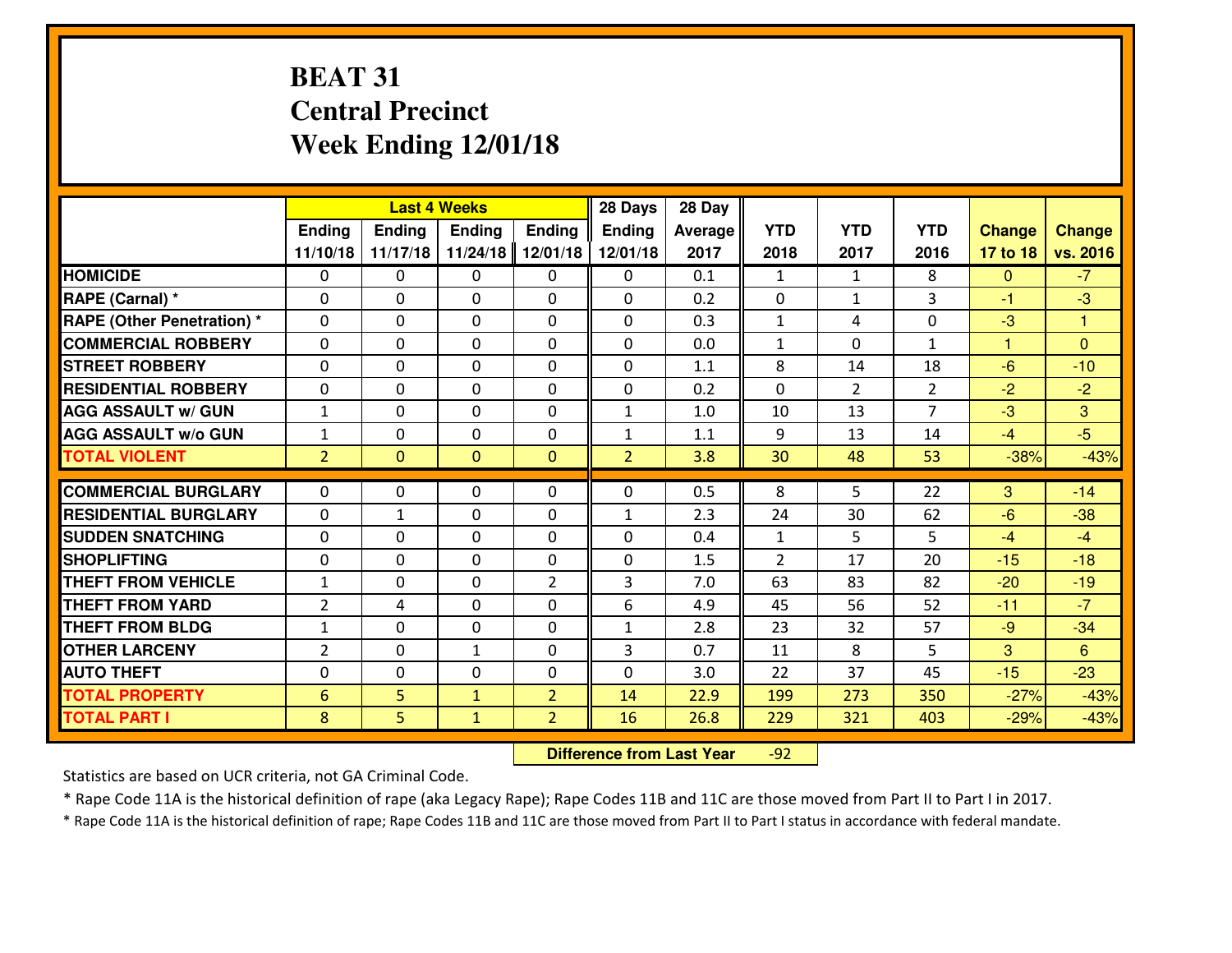# **BEAT 32 Central PrecinctWeek Ending 12/01/18**

|                                  |                |                | <b>Last 4 Weeks</b> |              | 28 Days        | 28 Day  |                |                |              |                |                 |
|----------------------------------|----------------|----------------|---------------------|--------------|----------------|---------|----------------|----------------|--------------|----------------|-----------------|
|                                  | Ending         | <b>Ending</b>  | <b>Ending</b>       | Ending       | <b>Ending</b>  | Average | <b>YTD</b>     | <b>YTD</b>     | <b>YTD</b>   | <b>Change</b>  | <b>Change</b>   |
|                                  | 11/10/18       | 11/17/18       | 11/24/18            | 12/01/18     | 12/01/18       | 2017    | 2018           | 2017           | 2016         | 17 to 18       | vs. 2016        |
| <b>HOMICIDE</b>                  | $\Omega$       | 0              | 0                   | 0            | $\Omega$       | 0.0     | 0              | $\Omega$       | 0            | $\Omega$       | $\Omega$        |
| RAPE (Carnal) *                  | $\Omega$       | 0              | $\Omega$            | $\Omega$     | $\Omega$       | 0.4     | $\mathbf{1}$   | 5              | $\mathbf{1}$ | $-4$           | $\Omega$        |
| <b>RAPE (Other Penetration)*</b> | 0              | 0              | $\mathbf 0$         | 0            | 0              | 0.2     | $\overline{2}$ | $\overline{2}$ | $\mathbf{1}$ | $\Omega$       | 1               |
| <b>COMMERCIAL ROBBERY</b>        | 0              | 0              | $\mathbf 0$         | 0            | 0              | 0.5     | 4              | 7              | 3            | $-3$           | $\overline{1}$  |
| <b>STREET ROBBERY</b>            | $\mathbf{0}$   | 0              | $\mathbf 0$         | 0            | 0              | 0.5     | 4              | 5              | 8            | $-1$           | $-4$            |
| <b>RESIDENTIAL ROBBERY</b>       | 0              | 0              | $\mathbf 0$         | $\mathbf{0}$ | 0              | 0.0     | $\mathbf{1}$   | $\mathbf{0}$   | 0            | $\mathbf{1}$   | 1               |
| <b>AGG ASSAULT W/ GUN</b>        | 0              | 0              | $\mathbf 0$         | 0            | 0              | 0.4     | $\overline{7}$ | 5              | $\mathbf{1}$ | $\overline{2}$ | $6\phantom{1}6$ |
| <b>AGG ASSAULT W/o GUN</b>       | 0              | 0              | 1                   | $\mathbf{0}$ | $\mathbf{1}$   | 0.5     | 8              | 6              | 3            | $\overline{2}$ | $5\overline{)}$ |
| <b>TOTAL VIOLENT</b>             | $\mathbf{0}$   | $\overline{0}$ | $\mathbf{1}$        | $\mathbf{0}$ | $\mathbf{1}$   | 2.5     | 27             | 30             | 17           | $-10%$         | 59%             |
| <b>COMMERCIAL BURGLARY</b>       | $\mathbf{0}$   | 0              | $\mathbf{0}$        | 0            | $\Omega$       | 0.3     | 2              | 4              | 14           | $-2$           | $-12$           |
| <b>RESIDENTIAL BURGLARY</b>      | $\mathbf{1}$   | 1              | 0                   | $\mathbf{1}$ | 3              | 2.1     | 26             | 23             | 49           | 3              | $-23$           |
| <b>SUDDEN SNATCHING</b>          | $\mathbf{0}$   | 0              | $\mathbf 0$         | 0            | 0              | 0.2     | $\mathbf{0}$   | $\overline{2}$ | $\mathbf{1}$ | $-2$           | $-1$            |
| <b>SHOPLIFTING</b>               | 0              | $\overline{2}$ | $\mathbf 0$         | 0            | $\overline{2}$ | 3.8     | 65             | 49             | 35           | 16             | 30              |
| <b>THEFT FROM VEHICLE</b>        | $\mathbf{1}$   | 1              | 1                   | $\mathbf{1}$ | 4              | 8.7     | 77             | 99             | 93           | $-22$          | $-16$           |
| <b>THEFT FROM YARD</b>           | $\overline{2}$ | 0              | $\mathbf 0$         | 0            | $\overline{2}$ | 2.8     | 46             | 34             | 39           | 12             | $\overline{7}$  |
| <b>THEFT FROM BLDG</b>           | 0              | 0              | $\mathbf 0$         | $\mathbf{0}$ | 0              | 4.1     | 32             | 49             | 59           | $-17$          | $-27$           |
| <b>OTHER LARCENY</b>             | 0              | 0              | $\overline{2}$      | $\mathbf 0$  | $\overline{2}$ | 1.0     | 20             | 10             | 0            | 10             | 20              |
| <b>AUTO THEFT</b>                | 0              | 0              | $\mathbf{1}$        | $\mathbf{1}$ | $\overline{2}$ | 2.3     | 20             | 28             | 23           | $-8$           | $-3$            |
| <b>TOTAL PROPERTY</b>            | $\overline{4}$ | 4              | 4                   | 3            | 15             | 25.4    | 288            | 298            | 313          | $-3%$          | $-8%$           |
| <b>TOTAL PART I</b>              | $\overline{4}$ | 4              | 5                   | 3            | 16             | 27.8    | 315            | 328            | 330          | $-4%$          | $-5%$           |
|                                  |                |                |                     |              |                |         |                |                |              |                |                 |

 **Difference from Last Year**-13

Statistics are based on UCR criteria, not GA Criminal Code.

\* Rape Code 11A is the historical definition of rape (aka Legacy Rape); Rape Codes 11B and 11C are those moved from Part II to Part I in 2017.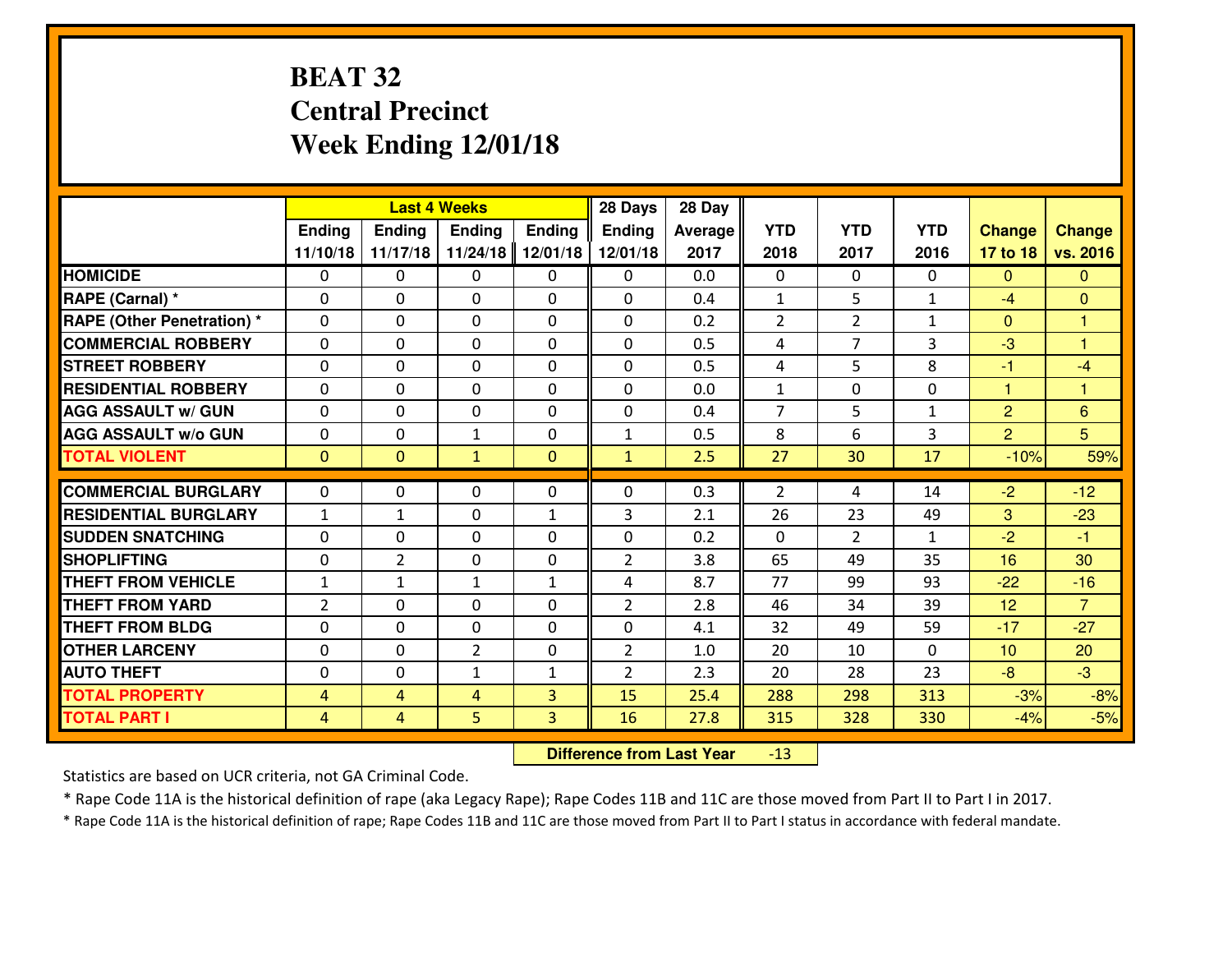# **BEAT 33 Central PrecinctWeek Ending 12/01/18**

|                                   |                |                | <b>Last 4 Weeks</b> |                | 28 Days        | 28 Day  |                |                |                |                      |                |
|-----------------------------------|----------------|----------------|---------------------|----------------|----------------|---------|----------------|----------------|----------------|----------------------|----------------|
|                                   | <b>Ending</b>  | <b>Ending</b>  | <b>Ending</b>       | <b>Ending</b>  | <b>Ending</b>  | Average | <b>YTD</b>     | <b>YTD</b>     | <b>YTD</b>     | <b>Change</b>        | <b>Change</b>  |
|                                   | 11/10/18       | 11/17/18       | 11/24/18            | 12/01/18       | 12/01/18       | 2017    | 2018           | 2017           | 2016           | 17 to 18             | vs. 2016       |
| <b>HOMICIDE</b>                   | 0              | 0              | $\Omega$            | $\mathbf{0}$   | 0              | 0.2     | 0              | $\overline{2}$ | 8              | $-2$                 | -8             |
| RAPE (Carnal) *                   | $\mathbf{0}$   | 0              | $\mathbf{0}$        | 0              | 0              | 0.2     | 3              | $\overline{2}$ | 4              | $\mathbf{1}$         | $-1$           |
| <b>RAPE (Other Penetration) *</b> | $\mathbf{1}$   | 0              | $\mathbf 0$         | 0              | $\mathbf{1}$   | 0.1     | $\overline{2}$ | $\mathbf{1}$   | $\overline{2}$ | 1                    | $\overline{0}$ |
| <b>COMMERCIAL ROBBERY</b>         | $\Omega$       | $\Omega$       | $\mathbf 0$         | 0              | $\Omega$       | 0.5     | $\overline{2}$ | 6              | 3              | $-4$                 | $-1$           |
| <b>STREET ROBBERY</b>             | $\Omega$       | $\Omega$       | $\mathbf 0$         | 0              | 0              | 1.5     | 20             | 18             | 25             | $\overline{2}$       | $-5$           |
| <b>RESIDENTIAL ROBBERY</b>        | $\Omega$       | $\Omega$       | $\mathbf 0$         | $\Omega$       | $\Omega$       | 0.1     | $\mathbf 0$    | $\mathbf{1}$   | 0              | $-1$                 | $\overline{0}$ |
| <b>AGG ASSAULT w/ GUN</b>         | 0              | $\mathbf{1}$   | 0                   | 0              | $\mathbf{1}$   | 1.4     | 11             | 17             | 9              | $-6$                 | $\overline{2}$ |
| <b>AGG ASSAULT W/o GUN</b>        | 0              | $\mathbf{1}$   | 0                   | $\overline{2}$ | 3              | 1.1     | 10             | 13             | 9              | $-3$                 | $\mathbf{1}$   |
| <b>TOTAL VIOLENT</b>              | $\mathbf{1}$   | $\overline{2}$ | $\mathbf{0}$        | $\overline{2}$ | 5              | 4.9     | 48             | 60             | 60             | $-20%$               | $-20%$         |
|                                   |                |                |                     |                |                |         |                | $\overline{7}$ |                |                      |                |
| <b>COMMERCIAL BURGLARY</b>        | $\mathbf{1}$   | 0              | $\mathbf{0}$        | 0              | 1              | 0.6     | 10             |                | 27             | 3                    | $-17$          |
| <b>RESIDENTIAL BURGLARY</b>       | $1\,$          | 0              | 0                   | 0              | $\mathbf{1}$   | 1.7     | 18             | 19             | 51             | $-1$                 | $-33$          |
| <b>SUDDEN SNATCHING</b>           | 0              | 0              | 0                   | 0              | 0              | 0.3     | 5              | 4              | 3              | $\blacktriangleleft$ | $\overline{2}$ |
| <b>SHOPLIFTING</b>                | $\overline{2}$ | $\mathbf{1}$   | 0                   | 0              | 3              | 5.4     | 57             | 70             | 49             | $-13$                | 8              |
| <b>THEFT FROM VEHICLE</b>         | $\mathbf{1}$   | 0              | 0                   | $\mathbf{1}$   | $\overline{2}$ | 5.6     | 55             | 72             | 97             | $-17$                | $-42$          |
| <b>THEFT FROM YARD</b>            | $\mathbf{1}$   | 0              | $\mathbf 0$         | $\mathbf{1}$   | $\overline{2}$ | 3.2     | 43             | 38             | 66             | 5                    | $-23$          |
| <b>THEFT FROM BLDG</b>            | 0              | $\overline{2}$ | $\mathbf{1}$        | 0              | 3              | 2.5     | 32             | 31             | 56             | $\mathbf{1}$         | $-24$          |
| <b>OTHER LARCENY</b>              | $\mathbf{0}$   | 0              | $\mathbf{0}$        | $\mathbf{1}$   | $\mathbf{1}$   | 0.8     | 9              | 10             | $\overline{7}$ | -1                   | $\overline{2}$ |
| <b>AUTO THEFT</b>                 | $\mathbf{1}$   | $\mathbf{1}$   | 0                   | 0              | $\overline{2}$ | 3.0     | 38             | 37             | 45             | $\blacktriangleleft$ | $-7$           |
| <b>TOTAL PROPERTY</b>             | $\overline{7}$ | 4              | $\mathbf{1}$        | 3              | 15             | 23.1    | 267            | 288            | 401            | $-7%$                | $-33%$         |
| <b>TOTAL PART I</b>               | 8              | 6              | $\mathbf{1}$        | 5              | 20             | 28.0    | 315            | 348            | 461            | $-9%$                | $-32%$         |

 **Difference from Last Year**-33

Statistics are based on UCR criteria, not GA Criminal Code.

\* Rape Code 11A is the historical definition of rape (aka Legacy Rape); Rape Codes 11B and 11C are those moved from Part II to Part I in 2017.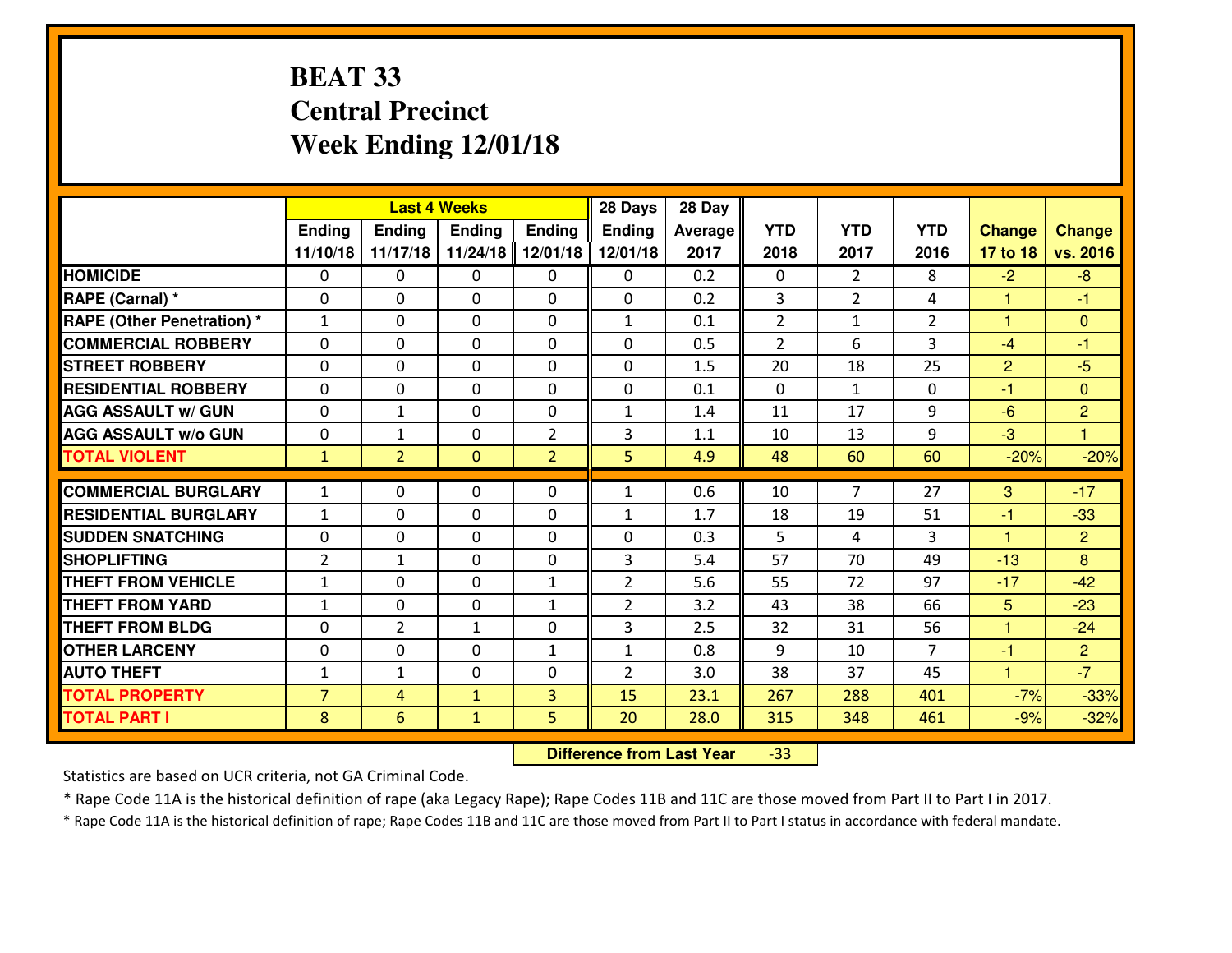# **BEAT 34 Central PrecinctWeek Ending 12/01/18**

|                             |                |                | <b>Last 4 Weeks</b> |                | 28 Days        | 28 Day         |                |              |                |                |                      |
|-----------------------------|----------------|----------------|---------------------|----------------|----------------|----------------|----------------|--------------|----------------|----------------|----------------------|
|                             | <b>Ending</b>  | Ending         | <b>Ending</b>       | <b>Ending</b>  | Ending         | <b>Average</b> | <b>YTD</b>     | <b>YTD</b>   | <b>YTD</b>     | <b>Change</b>  | <b>Change</b>        |
|                             | 11/10/18       | 11/17/18       | 11/24/18            | 12/01/18       | 12/01/18       | 2017           | 2018           | 2017         | 2016           | 17 to 18       | vs. 2016             |
| <b>HOMICIDE</b>             | $\Omega$       | 0              | $\mathbf{1}$        | $\mathbf{0}$   | $\mathbf{1}$   | 0.3            | $\overline{2}$ | 4            | 3              | $-2$           | $-1$                 |
| RAPE (Carnal) *             | $\Omega$       | 0              | $\mathbf{0}$        | $\Omega$       | $\Omega$       | 0.5            | 1              | 6            | 0              | $-5$           | $\blacktriangleleft$ |
| RAPE (Other Penetration) *  | $\Omega$       | 0              | $\mathbf{0}$        | 0              | $\Omega$       | 0.0            | $\mathbf{0}$   | $\Omega$     | $\overline{2}$ | $\mathbf{0}$   | $-2$                 |
| <b>COMMERCIAL ROBBERY</b>   | 0              | 0              | 0                   | 0              | 0              | 0.1            | $\mathbf{0}$   | $\mathbf{1}$ | $\overline{2}$ | $-1$           | $-2$                 |
| <b>STREET ROBBERY</b>       | $\mathbf{1}$   | 1              | $\mathbf 0$         | 0              | $\overline{2}$ | 0.7            | 10             | 8            | 11             | $\overline{2}$ | $-1$                 |
| <b>RESIDENTIAL ROBBERY</b>  | $\Omega$       | 0              | $\mathbf 0$         | 0              | 0              | 0.3            | $\overline{2}$ | 4            | 3              | $-2$           | $-1$                 |
| <b>AGG ASSAULT w/ GUN</b>   | $\overline{2}$ | $\mathbf{1}$   | 0                   | 0              | 3              | 2.4            | 21             | 29           | 22             | $-8$           | $-1$                 |
| <b>AGG ASSAULT W/o GUN</b>  | 0              | 1              | 0                   | $\overline{2}$ | 3              | 1.8            | 28             | 23           | 11             | 5              | 17                   |
| <b>TOTAL VIOLENT</b>        | $\overline{3}$ | $\overline{3}$ | $\mathbf{1}$        | $\overline{2}$ | 9              | 6.1            | 64             | 75           | 54             | $-15%$         | 19%                  |
| <b>COMMERCIAL BURGLARY</b>  | $\Omega$       | 0              | $\mathbf{0}$        | 0              | $\Omega$       | 0.4            | $\mathbf{1}$   | 5            | $\overline{7}$ | $-4$           | $-6$                 |
| <b>RESIDENTIAL BURGLARY</b> | $\mathbf{3}$   | 0              | $\mathbf 0$         | $\mathbf{1}$   | 4              | 5.4            | 55             | 64           | 73             | $-9$           | $-18$                |
| <b>SUDDEN SNATCHING</b>     | $\Omega$       | $\Omega$       | 1                   | $\mathbf{1}$   | $\overline{2}$ | 0.5            | 4              | 6            | 4              | $-2$           | $\Omega$             |
| <b>SHOPLIFTING</b>          | 0              | 0              | 0                   | $\Omega$       | 0              | 2.8            | 6              | 35           | 6              | $-29$          | $\Omega$             |
| <b>THEFT FROM VEHICLE</b>   | $\Omega$       | 0              | 0                   | $\Omega$       | 0              | 3.3            | 36             | 39           | 40             | $-3$           | $-4$                 |
| <b>THEFT FROM YARD</b>      | 0              | $\overline{2}$ | $\mathbf{1}$        | 0              | 3              | 1.6            | 18             | 20           | 22             | $-2$           | $-4$                 |
| <b>THEFT FROM BLDG</b>      | $\mathbf{1}$   | $\mathbf{1}$   | $\mathbf{1}$        | 0              | 3              | 2.3            | 25             | 29           | 30             | $-4$           | $-5$                 |
| <b>OTHER LARCENY</b>        | 0              | 0              | $\mathbf 0$         | $\mathbf{1}$   | $\mathbf{1}$   | 0.2            | $\overline{2}$ | 3            | 4              | $-1$           | $-2$                 |
| <b>AUTO THEFT</b>           | $\mathbf{0}$   | $\mathbf{1}$   | $\mathbf{0}$        | $\Omega$       | $\mathbf{1}$   | 3.2            | 28             | 37           | 35             | $-9$           | $-7$                 |
| <b>TOTAL PROPERTY</b>       | $\overline{4}$ | 4              | 3                   | 3              | 14             | 19.7           | 175            | 238          | 221            | $-26%$         | $-21%$               |
| <b>TOTAL PART I</b>         | $\overline{7}$ | $\overline{7}$ | $\overline{4}$      | 5              | 23             | 25.8           | 239            | 313          | 275            | $-24%$         | $-13%$               |
|                             |                |                |                     |                |                |                |                |              |                |                |                      |

 **Difference from Last Year**-74

Statistics are based on UCR criteria, not GA Criminal Code.

\* Rape Code 11A is the historical definition of rape (aka Legacy Rape); Rape Codes 11B and 11C are those moved from Part II to Part I in 2017.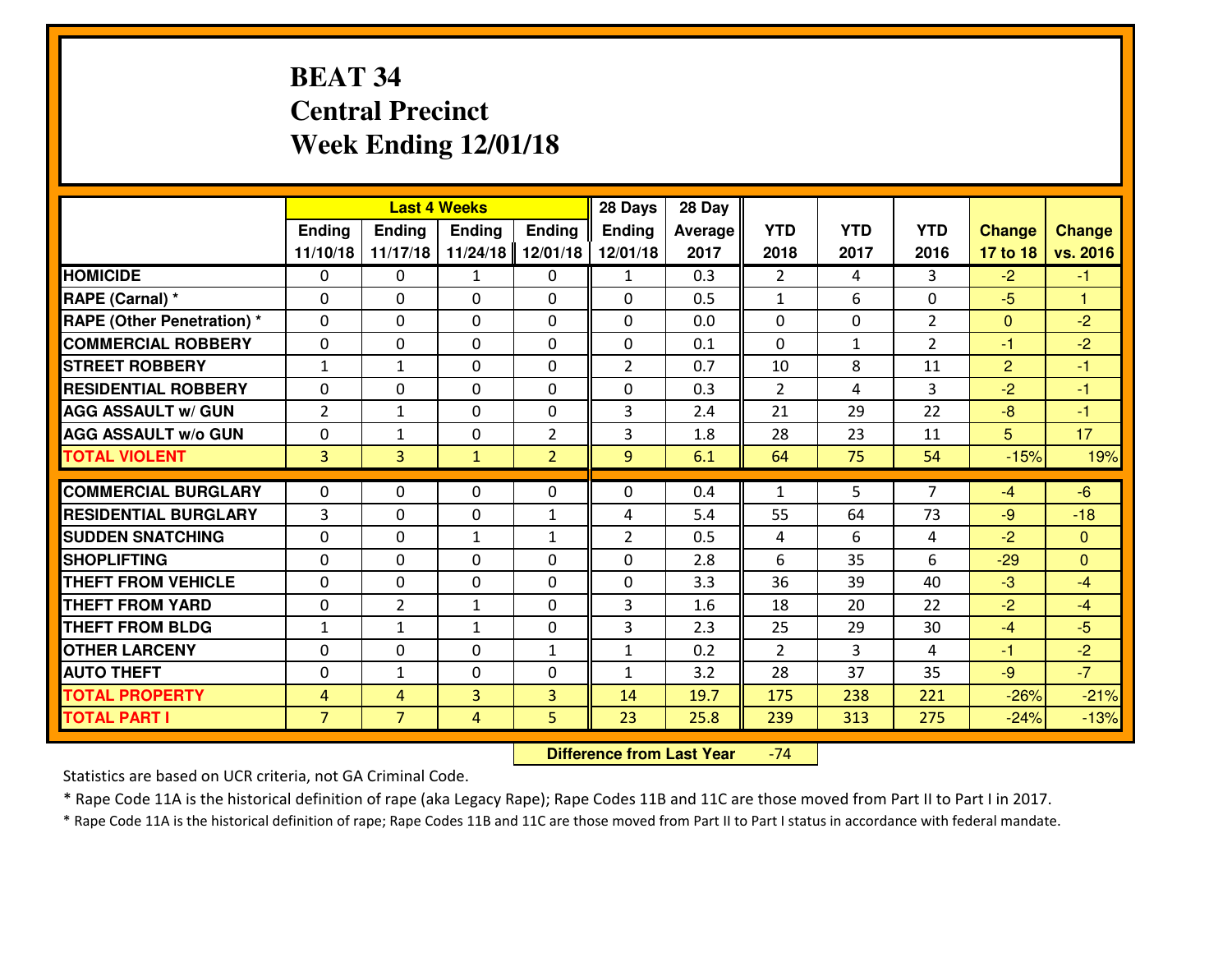# **BEAT 35 Central PrecinctWeek Ending 12/01/18**

|                                              |                      |                     | <b>Last 4 Weeks</b> |               | 28 Days        | 28 Day       |                |              |                |                |                               |
|----------------------------------------------|----------------------|---------------------|---------------------|---------------|----------------|--------------|----------------|--------------|----------------|----------------|-------------------------------|
|                                              | Ending               | Ending              | <b>Ending</b>       | <b>Ending</b> | <b>Ending</b>  | Average      | <b>YTD</b>     | <b>YTD</b>   | <b>YTD</b>     | <b>Change</b>  | <b>Change</b>                 |
|                                              | 11/10/18             | 11/17/18            | 11/24/18            | 12/01/18      | 12/01/18       | 2017         | 2018           | 2017         | 2016           | 17 to 18       | vs. 2016                      |
| <b>HOMICIDE</b>                              | $\mathbf{0}$         | 0                   | $\mathbf{0}$        | 0             | 0              | 0.1          | 1              | $\mathbf{1}$ | 4              | $\Omega$       | $-3$                          |
| RAPE (Carnal) *                              | 0                    | 0                   | $\mathbf{0}$        | 0             | $\Omega$       | 0.0          | 4              | $\Omega$     | $\overline{2}$ | $\overline{4}$ | $\overline{2}$                |
| <b>RAPE (Other Penetration)*</b>             | $\Omega$             | 0                   | $\mathbf{0}$        | $\Omega$      | $\Omega$       | 0.0          | 4              | 0            | $\mathbf{1}$   | $\overline{4}$ | 3                             |
| <b>COMMERCIAL ROBBERY</b>                    | $\Omega$             | 0                   | $\mathbf 0$         | $\Omega$      | 0              | 0.4          | $\mathbf{1}$   | 4            | 4              | $-3$           | $-3$                          |
| <b>ISTREET ROBBERY</b>                       | 0                    | $\overline{2}$      | $\mathbf 0$         | 0             | $\overline{2}$ | 0.6          | 8              | 6            | 17             | $\overline{2}$ | $-9$                          |
| <b>RESIDENTIAL ROBBERY</b>                   | $\Omega$             | 0                   | $\mathbf 0$         | 0             | 0              | 0.1          | $\mathbf{0}$   | $\mathbf{1}$ | 4              | $-1$           | $-4$                          |
| <b>AGG ASSAULT W/ GUN</b>                    | 0                    | 0                   | $\mathbf 0$         | 0             | 0              | 1.3          | 25             | 16           | 18             | 9              | $\overline{7}$                |
| <b>AGG ASSAULT W/o GUN</b>                   | $\mathbf{1}$         | 0                   | $\mathbf 0$         | 0             | $\mathbf{1}$   | 1.2          | 15             | 14           | 9              | $\overline{1}$ | $6^{\circ}$                   |
| <b>TOTAL VIOLENT</b>                         | $\mathbf{1}$         | $\overline{2}$      | $\overline{0}$      | $\mathbf{0}$  | 3              | 3.6          | 58             | 42           | 59             | 38%            | $-2%$                         |
| <b>COMMERCIAL BURGLARY</b>                   | $\Omega$             | 0                   | $\mathbf{0}$        | 0             | $\Omega$       | 1.0          | 5.             | 11           | 30             | $-6$           | $-25$                         |
| <b>RESIDENTIAL BURGLARY</b>                  | $\mathbf{1}$         | 0                   | $\mathbf{0}$        | $\mathbf{1}$  | $\overline{2}$ | 3.7          | 43             | 46           | 61             | $-3$           | $-18$                         |
| <b>SUDDEN SNATCHING</b>                      | $\Omega$             | 0                   | $\mathbf 0$         | $\Omega$      | $\Omega$       | 0.2          | $\overline{2}$ | 3            | 3              | -1             | $-1$                          |
| <b>SHOPLIFTING</b>                           | $\mathbf{1}$         | $\overline{2}$      | $\mathbf{0}$        | $\Omega$      | 3              | 2.2          | 27             | 26           | 29             | $\mathbf{1}$   | $-2$                          |
| <b>THEFT FROM VEHICLE</b>                    |                      |                     |                     |               |                |              |                |              |                |                |                               |
|                                              |                      |                     |                     |               |                |              |                |              |                |                |                               |
|                                              | 3                    | 3                   | 1                   | $\mathbf{1}$  | 8              | 3.6          | 46             | 44           | 58             | $\overline{2}$ | $-12$<br>$\blacktriangleleft$ |
| <b>THEFT FROM YARD</b>                       | 0                    | 0                   | 3                   | 0             | 3              | 2.2          | 26             | 26           | 25             | $\overline{0}$ |                               |
| <b>THEFT FROM BLDG</b>                       | 0                    | 0                   | $\mathbf 0$         | 0             | 0              | 2.6          | 16             | 33<br>6      | 39<br>3        | $-17$          | $-23$                         |
| <b>OTHER LARCENY</b>                         | 0<br>$\mathbf{0}$    | 0<br>0              | $\mathbf 0$         | 0             | 0              | 0.5          | 9              |              |                | 3              | 6                             |
| <b>AUTO THEFT</b>                            |                      |                     | 0                   | $\mathbf{1}$  | $\mathbf{1}$   | 2.5          | 44             | 30           | 30             | 14             | 14                            |
| <b>TOTAL PROPERTY</b><br><b>TOTAL PART I</b> | 5<br>$6\phantom{1}6$ | 5<br>$\overline{7}$ | 4<br>$\overline{4}$ | 3<br>3        | 17<br>20       | 18.6<br>22.2 | 218<br>276     | 225<br>267   | 278<br>337     | $-3%$<br>3%    | $-22%$<br>$-18%$              |

**Difference from Last Year** 9

Statistics are based on UCR criteria, not GA Criminal Code.

\* Rape Code 11A is the historical definition of rape (aka Legacy Rape); Rape Codes 11B and 11C are those moved from Part II to Part I in 2017.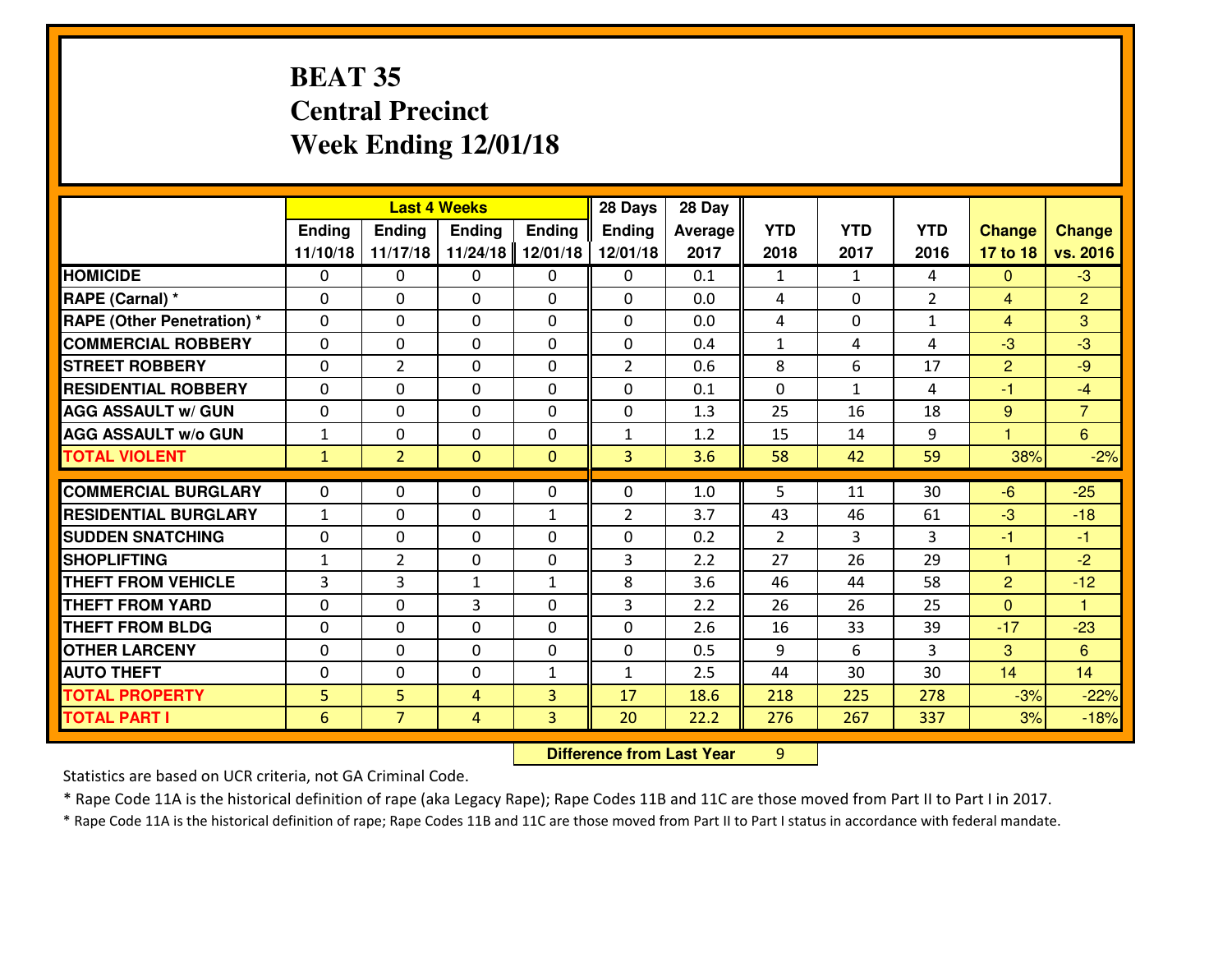# **BEAT 36 Central PrecinctWeek Ending 12/01/18**

|                                   |                |                | <b>Last 4 Weeks</b> |                | 28 Days        | 28 Day         |                |                |                |                      |                |
|-----------------------------------|----------------|----------------|---------------------|----------------|----------------|----------------|----------------|----------------|----------------|----------------------|----------------|
|                                   | Ending         | Ending         | <b>Ending</b>       | Ending         | Ending         | <b>Average</b> | <b>YTD</b>     | <b>YTD</b>     | <b>YTD</b>     | <b>Change</b>        | <b>Change</b>  |
|                                   | 11/10/18       | 11/17/18       | 11/24/18            | 12/01/18       | 12/01/18       | 2017           | 2018           | 2017           | 2016           | 17 to 18             | vs. 2016       |
| <b>HOMICIDE</b>                   | $\Omega$       | 0              | $\Omega$            | $\mathbf{0}$   | 0              | 0.0            | $\Omega$       | $\Omega$       | 0              | $\mathbf{0}$         | $\Omega$       |
| RAPE (Carnal) *                   | $\Omega$       | 0              | $\mathbf{0}$        | $\Omega$       | 0              | 0.2            | 3              | $\overline{2}$ | $\mathbf{1}$   | $\blacktriangleleft$ | $\overline{2}$ |
| <b>RAPE (Other Penetration) *</b> | $\Omega$       | 0              | 0                   | $\Omega$       | $\Omega$       | 0.0            | $\mathbf{1}$   | $\Omega$       | $\mathbf{1}$   | 1                    | $\Omega$       |
| <b>COMMERCIAL ROBBERY</b>         | $\Omega$       | $\Omega$       | $\mathbf{0}$        | $\Omega$       | $\Omega$       | 0.2            | $\Omega$       | 3              | $\overline{2}$ | $-3$                 | $-2$           |
| <b>STREET ROBBERY</b>             | 0              | 0              | $\mathbf 0$         | 0              | 0              | 0.4            | 4              | 4              | $\overline{2}$ | $\mathbf{0}$         | $\overline{2}$ |
| <b>RESIDENTIAL ROBBERY</b>        | 0              | 0              | $\mathbf 0$         | 0              | 0              | 0.1            | 5              | $\mathbf{1}$   | $\mathbf{1}$   | $\overline{4}$       | $\overline{4}$ |
| <b>AGG ASSAULT W/ GUN</b>         | $\mathbf{1}$   | 0              | $\mathbf{1}$        | 0              | $\overline{2}$ | 0.6            | 9              | 8              | 6              | $\mathbf{1}$         | 3              |
| <b>AGG ASSAULT W/o GUN</b>        | 0              | 1              | $\mathbf 0$         | 0              | $\mathbf{1}$   | 0.7            | 8              | 8              | 4              | $\overline{0}$       | $\overline{4}$ |
| <b>TOTAL VIOLENT</b>              | $\mathbf{1}$   | $\mathbf{1}$   | $\mathbf{1}$        | $\overline{0}$ | 3              | 2.1            | 30             | 26             | 17             | 15%                  | 76%            |
| <b>COMMERCIAL BURGLARY</b>        | $\mathbf{0}$   | 0              | 0                   | $\mathbf{0}$   | $\Omega$       | 0.8            | 6              | 11             | 6              | $-5$                 | $\Omega$       |
| <b>RESIDENTIAL BURGLARY</b>       | $\Omega$       | 0              | $\mathbf{1}$        | 2              | 3              | 1.7            | 21             | 21             | 22             | $\mathbf{0}$         | $-1$           |
| <b>SUDDEN SNATCHING</b>           | $\mathbf{0}$   | 0              | $\mathbf{1}$        | 0              | $\mathbf{1}$   | 0.2            | $\overline{2}$ | $\overline{2}$ | $\overline{2}$ | $\mathbf{0}$         | $\mathbf{0}$   |
| <b>SHOPLIFTING</b>                | 0              | 0              | $\overline{2}$      | $\mathbf{1}$   | 3              | 2.6            | 41             | 30             | 22             | 11                   | 19             |
| <b>THEFT FROM VEHICLE</b>         | $\overline{2}$ | 0              | $\mathbf{1}$        | $\overline{2}$ | 5              | 3.3            | 40             | 34             | 47             | 6                    | $-7$           |
| <b>THEFT FROM YARD</b>            | 0              | 0              | $\mathbf{1}$        | $\overline{2}$ | 3              | 1.5            | 14             | 17             | 10             | $-3$                 | $\overline{4}$ |
| <b>THEFT FROM BLDG</b>            | $\mathbf{1}$   | 0              | $\mathbf{1}$        | $\mathbf{1}$   | 3              | 1.5            | 24             | 18             | 17             | 6                    | $\overline{7}$ |
| <b>OTHER LARCENY</b>              | 0              | 0              | 0                   | 0              | 0              | 0.3            | $\overline{2}$ | 4              | $\overline{2}$ | $-2$                 | $\overline{0}$ |
| <b>AUTO THEFT</b>                 | 1              | $\mathbf{1}$   | $\mathbf{1}$        | $\mathbf{1}$   | 4              | 2.0            | 21             | 23             | 13             | $-2$                 | 8              |
| <b>TOTAL PROPERTY</b>             | $\overline{4}$ | $\mathbf{1}$   | 8                   | 9              | 22             | 13.8           | 171            | 160            | 141            | 7%                   | 21%            |
| <b>TOTAL PART I</b>               | 5              | $\overline{2}$ | 9                   | 9              | 25             | 16.0           | 201            | 186            | 158            | 8%                   | 27%            |

 **Difference from Last Year**<sup>15</sup>

Statistics are based on UCR criteria, not GA Criminal Code.

\* Rape Code 11A is the historical definition of rape (aka Legacy Rape); Rape Codes 11B and 11C are those moved from Part II to Part I in 2017.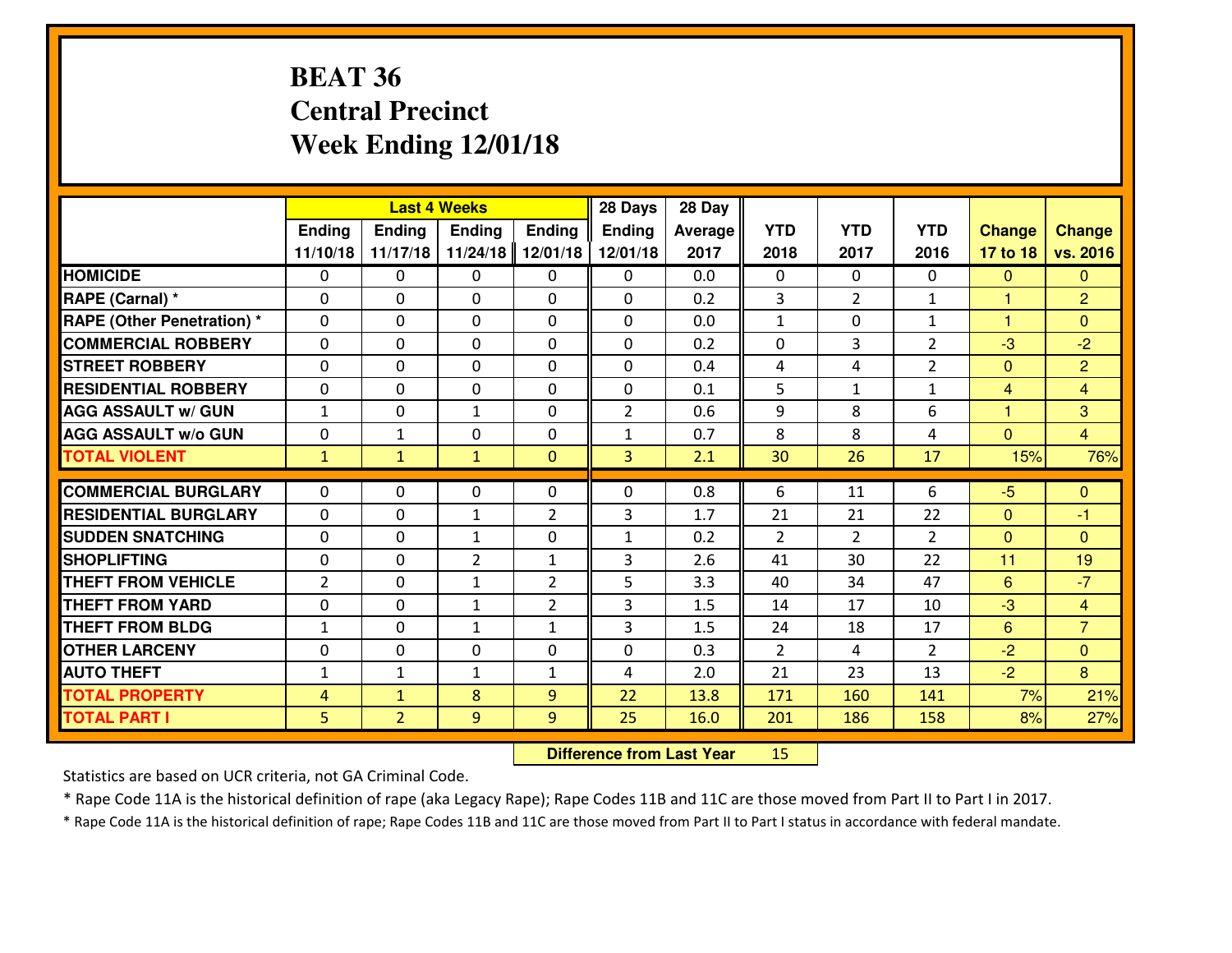

#### **COMPSTAT PRECINCT COMMANDER: SOUTH PRECINCTWeek Ending 12/01/18**

**CAPT. MICHELLE HALFORD**



|                                                                                                  | <b>Week</b><br><b>Ending</b> | <b>Week</b><br><b>Ending</b> | Weekly<br>Avg   | $28-Day$<br><b>Ending</b> | 28-Day<br>Ending                 | Avg<br>$28-Day$                          | <b>YTD</b>                            | <b>YTD</b>                                   | <b>YTD</b>      | <b>Change</b>         | <b>Change</b>           |
|--------------------------------------------------------------------------------------------------|------------------------------|------------------------------|-----------------|---------------------------|----------------------------------|------------------------------------------|---------------------------------------|----------------------------------------------|-----------------|-----------------------|-------------------------|
|                                                                                                  | 12/01/18                     | 11/24/18                     | 2017            | 12/01/18                  | 11/03/18                         | 2017                                     | 2018                                  | 2017                                         | 2016            | 17 to 18              | vs. 2016                |
| <b>HOMICIDE</b>                                                                                  | 0                            | 0                            | 0               | 0                         | 0                                | $\mathbf{0}$                             | 3                                     | 4                                            | 6               | -1                    | -3                      |
| RAPE (Carnal) *                                                                                  | 1                            | $\Omega$                     | $\mathbf 0$     | 1                         | 3                                | $\overline{1}$                           | 13                                    | 8                                            | 12              | 5                     | ۴                       |
| <b>RAPE (Other Penetration) *</b>                                                                | $\bf{0}$                     | $\mathbf 0$                  | $\mathbf 0$     | $\mathbf{0}$              | 0                                | $\Omega$                                 | 12                                    | $\overline{5}$                               | 7               | $\overline{7}$        | 5                       |
| <b>COMMERCIAL ROBBERY</b>                                                                        | 0                            | $\Omega$                     | $\mathbf{1}$    | 3                         | $\overline{c}$                   | $\overline{2}$                           | 14                                    | 33                                           | 33              | $-19$                 | $-19$                   |
| <b>STREET ROBBERY</b>                                                                            | $\mathbf 0$                  | $\Omega$                     | $\mathbf{1}$    | $\bf{0}$                  | $\mathbf{1}$                     | $\mathbf{2}$                             | 33                                    | 32                                           | 27              | -1                    | 6                       |
| <b>RESIDENTIAL ROBBERY</b>                                                                       | 0                            | $\mathbf 0$                  | $\Omega$        | $\bf{0}$                  | $\Omega$                         | $\mathbf{0}$                             | 10                                    | 4                                            | 6               | 6                     | 4                       |
| <b>AGG ASSAULT w/ GUN</b>                                                                        | 1                            | $\overline{1}$               | $\mathbf{1}$    | 3                         | 5                                | 3                                        | 26                                    | 35                                           | 22              | $-9$                  | $\overline{\mathbf{4}}$ |
| <b>AGG ASSAULT w/o GUN</b>                                                                       | $\mathbf{1}$                 | $\mathbf{1}$                 | $\mathbf{1}$    | 3                         | 8                                | 3                                        | 48                                    | 40                                           | $\overline{34}$ | 8                     | $\overline{14}$         |
| <b>TOTAL VIOLENT</b>                                                                             | $\overline{3}$               | $\overline{2}$               | $\overline{3}$  | 10                        | $\overline{19}$                  | $\overline{12}$                          | 159                                   | 161                                          | 147             | $-1%$                 | 8%                      |
| <b>COMMERCIAL BURGLARY</b>                                                                       | 1                            |                              | $\mathbf{1}$    | 4                         | 5                                | 4                                        | $\overline{59}$                       | 61                                           | $\overline{58}$ | $-2$                  |                         |
| <b>RESIDENTIAL BURGLARY</b>                                                                      | 7                            | 3                            | 4               | 20                        | 18                               | 14                                       | 192                                   | 180                                          | 216             | 12                    | $-24$                   |
| <b>SUDDEN SNATCHING</b>                                                                          | $\mathbf 0$                  | $\Omega$                     | $\mathbf 0$     | 3                         | $\overline{2}$                   | -1                                       | $\overline{14}$                       | $\overline{11}$                              | 9               | $\overline{3}$        | $\overline{5}$          |
| <b>SHOPLIFTING</b>                                                                               | 17                           | $\overline{13}$              | $\overline{7}$  | 60                        | $\overline{53}$                  | 28                                       | 620                                   | 643                                          | 593             | $-23$                 | $\overline{27}$         |
| <b>THEFT FROM VEHICLE</b>                                                                        | 6                            | 3                            | $\overline{7}$  | 23                        | $\overline{31}$                  | $\overline{30}$                          | 344                                   | 395                                          | 266             | $-51$                 | $\overline{78}$         |
| <b>THEFT FROM YARD</b>                                                                           | $\mathbf 2$                  | $\overline{2}$               | $\overline{c}$  | 6                         | 9                                | 8                                        | 100                                   | 96                                           | 118             | $\overline{4}$        | $-18$                   |
| <b>THEFT FROM BLDG</b>                                                                           | 3                            | 3                            | 3               | 13                        | 14                               | 13                                       | 142                                   | 193                                          | 164             | $-51$                 | $-22$                   |
| <b>OTHER LARCENY</b>                                                                             | 1                            | $\mathbf 0$                  | $\mathbf{1}$    | $\mathbf{2}$              | $\overline{c}$                   | 3                                        | 25                                    | $\overline{33}$                              | $\overline{19}$ | $-\frac{1}{\sqrt{2}}$ | 6                       |
| <b>AUTO THEFT</b>                                                                                | $\mathbf 2$                  | $\overline{2}$               | 3               | 10                        | 13                               | $\overline{13}$                          | 135                                   | 149                                          | 122             | $-14$                 | 13                      |
| <b>TOTAL PROPERTY</b>                                                                            | 39                           | $\overline{27}$              | 28              | 141                       | 147                              | 113                                      | 1631                                  | 1761                                         | 1565            | $-7%$                 | 4%                      |
| <b>TOTAL PART I</b>                                                                              | 42                           | $\overline{29}$              | $\overline{31}$ | 151                       | 166                              | $\overline{125}$                         | 1790                                  | 1922                                         | 1712            | $-7%$                 | 5%                      |
| Statistics are based on UCR criteria, not GA Criminal Code, and are                              |                              |                              |                 |                           | <b>Difference from Last Year</b> |                                          | $-132$                                |                                              |                 | <b>Last Week</b>      | <b>Year-to-Date</b>     |
| preliminary, based on RMS data at the time prepared, and are subject to change.                  |                              |                              |                 |                           |                                  | <b>At-Fault Police Vehicle Accidents</b> |                                       |                                              |                 | 0                     | 6                       |
| Cell Shading: white is within 0.6 standard deviation of the mean; red is above; green is below.  |                              |                              |                 |                           |                                  |                                          |                                       | <b>Not At-Fault Police Vehicle Accidents</b> |                 | $\overline{0}$        | $\overline{13}$         |
| * Code 11A is the pre-2016 definition of rape; Codes 11B and 11C are by federal mandate in 2016. |                              |                              |                 |                           |                                  |                                          | <b>Total Police Vehicle Accidents</b> |                                              |                 | $\overline{0}$        | 19                      |
|                                                                                                  | Week                         | Week                         | Weekly          | 28-Day                    | 28-Day                           | Avg                                      |                                       |                                              |                 |                       |                         |
| <b>Citizen Initiated Calls</b>                                                                   | <b>Ending</b>                | <b>Ending</b>                | Avg             | <b>Ending</b>             | Ending                           | 28-Day                                   | <b>YTD</b>                            | <b>YTD</b>                                   | <b>YTD</b>      | <b>Change</b>         | <b>Change</b>           |
|                                                                                                  | 12/01/18                     | 11/24/18                     | 2017            | 12/01/18                  | 11/03/18                         | 2017                                     | 2018                                  | 2017                                         | 2016            | 17 to 18              | vs. 2016                |
| <b>Midnight Shift</b>                                                                            | 63                           | 95                           | 91              | $\overline{322}$          | 357                              | 364                                      | 4108                                  | 4450                                         | 4403            | $-342$                | $-295$                  |
| <b>Day Shift</b>                                                                                 | 243                          | 200                          | 247             | 933                       | 995                              | 986                                      | 11760                                 | 12417                                        | 12323           | $-657$                | $-563$                  |
| <b>Afternoon Shift</b>                                                                           | 214                          | 239                          | 39              | 906                       | 958                              | 982                                      | 11406                                 | 12102                                        | 12059           | $-696$                | $-653$                  |
| <b>TOTAL CITIZEN CFS</b>                                                                         | 520                          | 534                          | 377             | 2161                      | 2310                             | 2332                                     | 27274                                 | 28969                                        | 28786           | $-5.9%$               | $-5.3%$                 |
| <b>53S ShotSpotter Calls</b>                                                                     | $\Omega$                     | 0                            | 0               | $\Omega$                  | $\Omega$                         | $\mathbf{0}$                             | $\Omega$                              | $\Omega$                                     | $\Omega$        | $\Omega$              | $\Omega$                |
| <b>Sig 53 Shots Fired Calls</b>                                                                  | 6                            | 15                           | 8               | $\overline{32}$           | $\overline{34}$                  | $\overline{33}$                          | 369                                   | 394                                          | 458             | $-25$                 | $-89$                   |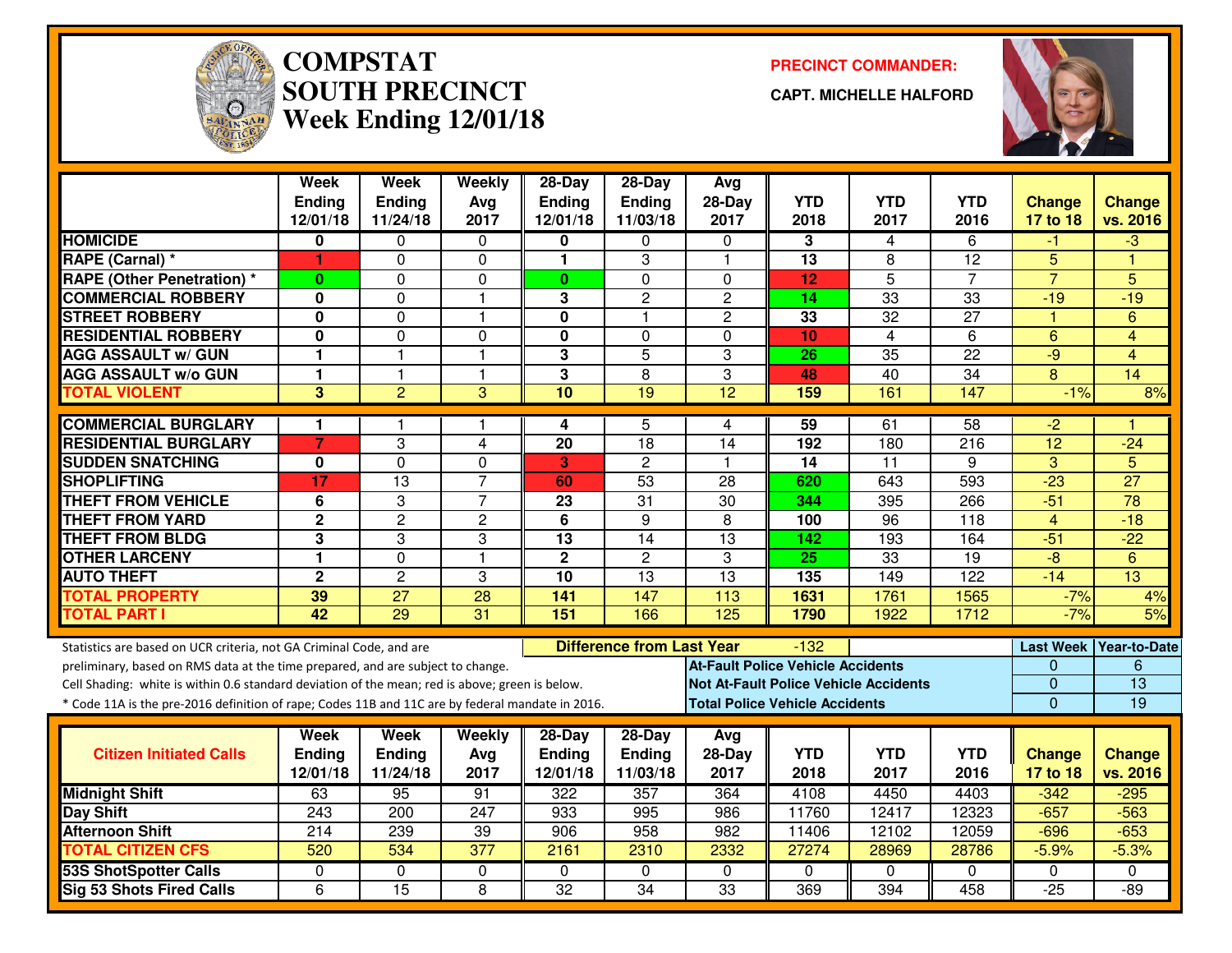# **BEAT 41 South PrecinctWeek Ending 12/01/18**

|                                  |                 |              | <b>Last 4 Weeks</b> |                | 28 Days        | 28 Day  |                |                |                |               |                |
|----------------------------------|-----------------|--------------|---------------------|----------------|----------------|---------|----------------|----------------|----------------|---------------|----------------|
|                                  | Ending          | Ending       | Ending              | <b>Ending</b>  | <b>Ending</b>  | Average | <b>YTD</b>     | <b>YTD</b>     | <b>YTD</b>     | <b>Change</b> | <b>Change</b>  |
|                                  | 11/10/18        | 11/17/18     | 11/24/18            | 12/01/18       | 12/01/18       | 2017    | 2018           | 2017           | 2016           | 17 to 18      | vs. 2016       |
| <b>HOMICIDE</b>                  | 0               | 0            | 0                   | 0              | 0              | 0.0     | 0              | $\Omega$       | 0              | $\mathbf{0}$  | $\mathbf{0}$   |
| RAPE (Carnal) *                  | $\Omega$        | 0            | 0                   | $\mathbf{1}$   | 1              | 0.1     | $\overline{2}$ | $\mathbf{1}$   | $\overline{2}$ | $\mathbf{1}$  | $\mathbf{0}$   |
| <b>RAPE (Other Penetration)*</b> | $\Omega$        | $\Omega$     | $\mathbf 0$         | $\Omega$       | $\Omega$       | 0.0     | $\mathbf{1}$   | 0              | $\Omega$       | 1             | 1              |
| <b>COMMERCIAL ROBBERY</b>        | $\Omega$        | $\mathbf{1}$ | $\mathbf 0$         | $\Omega$       | 1              | 1.2     | $\overline{2}$ | 14             | 5              | $-12$         | $-3$           |
| <b>ISTREET ROBBERY</b>           | $\mathbf{0}$    | 0            | $\mathbf{0}$        | 0              | $\Omega$       | 0.3     | 4              | 3              | 4              | 1             | $\mathbf{0}$   |
| <b>RESIDENTIAL ROBBERY</b>       | 0               | 0            | $\mathbf 0$         | 0              | 0              | 0.1     | $\mathbf{1}$   | $\mathbf{0}$   | 0              | $\mathbf{1}$  | $\overline{1}$ |
| <b>AGG ASSAULT W/ GUN</b>        | 0               | 0            | $\mathbf 0$         | 0              | 0              | 0.2     | 0              | $\overline{2}$ | $\overline{2}$ | $-2$          | $-2$           |
| <b>AGG ASSAULT W/o GUN</b>       | 0               | 0            | $\mathbf 0$         | 0              | 0              | 0.3     | 3              | 4              | 6              | $-1$          | $-3$           |
| <b>TOTAL VIOLENT</b>             | $\mathbf{0}$    | $\mathbf{1}$ | $\overline{0}$      | $\mathbf{1}$   | $\overline{2}$ | 2.1     | 13             | 24             | 19             | $-46%$        | $-32%$         |
| <b>COMMERCIAL BURGLARY</b>       | $\Omega$        | 0            | $\mathbf{0}$        | $\Omega$       | $\Omega$       | 1.4     | 10             | 16             | 17             | $-6$          | $-7$           |
| <b>RESIDENTIAL BURGLARY</b>      | $\mathbf{1}$    | $\mathbf{1}$ | $\mathbf 0$         | $\Omega$       | $\overline{2}$ | 2.1     | 15             | 27             | 34             | $-12$         | $-19$          |
| <b>SUDDEN SNATCHING</b>          | $\overline{2}$  | 0            | $\mathbf 0$         | $\Omega$       | $\overline{2}$ | 0.2     | 5              | 3              | $\mathbf{1}$   | 2             | $\overline{4}$ |
| <b>SHOPLIFTING</b>               | 0               | $\mathbf{1}$ | $\mathbf 0$         | 0              | $\mathbf{1}$   | 4.4     | 19             | 55             | 41             | $-36$         | $-22$          |
| <b>THEFT FROM VEHICLE</b>        | 2               | $\mathbf{1}$ | $\mathbf 0$         | 0              | 3              | 3.5     | 42             | 40             | 47             | 2             | $-5$           |
| <b>THEFT FROM YARD</b>           | $1\,$           | 0            | $\mathbf 0$         | 0              | $\mathbf{1}$   | 1.8     | 16             | 24             | 20             | $-8$          | $-4$           |
| <b>THEFT FROM BLDG</b>           | $\mathbf{0}$    | $\mathbf{1}$ | 0                   | $\mathbf{1}$   | $\overline{2}$ | 3.1     | 22             | 38             | 27             | $-16$         | $-5$           |
| <b>OTHER LARCENY</b>             | 0               | 0            | $\mathbf 0$         | 0              | 0              | 0.4     | 3              | 3              | $\mathbf{1}$   | $\mathbf{0}$  | $\overline{2}$ |
| <b>AUTO THEFT</b>                | 0               | $\mathbf{1}$ | 0                   | $\mathbf{0}$   | 1              | 1.7     | 12             | 18             | 25             | $-6$          | $-13$          |
| <b>TOTAL PROPERTY</b>            | $6\phantom{1}6$ | 5            | $\overline{0}$      | $\mathbf{1}$   | 12             | 18.6    | 144            | 224            | 213            | $-36%$        | $-32%$         |
| <b>TOTAL PART I</b>              | 6               | 6            | $\overline{0}$      | $\overline{2}$ | 14             | 20.8    | 157            | 248            | 232            | $-37%$        | $-32%$         |
|                                  |                 |              |                     |                |                |         |                |                |                |               |                |

 **Difference from Last Year**-91

Statistics are based on UCR criteria, not GA Criminal Code.

\* Rape Code 11A is the historical definition of rape (aka Legacy Rape); Rape Codes 11B and 11C are those moved from Part II to Part I in 2017.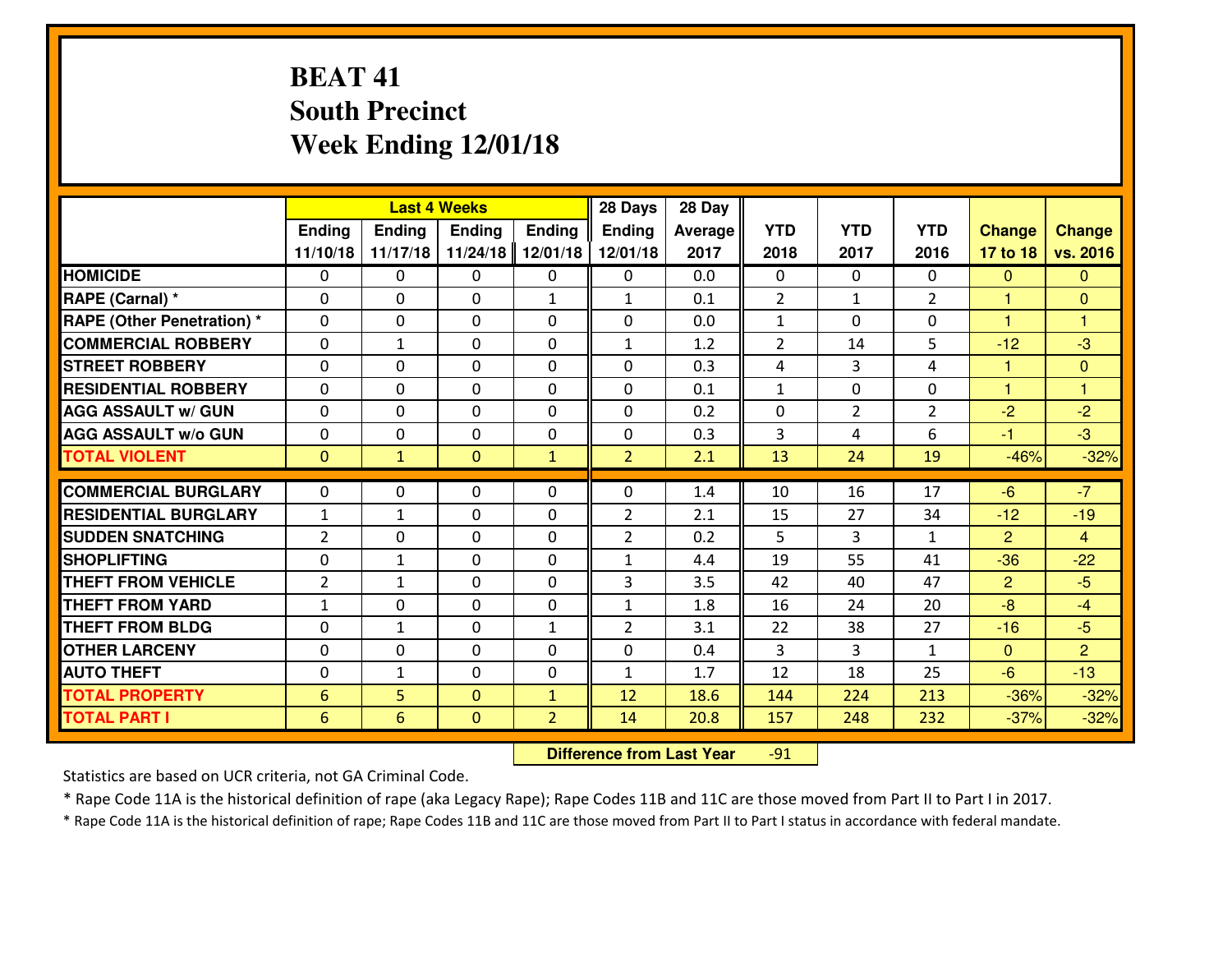# **BEAT 42 South PrecinctWeek Ending 12/01/18**

|                                   |                     |               | <b>Last 4 Weeks</b> |                          | 28 Days        | 28 Day     |               |                |                |                |                      |
|-----------------------------------|---------------------|---------------|---------------------|--------------------------|----------------|------------|---------------|----------------|----------------|----------------|----------------------|
|                                   | Ending              | <b>Ending</b> | <b>Ending</b>       | <b>Ending</b>            | <b>Ending</b>  | Average    | <b>YTD</b>    | <b>YTD</b>     | <b>YTD</b>     | <b>Change</b>  | <b>Change</b>        |
|                                   | 11/10/18            | 11/17/18      | 11/24/18            | 12/01/18                 | 12/01/18       | 2017       | 2018          | 2017           | 2016           | 17 to 18       | vs. 2016             |
| <b>HOMICIDE</b>                   | $\mathbf{0}$        | 0             | $\mathbf{0}$        | 0                        | 0              | 0.0        | 0             | $\Omega$       | $\Omega$       | $\mathbf{0}$   | $\mathbf{0}$         |
| RAPE (Carnal) *                   | $\Omega$            | 0             | $\mathbf{0}$        | 0                        | $\Omega$       | 0.0        | 2             | $\mathbf{1}$   | $\mathbf{1}$   | 1.             | $\mathbf{1}$         |
| <b>RAPE (Other Penetration) *</b> | $\Omega$            | 0             | $\Omega$            | $\Omega$                 | $\Omega$       | 0.0        | 2             | $\mathbf{1}$   | $\Omega$       | 1              | $\overline{2}$       |
| <b>COMMERCIAL ROBBERY</b>         | $\Omega$            | 1             | $\mathbf 0$         | $\Omega$                 | $\mathbf{1}$   | 0.0        | 2             | 5              | 8              | $-3$           | $-6$                 |
| <b>STREET ROBBERY</b>             | 0                   | 0             | $\mathbf 0$         | 0                        | 0              | 0.0        | 5             | 4              | 3              | $\mathbf{1}$   | $\overline{2}$       |
| <b>RESIDENTIAL ROBBERY</b>        | $\Omega$            | 0             | $\mathbf 0$         | 0                        | 0              | 0.0        | 0             | $\mathbf{1}$   | $\overline{2}$ | $-1$           | $-2$                 |
| <b>AGG ASSAULT W/ GUN</b>         | 0                   | 0             | $\mathbf{1}$        | $\mathbf{1}$             | $\overline{2}$ | 0.0        | 4             | $\overline{3}$ | 4              | 1              | $\overline{0}$       |
| <b>AGG ASSAULT W/o GUN</b>        | 0                   | 0             | $\mathbf 0$         | 0                        | 0              | 0.0        | 9             | $\overline{2}$ | 5              | $\overline{7}$ | $\overline{4}$       |
| <b>TOTAL VIOLENT</b>              | $\mathbf{0}$        | $\mathbf{1}$  | $\mathbf{1}$        | $\mathbf{1}$             | 3              | 0.0        | 24            | 17             | 23             | 41%            | 4%                   |
| <b>COMMERCIAL BURGLARY</b>        | $\mathbf{1}$        | 0             | $\mathbf{0}$        | 0                        | $\mathbf{1}$   | 0.0        | 12            | 14             | 15             | $-2$           | $-3$                 |
| <b>RESIDENTIAL BURGLARY</b>       | $\Omega$            | 0             | $\mathbf 0$         |                          |                | 0.0        | 7             | 7              | 9              | $\mathbf{0}$   | $-2$                 |
| <b>SUDDEN SNATCHING</b>           |                     | 0             |                     | $\mathbf{1}$<br>$\Omega$ | 1<br>$\Omega$  |            | $\mathcal{L}$ | 4              | $\mathbf{1}$   |                | $\blacktriangleleft$ |
| <b>SHOPLIFTING</b>                | 0<br>$\overline{7}$ | 8             | $\mathbf 0$<br>8    | 13                       | 36             | 0.0<br>0.0 | 321           | 313            | 287            | $-2$           | 34                   |
|                                   |                     |               |                     |                          |                |            |               |                |                | 8              |                      |
| <b>THEFT FROM VEHICLE</b>         | $\Omega$            | 1             | 1                   | $\overline{2}$           | 4              | 0.0        | 49            | 57             | 42             | $-8$           | $\overline{7}$       |
| <b>THEFT FROM YARD</b>            | 0                   | 0             | $\mathbf 0$         | 0                        | 0              | 0.0        | 12            | 12             | 17             | $\overline{0}$ | $-5$                 |
| <b>THEFT FROM BLDG</b>            | 0                   | 1             | $\mathbf 0$         | 0                        | $\mathbf{1}$   | 0.0        | 20            | 37             | 31             | $-17$          | $-11$                |
| <b>OTHER LARCENY</b>              | 0                   | 0             | $\mathbf 0$         | 0                        | 0              | 0.0        | $\mathbf{1}$  | 5 <sup>1</sup> | $\mathcal{L}$  | $-4$           | $-1$                 |
| <b>AUTO THEFT</b>                 | 0                   | $\mathbf{1}$  | 0                   | $\Omega$                 | $\mathbf{1}$   | 0.0        | 19            | 18             | 14             | $\mathbf{1}$   | 5                    |
| <b>TOTAL PROPERTY</b>             | 8                   | 11            | 9                   | 16                       | 44             | 0.0        | 443           | 467            | 418            | $-5%$          | 6%                   |
| <b>TOTAL PART I</b>               | 8                   | 12            | 10                  | 17                       | 47             | 0.0        | 467           | 484            | 441            | $-4%$          | 6%                   |

 **Difference from Last Year**-17

Statistics are based on UCR criteria, not GA Criminal Code.

\* Rape Code 11A is the historical definition of rape (aka Legacy Rape); Rape Codes 11B and 11C are those moved from Part II to Part I in 2017.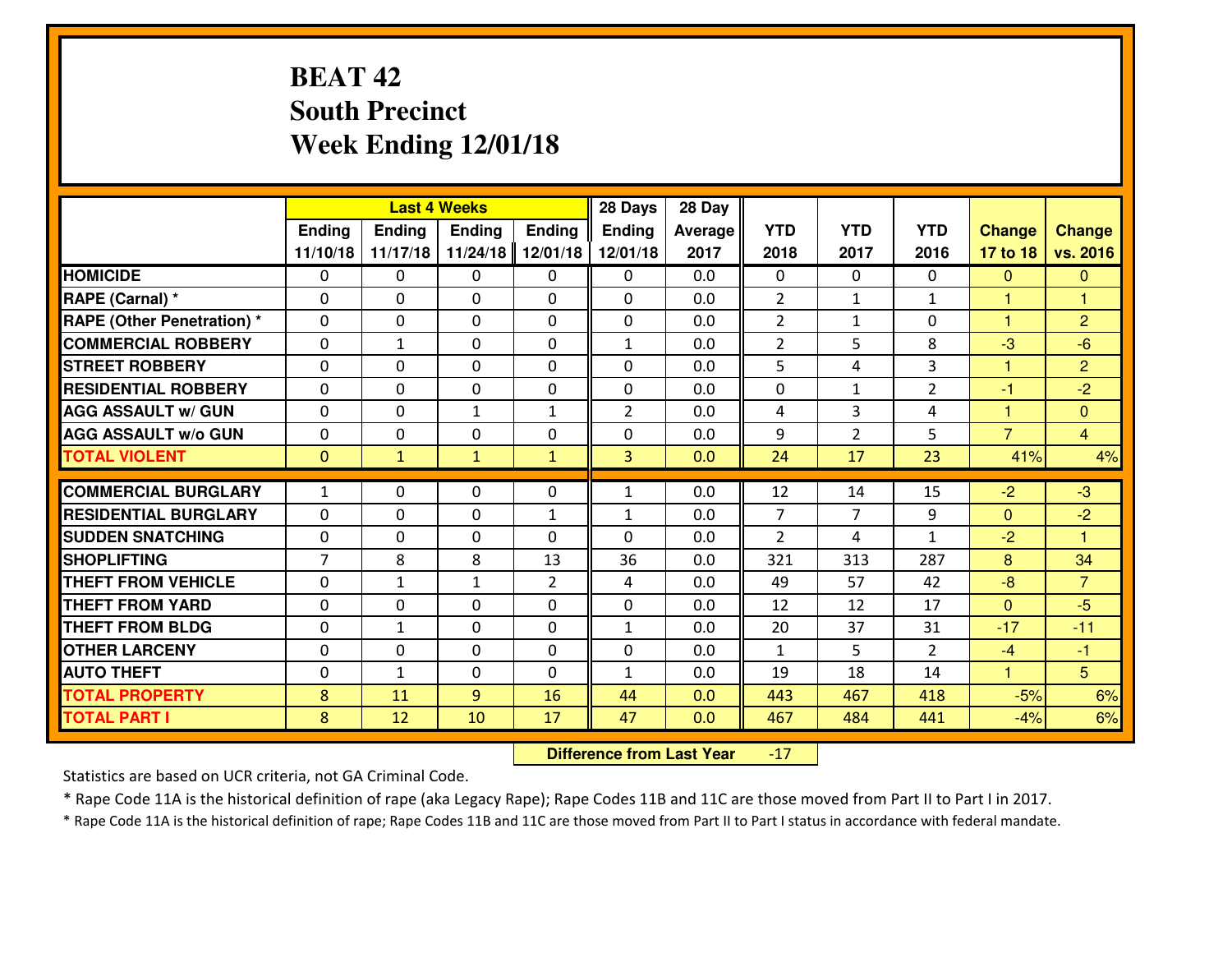# **BEAT 43 South PrecinctWeek Ending 12/01/18**

|                             |                |               | <b>Last 4 Weeks</b> |                | 28 Days        | 28 Day  |                |                |                |                      |                |
|-----------------------------|----------------|---------------|---------------------|----------------|----------------|---------|----------------|----------------|----------------|----------------------|----------------|
|                             | Ending         | <b>Ending</b> | <b>Ending</b>       | <b>Ending</b>  | Ending         | Average | <b>YTD</b>     | <b>YTD</b>     | <b>YTD</b>     | <b>Change</b>        | <b>Change</b>  |
|                             | 11/10/18       | 11/17/18      | 11/24/18            | 12/01/18       | 12/01/18       | 2017    | 2018           | 2017           | 2016           | 17 to 18             | vs. 2016       |
| <b>HOMICIDE</b>             | $\Omega$       | 0             | $\Omega$            | 0              | $\Omega$       | 0.0     | 1              | $\Omega$       | 3              | 1                    | $-2$           |
| RAPE (Carnal) *             | $\mathbf{0}$   | 0             | $\mathbf{0}$        | 0              | $\Omega$       | 0.0     | 2              | $\mathbf{0}$   | $\overline{2}$ | 2                    | $\mathbf{0}$   |
| RAPE (Other Penetration) *  | $\Omega$       | 0             | $\mathbf{0}$        | $\Omega$       | $\Omega$       | 0.1     | $\mathbf{0}$   | $\mathbf{1}$   | 0              | $-1$                 | $\Omega$       |
| <b>COMMERCIAL ROBBERY</b>   | $\mathbf{1}$   | 0             | 0                   | 0              | $\mathbf{1}$   | 0.4     | 3              | 4              | 9              | $-1$                 | $-6$           |
| <b>STREET ROBBERY</b>       | 0              | 0             | $\mathbf 0$         | 0              | 0              | 0.5     | $\overline{7}$ | 6              | 6              | $\mathbf{1}$         | 1              |
| <b>RESIDENTIAL ROBBERY</b>  | $\Omega$       | $\Omega$      | $\mathbf 0$         | $\Omega$       | 0              | 0.1     | 4              | $\mathbf{1}$   | $\mathbf{1}$   | 3                    | 3              |
| <b>AGG ASSAULT w/ GUN</b>   | $\mathbf{1}$   | 0             | $\mathbf 0$         | 0              | $\mathbf{1}$   | 0.5     | 5              | 6              | 0              | $-1$                 | 5              |
| <b>AGG ASSAULT W/o GUN</b>  | 0              | 0             | 1                   | $\mathbf{1}$   | $\overline{2}$ | 0.6     | 8              | 8              | 9              | $\mathbf{0}$         | $-1$           |
| <b>TOTAL VIOLENT</b>        | $\overline{2}$ | $\mathbf{0}$  | $\mathbf{1}$        | $\mathbf{1}$   | $\overline{4}$ | 2.1     | 30             | 26             | 30             | 15%                  | 0%             |
| <b>COMMERCIAL BURGLARY</b>  | $\Omega$       | 0             | $\mathbf{0}$        | $\Omega$       | $\Omega$       | 1.2     | 15             | 14             | 18             | $\blacktriangleleft$ | $-3$           |
| <b>RESIDENTIAL BURGLARY</b> | 0              | 0             | 0                   | $\overline{2}$ | $\overline{2}$ | 2.6     | 32             | 32             | 38             | $\Omega$             | $-6$           |
| <b>SUDDEN SNATCHING</b>     | 0              | 0             | $\mathbf 0$         | 0              | 0              | 0.2     | 4              | $\overline{2}$ | 3              | $\overline{2}$       | 1              |
| <b>SHOPLIFTING</b>          | 0              | 0             | 1                   | $\overline{2}$ | 3              | 3.5     | 49             | 54             | 106            | $-5$                 | $-57$          |
| <b>THEFT FROM VEHICLE</b>   | $\mathbf{1}$   | $\mathbf{1}$  | $\mathbf 0$         | $\mathbf{1}$   | 3              | 4.6     | 48             | 62             | 32             | $-14$                | 16             |
| <b>THEFT FROM YARD</b>      | 0              | 0             | $\mathbf 0$         | $\mathbf{1}$   | $\mathbf{1}$   | 1.2     | 21             | 13             | 18             | 8                    | 3              |
| <b>THEFT FROM BLDG</b>      | 0              | 0             | 1                   | 0              | $\mathbf{1}$   | 2.8     | 28             | 32             | 28             | $-4$                 | $\overline{0}$ |
| <b>OTHER LARCENY</b>        | 0              | 0             | $\mathbf 0$         | 0              | 0              | 0.2     | 3              | 3              | 3              | $\mathbf{0}$         | $\overline{0}$ |
| <b>AUTO THEFT</b>           | $\mathbf{0}$   | 0             | $\mathbf{1}$        | 0              | $\mathbf{1}$   | 2.1     | 25             | 26             | 19             | $-1$                 | 6              |
| <b>TOTAL PROPERTY</b>       | $\mathbf{1}$   | $\mathbf{1}$  | $\overline{3}$      | 6              | 11             | 18.3    | 225            | 238            | 265            | $-5%$                | $-15%$         |
|                             |                |               |                     |                |                |         |                | 264            |                |                      |                |
| <b>TOTAL PART I</b>         | $\overline{3}$ | $\mathbf{1}$  | 4                   | $\overline{7}$ | 15             | 20.5    | 255            |                | 295            | $-3%$                | $-14%$         |

 **Difference from Last Year**-9

Statistics are based on UCR criteria, not GA Criminal Code.

\* Rape Code 11A is the historical definition of rape (aka Legacy Rape); Rape Codes 11B and 11C are those moved from Part II to Part I in 2017.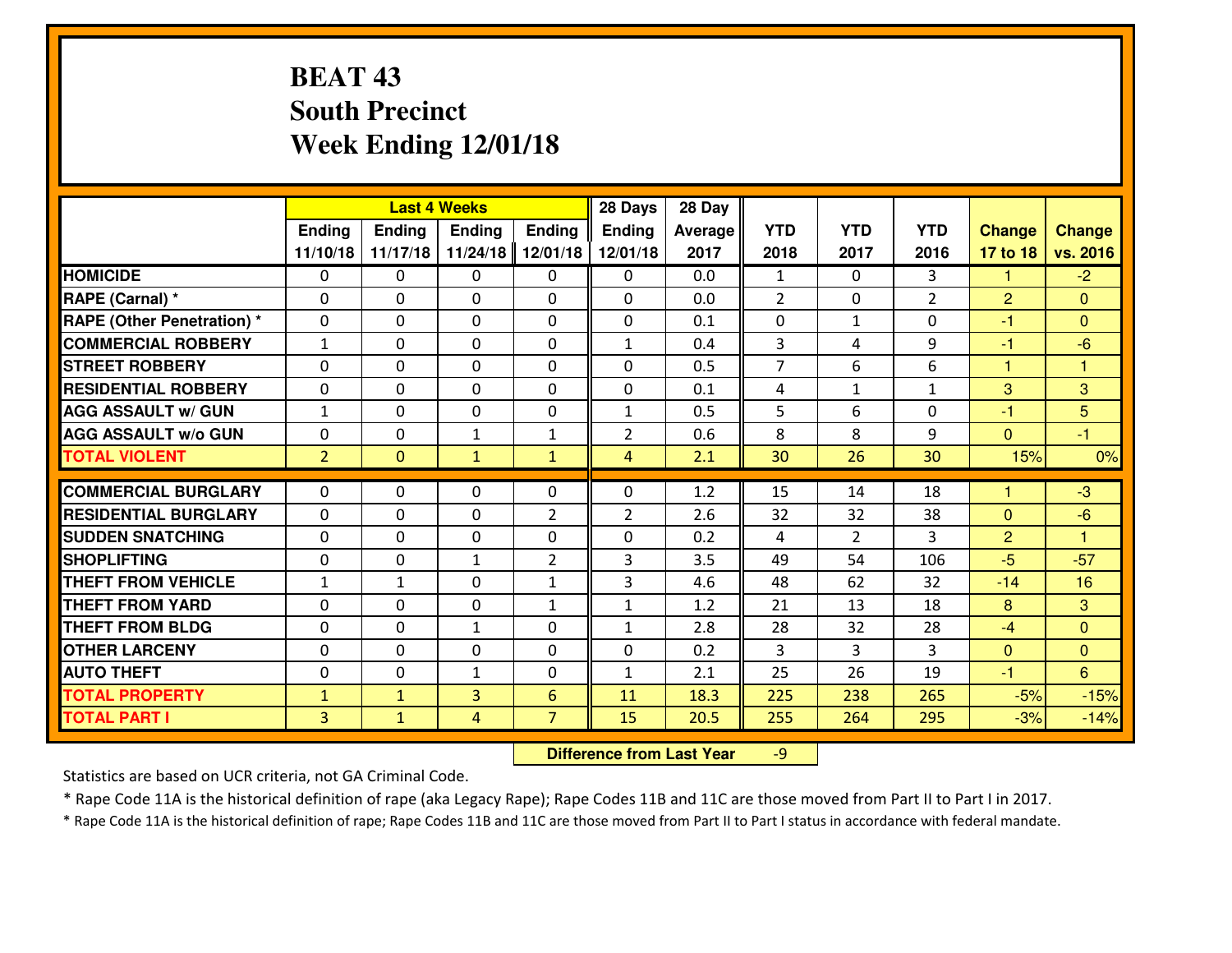# **BEAT 44 South PrecinctWeek Ending 12/01/18**

|                             |                |                | <b>Last 4 Weeks</b> |                | 28 Days        | 28 Day  |                |                |                |                |                |
|-----------------------------|----------------|----------------|---------------------|----------------|----------------|---------|----------------|----------------|----------------|----------------|----------------|
|                             | Ending         | <b>Ending</b>  | <b>Ending</b>       | <b>Ending</b>  | Ending         | Average | <b>YTD</b>     | <b>YTD</b>     | <b>YTD</b>     | <b>Change</b>  | <b>Change</b>  |
|                             | 11/10/18       | 11/17/18       | 11/24/18            | 12/01/18       | 12/01/18       | 2017    | 2018           | 2017           | 2016           | 17 to 18       | vs. 2016       |
| <b>HOMICIDE</b>             | $\Omega$       | 0              | $\Omega$            | 0              | $\Omega$       | 0.1     | 1              | $\mathbf{1}$   | $\mathbf{1}$   | $\Omega$       | $\mathbf{0}$   |
| RAPE (Carnal) *             | $\mathbf{0}$   | 0              | $\mathbf{0}$        | 0              | $\Omega$       | 0.1     | 2              | $\mathbf{1}$   | 3              | $\mathbf{1}$   | $-1$           |
| RAPE (Other Penetration) *  | $\Omega$       | 0              | $\mathbf{0}$        | $\Omega$       | $\Omega$       | 0.0     | $\overline{2}$ | 0              | $\mathbf{1}$   | $\overline{2}$ | 1              |
| <b>COMMERCIAL ROBBERY</b>   | $\mathbf{0}$   | 0              | 0                   | 0              | $\Omega$       | 0.2     | $\mathbf{1}$   | $\overline{2}$ | $\overline{2}$ | $-1$           | $-1$           |
| <b>STREET ROBBERY</b>       | 0              | 0              | $\mathbf 0$         | $\Omega$       | 0              | 0.6     | 5              | 5              | 6              | $\mathbf{0}$   | $-1$           |
| <b>RESIDENTIAL ROBBERY</b>  | $\Omega$       | $\Omega$       | $\mathbf 0$         | $\Omega$       | 0              | 0.0     | 5              | $\Omega$       | $\mathbf{1}$   | 5              | $\overline{4}$ |
| <b>AGG ASSAULT w/ GUN</b>   | 0              | 0              | $\mathbf 0$         | $\Omega$       | 0              | 0.7     | $\overline{7}$ | 8              | 3              | $-1$           | $\overline{4}$ |
| <b>AGG ASSAULT W/o GUN</b>  | $1\,$          | 0              | $\mathbf 0$         | $\mathbf 0$    | $\mathbf{1}$   | 0.5     | 11             | 5              | $\overline{7}$ | 6              | $\overline{4}$ |
| <b>TOTAL VIOLENT</b>        | $\mathbf{1}$   | $\mathbf{0}$   | $\overline{0}$      | $\mathbf{0}$   | $\mathbf{1}$   | 2.1     | 34             | 22             | 24             | 55%            | 42%            |
| <b>COMMERCIAL BURGLARY</b>  | $\Omega$       | 0              | $\mathbf{0}$        | $\mathbf{1}$   | 1              | 0.5     | 2              | $\mathbf{1}$   | $\mathbf{1}$   | 1              | 1              |
| <b>RESIDENTIAL BURGLARY</b> | 0              | $\mathbf{1}$   | $\mathbf{1}$        | $\overline{2}$ | 4              | 3.9     | 36             | 36             | 50             | $\Omega$       | $-14$          |
| <b>SUDDEN SNATCHING</b>     | 0              | 0              | 0                   | 0              | 0              | 0.0     | 0              | $\mathbf{0}$   | $\mathbf{1}$   | $\overline{0}$ | $-1$           |
| <b>SHOPLIFTING</b>          | 0              | $\mathbf{1}$   | $\mathbf 0$         | $\mathbf{1}$   | $\overline{2}$ | 3.4     | 55             | 18             | 13             | 37             | 42             |
| <b>THEFT FROM VEHICLE</b>   | $\Omega$       | 0              | $\mathbf{1}$        | $\overline{2}$ | 3              | 8.6     | 69             | 70             | 49             | $-1$           | 20             |
| <b>THEFT FROM YARD</b>      | 0              | 0              | 1                   | 0              | $\mathbf{1}$   | 1.7     | 13             | 12             | 17             | $\overline{1}$ | $-4$           |
| <b>THEFT FROM BLDG</b>      | 0              | 0              | $\mathbf 0$         | 0              | 0              | 2.7     | 11             | 26             | 26             | $-15$          | $-15$          |
| <b>OTHER LARCENY</b>        | 0              | 0              | $\mathbf 0$         | 0              | 0              | 0.5     | 6              | 4              | 4              | $\overline{2}$ | $\overline{2}$ |
| <b>AUTO THEFT</b>           | $\overline{2}$ | 0              | $\mathbf{0}$        | 0              | $\overline{2}$ | 3.0     | 21             | 23             | 25             | $-2$           | $-4$           |
| <b>TOTAL PROPERTY</b>       | $\overline{2}$ | $\overline{2}$ | $\overline{3}$      | 6              | 13             | 24.2    | 213            | 190            | 186            | 12%            | 15%            |
|                             |                |                |                     |                |                |         |                |                |                |                |                |
| <b>TOTAL PART I</b>         | $\overline{3}$ | $\overline{2}$ | 3                   | 6              | 14             | 26.4    | 247            | 212            | 210            | 17%            | 18%            |

 **Difference from Last Year**<sup>35</sup>

Statistics are based on UCR criteria, not GA Criminal Code.

\* Rape Code 11A is the historical definition of rape (aka Legacy Rape); Rape Codes 11B and 11C are those moved from Part II to Part I in 2017.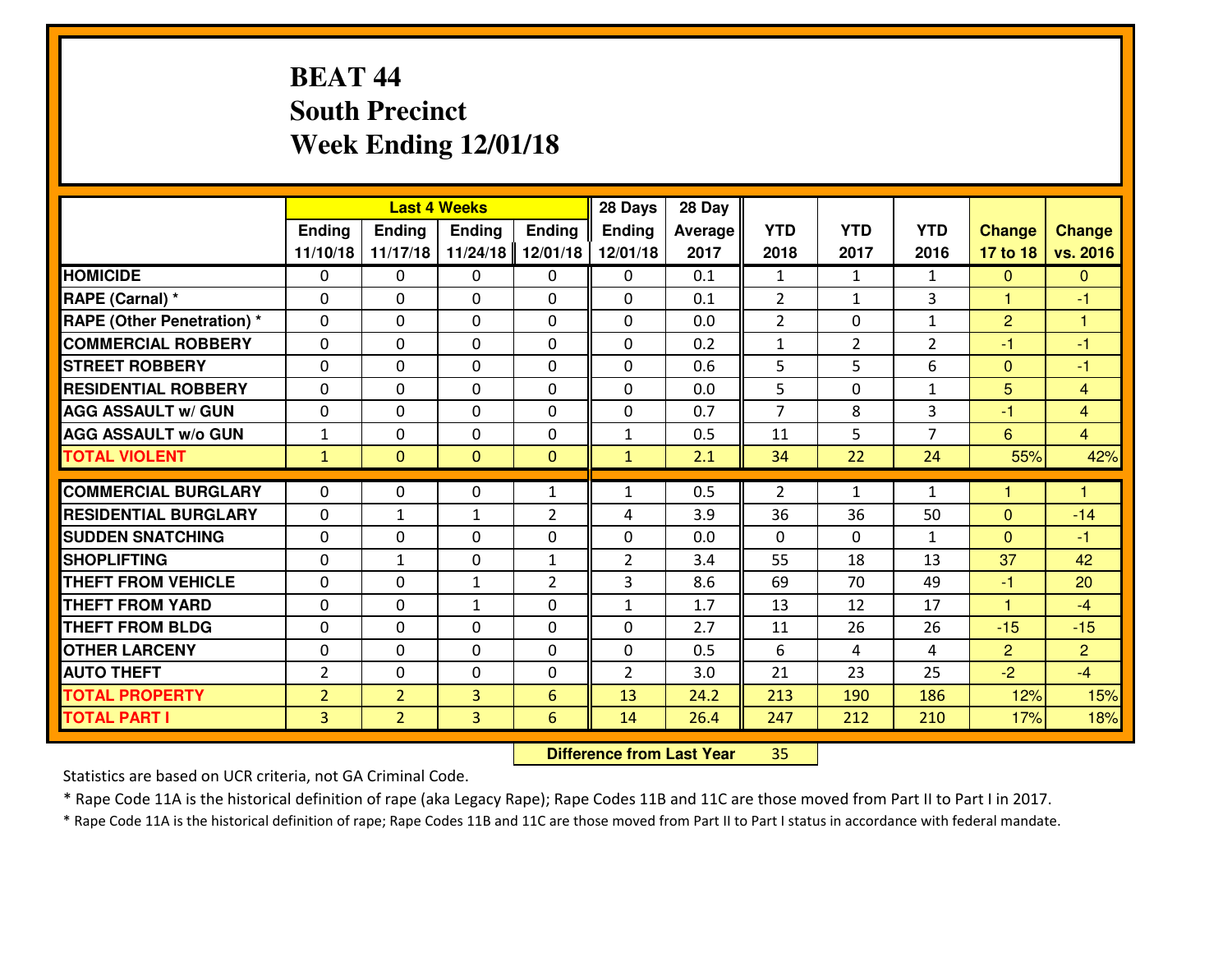# **BEAT 45 South PrecinctWeek Ending 12/01/18**

|                             |               |                | <b>Last 4 Weeks</b> |                | 28 Days        | 28 Day         |                |              |                |                |                      |
|-----------------------------|---------------|----------------|---------------------|----------------|----------------|----------------|----------------|--------------|----------------|----------------|----------------------|
|                             | <b>Ending</b> | <b>Ending</b>  | <b>Ending</b>       | <b>Ending</b>  | <b>Ending</b>  | <b>Average</b> | <b>YTD</b>     | <b>YTD</b>   | <b>YTD</b>     | <b>Change</b>  | <b>Change</b>        |
|                             | 11/10/18      | 11/17/18       | 11/24/18            | 12/01/18       | 12/01/18       | 2017           | 2018           | 2017         | 2016           | 17 to 18       | vs. 2016             |
| <b>HOMICIDE</b>             | $\Omega$      | 0              | $\mathbf{0}$        | $\mathbf{0}$   | 0              | 0.1            | $\mathbf{1}$   | $\mathbf{1}$ | $\mathbf{1}$   | $\Omega$       | $\Omega$             |
| RAPE (Carnal) *             | $\Omega$      | 0              | $\mathbf{0}$        | $\Omega$       | $\Omega$       | 0.1            | 3              | $\mathbf{1}$ | $\mathbf{1}$   | $\overline{2}$ | $\overline{2}$       |
| RAPE (Other Penetration) *  | $\Omega$      | 0              | $\mathbf{0}$        | 0              | $\Omega$       | 0.1            | 3              | $\mathbf{1}$ | $\mathbf{1}$   | $\overline{2}$ | $\overline{2}$       |
| <b>COMMERCIAL ROBBERY</b>   | $\mathbf{0}$  | 0              | 0                   | 0              | 0              | 0.2            | 3              | 3            | $\overline{2}$ | $\mathbf{0}$   | $\mathbf{1}$         |
| <b>STREET ROBBERY</b>       | 0             | 0              | $\mathbf 0$         | 0              | $\Omega$       | 0.5            | 4              | 8            | 0              | $-4$           | $\overline{4}$       |
| <b>RESIDENTIAL ROBBERY</b>  | $\Omega$      | 0              | $\mathbf 0$         | 0              | 0              | 0.1            | $\mathbf{0}$   | $\mathbf{1}$ | 0              | $-1$           | $\overline{0}$       |
| <b>AGG ASSAULT w/ GUN</b>   | 0             | 0              | 0                   | 0              | 0              | 0.6            | 3              | 9            | 3              | $-6$           | $\overline{0}$       |
| <b>AGG ASSAULT W/o GUN</b>  | 0             | 0              | $\mathbf 0$         | 0              | 0              | 0.2            | 8              | 3            | 3              | 5              | 5 <sup>5</sup>       |
| <b>TOTAL VIOLENT</b>        | $\mathbf{0}$  | $\overline{0}$ | $\mathbf{0}$        | $\mathbf{0}$   | $\mathbf{0}$   | 1.8            | 25             | 27           | 11             | $-7%$          | 127%                 |
| <b>COMMERCIAL BURGLARY</b>  | $\Omega$      | 0              | $\mathbf{0}$        | 0              | $\Omega$       | 0.3            | 6              | 6            | $\overline{2}$ | $\Omega$       | $\overline{4}$       |
| <b>RESIDENTIAL BURGLARY</b> | $\mathbf{1}$  | $\mathbf{1}$   | $\mathbf{1}$        | $\mathbf{1}$   | 4              | 2.8            | 33             | 42           | 40             | $-9$           | $-7$                 |
| <b>SUDDEN SNATCHING</b>     | $\Omega$      | 1              | 0                   | $\Omega$       | $\mathbf{1}$   | 0.0            | $\overline{2}$ | $\Omega$     | $\mathbf{1}$   | $\overline{2}$ | $\blacktriangleleft$ |
| <b>SHOPLIFTING</b>          | 3             | $\mathbf{1}$   | 3                   | $\Omega$       | $\overline{7}$ | 5.8            | 59             | 69           | 85             | $-10$          | $-26$                |
| <b>THEFT FROM VEHICLE</b>   | 2             | $\Omega$       | $\mathbf{1}$        | 0              | 3              | 4.4            | 45             | 72           | 36             | $-27$          | 9                    |
| <b>THEFT FROM YARD</b>      | 0             | $\mathbf{1}$   | $\mathbf 0$         | $\mathbf{1}$   | $\overline{2}$ | 1.1            | 22             | 16           | 24             | 6              | $-2$                 |
| <b>THEFT FROM BLDG</b>      | $\mathbf{1}$  | $\mathbf{1}$   | $\mathbf 0$         | 0              | $\overline{2}$ | 1.2            | 17             | 22           | 19             | $-5$           | $-2$                 |
| <b>OTHER LARCENY</b>        | $1\,$         | 0              | $\mathbf 0$         | 0              | 1              | 0.6            | 5              | 8            | 3              | $-3$           | $\overline{2}$       |
| <b>AUTO THEFT</b>           | $\Omega$      | $\overline{2}$ | $\mathbf{1}$        | $\Omega$       | 3              | 1.8            | 18             | 26           | 17             | $-8$           | $\blacktriangleleft$ |
| <b>TOTAL PROPERTY</b>       | 8             | $\overline{7}$ | 6                   | $\overline{2}$ | 23             | 18.0           | 207            | 261          | 227            | $-21%$         | $-9%$                |
| <b>TOTAL PART I</b>         | 8             | $\overline{7}$ | 6                   | $\overline{2}$ | 23             | 19.8           | 232            | 288          | 238            | $-19%$         | $-3%$                |
|                             |               |                |                     |                |                |                |                |              |                |                |                      |

 **Difference from Last Year**-56

Statistics are based on UCR criteria, not GA Criminal Code.

\* Rape Code 11A is the historical definition of rape (aka Legacy Rape); Rape Codes 11B and 11C are those moved from Part II to Part I in 2017.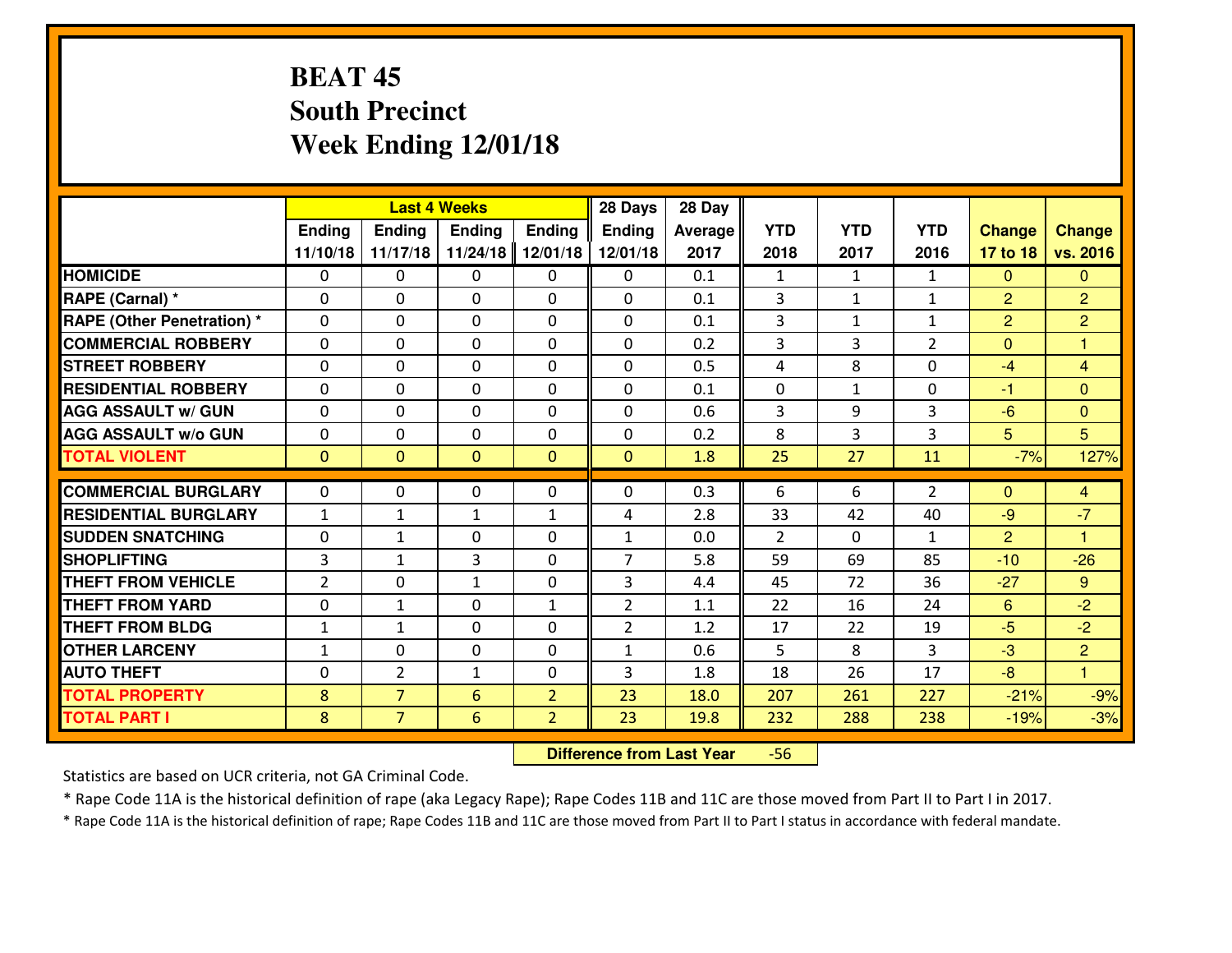# **BEAT 46 South PrecinctWeek Ending 12/01/18**

|                                              |              |                | <b>Last 4 Weeks</b> |                | 28 Days        | 28 Day       |                |                |                |                |                |
|----------------------------------------------|--------------|----------------|---------------------|----------------|----------------|--------------|----------------|----------------|----------------|----------------|----------------|
|                                              | Ending       | Ending         | Ending              | <b>Ending</b>  | <b>Ending</b>  | Average      | <b>YTD</b>     | <b>YTD</b>     | <b>YTD</b>     | <b>Change</b>  | <b>Change</b>  |
|                                              | 11/10/18     | 11/17/18       | 11/24/18            | 12/01/18       | 12/01/18       | 2017         | 2018           | 2017           | 2016           | 17 to 18       | vs. 2016       |
| <b>HOMICIDE</b>                              | $\Omega$     | 0              | 0                   | $\Omega$       | 0              | 0.2          | 0              | $\overline{2}$ | $\mathbf{1}$   | $-2$           | $-1$           |
| RAPE (Carnal) *                              | $\mathbf{0}$ | 0              | $\mathbf{0}$        | 0              | $\Omega$       | 0.2          | $\mathbf{1}$   | 3              | 3              | $-2$           | $-2$           |
| <b>RAPE (Other Penetration) *</b>            | $\mathbf{0}$ | 0              | $\mathbf{0}$        | 0              | $\Omega$       | 0.2          | 3              | $\overline{2}$ | 4              | 1              | $-1$           |
| <b>COMMERCIAL ROBBERY</b>                    | $\mathbf{0}$ | 0              | 0                   | $\Omega$       | $\Omega$       | 0.4          | 3              | 5.             | $\overline{7}$ | $-2$           | $-4$           |
| <b>STREET ROBBERY</b>                        | $\mathbf{0}$ | 0              | $\mathbf{0}$        | 0              | $\Omega$       | 0.5          | $\overline{7}$ | 6              | 8              | 1              | $-1$           |
| <b>RESIDENTIAL ROBBERY</b>                   | $\Omega$     | 0              | $\mathbf 0$         | 0              | 0              | 0.1          | 0              | $\mathbf{1}$   | $\overline{2}$ | $-1$           | $-2$           |
| <b>AGG ASSAULT W/ GUN</b>                    | 0            | 0              | $\mathbf 0$         | 0              | 0              | 0.5          | $\overline{7}$ | 5              | 9              | $\overline{2}$ | $-2$           |
| <b>AGG ASSAULT W/o GUN</b>                   | 0            | 0              | $\mathbf 0$         | 0              | 0              | 1.2          | 8              | 15             | 4              | $-7$           | $\overline{4}$ |
| <b>TOTAL VIOLENT</b>                         | $\mathbf{0}$ | $\overline{0}$ | $\mathbf{0}$        | $\mathbf{0}$   | $\mathbf{0}$   | 3.2          | 29             | 39             | 38             | $-26%$         | $-24%$         |
| <b>COMMERCIAL BURGLARY</b>                   | $\mathbf{0}$ | $\mathbf{1}$   | 1                   | 0              | $\overline{2}$ | 0.5          | 14             | 7              | 5              | $\overline{7}$ | 9              |
| <b>RESIDENTIAL BURGLARY</b>                  | $\mathbf{1}$ | $\overline{2}$ | 1                   | 0              | 4              | 2.4          | 48             | 28             | 28             | 20             | 20             |
| <b>SUDDEN SNATCHING</b>                      | $\mathbf{0}$ | 0              | $\mathbf 0$         | 0              | 0              | 0.2          | $\mathbf{1}$   | $\mathcal{L}$  | $\overline{2}$ | -1             | $-1$           |
| <b>SHOPLIFTING</b>                           | 6            |                |                     |                |                |              |                |                |                |                |                |
|                                              |              |                |                     |                |                |              |                |                |                |                |                |
|                                              |              | 3              | 1                   | $\mathbf{1}$   | 11             | 10.0         | 116            | 125            | 59             | $-9$           | 57             |
| <b>THEFT FROM VEHICLE</b>                    | 2            | 3              | $\mathbf 0$         | $\mathbf{1}$   | 6              | 6.2          | 69             | 69             | 42             | $\mathbf{0}$   | 27             |
| <b>THEFT FROM YARD</b>                       | 0            | 0              | $\mathbf 0$         | 0              | 0              | 1.1          | 11             | 12             | 19             | $-1$           | $-8$           |
| <b>THEFT FROM BLDG</b>                       | 3            | 0              | 1                   | $\overline{2}$ | 6              | 2.5          | 36             | 30             | 30             | 6              | 6              |
| <b>OTHER LARCENY</b>                         | 0            | 0              | $\mathbf 0$         | 0              | 0              | 0.5          | 4              | $\overline{7}$ | 5              | $-3$           | $-1$           |
| <b>AUTO THEFT</b>                            | $\mathbf{0}$ | 0              | 0                   | 2              | $\overline{2}$ | 3.0          | 35             | 35             | 13             | $\mathbf{0}$   | 22             |
| <b>TOTAL PROPERTY</b><br><b>TOTAL PART I</b> | 12<br>12     | 9<br>9         | 4<br>4              | 6<br>6         | 31<br>31       | 26.3<br>29.5 | 334<br>363     | 315<br>354     | 203<br>241     | 6%<br>3%       | 65%<br>51%     |

 **Difference from Last Year**<sup>9</sup>

Statistics are based on UCR criteria, not GA Criminal Code.

\* Rape Code 11A is the historical definition of rape (aka Legacy Rape); Rape Codes 11B and 11C are those moved from Part II to Part I in 2017.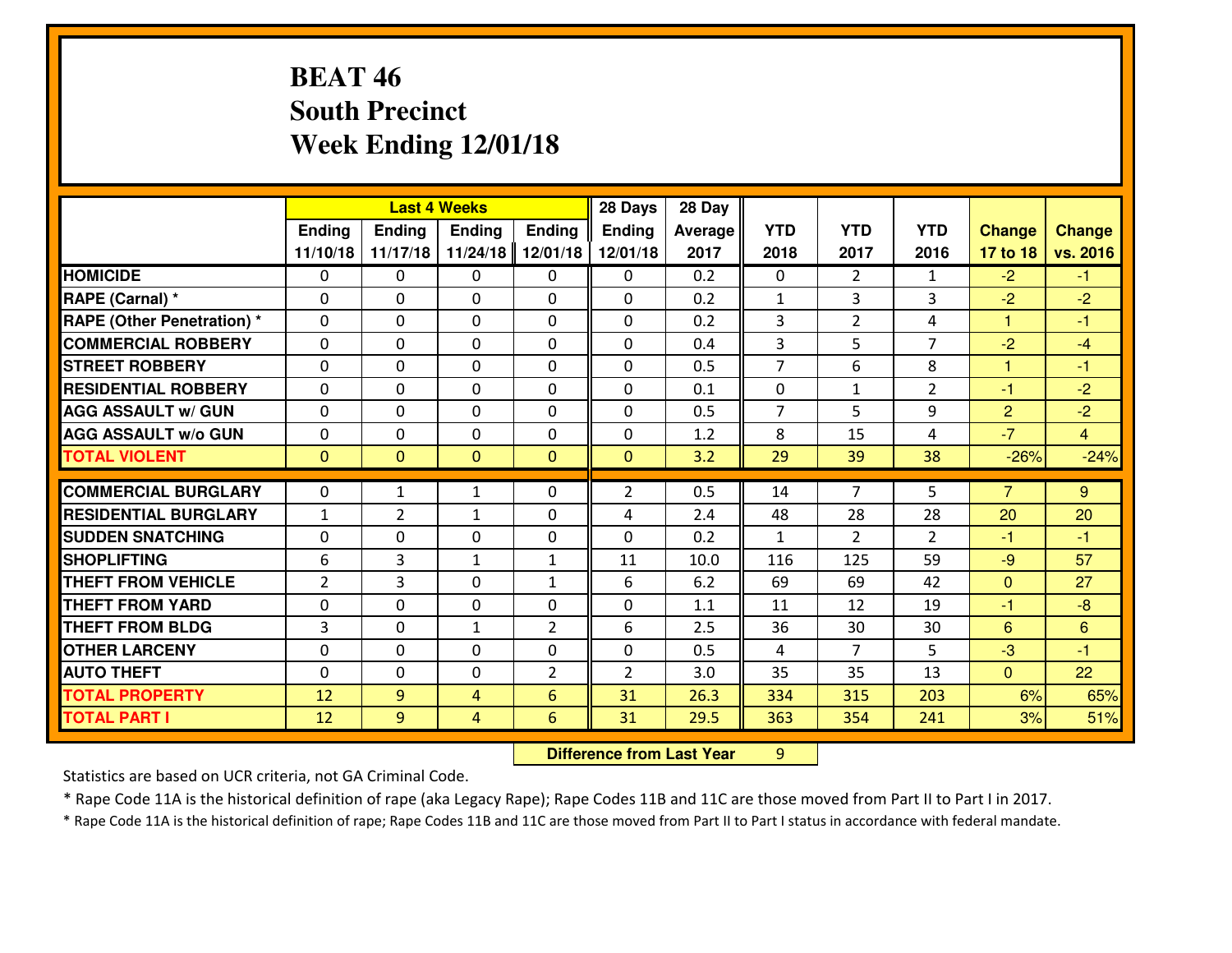# **BEAT 47 South PrecinctWeek Ending 12/01/18**

|                                                |                                  |                | <b>Last 4 Weeks</b> |                | 28 Days                      | 28 Day     |                     |                      |                   |                                  |                     |
|------------------------------------------------|----------------------------------|----------------|---------------------|----------------|------------------------------|------------|---------------------|----------------------|-------------------|----------------------------------|---------------------|
|                                                | Ending                           | <b>Ending</b>  | <b>Ending</b>       | <b>Ending</b>  | <b>Ending</b>                | Average    | <b>YTD</b>          | <b>YTD</b>           | <b>YTD</b>        | <b>Change</b>                    | Change              |
|                                                | 11/10/18                         | 11/17/18       | 11/24/18            | 12/01/18       | 12/01/18                     | 2017       | 2018                | 2017                 | 2016              | 17 to 18                         | vs. 2016            |
| <b>HOMICIDE</b>                                | $\mathbf{0}$                     | 0              | $\mathbf{0}$        | $\mathbf{0}$   | 0                            | 0.0        | $\Omega$            | $\Omega$             | $\Omega$          | $\mathbf{0}$                     | $\overline{0}$      |
| RAPE (Carnal) *                                | $\Omega$                         | 0              | $\mathbf{0}$        | 0              | $\Omega$                     | 0.2        | 1                   | $\mathbf{1}$         | $\Omega$          | $\mathbf{0}$                     | 1                   |
| <b>RAPE (Other Penetration) *</b>              | $\Omega$                         | $\Omega$       | $\Omega$            | $\Omega$       | $\Omega$                     | 0.0        | $\mathbf{1}$        | $\Omega$             | $\mathbf{1}$      | 1                                | $\mathbf{0}$        |
| <b>COMMERCIAL ROBBERY</b>                      | 0                                | 0              | $\mathbf 0$         | 0              | 0                            | 0.1        | 0                   | $\mathbf{0}$         | 0                 | $\mathbf{0}$                     | $\mathbf{0}$        |
| <b>STREET ROBBERY</b>                          | $\Omega$                         | 0              | $\mathbf 0$         | $\Omega$       | 0                            | 0.0        | $\mathbf{1}$        | $\Omega$             | $\Omega$          | 1                                | 1                   |
| <b>RESIDENTIAL ROBBERY</b>                     | $\Omega$                         | $\Omega$       | $\mathbf 0$         | $\Omega$       | 0                            | 0.0        | $\Omega$            | $\Omega$             | 0                 | $\overline{0}$                   | $\mathbf{0}$        |
| <b>AGG ASSAULT W/ GUN</b>                      | $\Omega$                         | 0              | $\mathbf 0$         | $\Omega$       | 0                            | 0.2        | 0                   | $\overline{2}$       | $\mathbf{1}$      | $-2$                             | $-1$                |
| <b>AGG ASSAULT W/o GUN</b>                     | 0                                | 0              | $\mathbf 0$         | 0              | 0                            | 0.3        | $\mathbf{1}$        | 3                    | 0                 | $-2$                             | $\mathbf{1}$        |
| <b>TOTAL VIOLENT</b>                           | $\mathbf{0}$                     | $\overline{0}$ | $\mathbf{0}$        | $\mathbf{0}$   | $\mathbf{0}$                 | 0.7        | $\overline{4}$      | 6                    | $\overline{2}$    | $-33%$                           | 100%                |
| <b>COMMERCIAL BURGLARY</b>                     | $\mathbf{0}$                     | 0              | 0                   | 0              | $\Omega$                     | 0.3        | $\mathbf{0}$        | 3                    | $\Omega$          | $-3$                             | $\mathbf{0}$        |
|                                                |                                  |                |                     |                |                              |            |                     |                      |                   |                                  |                     |
|                                                |                                  |                |                     |                |                              |            |                     |                      |                   |                                  |                     |
| <b>RESIDENTIAL BURGLARY</b>                    | $\overline{2}$                   | 0              | $\mathbf{0}$        | $\mathbf{1}$   | 3                            | 0.7        | 21                  | 8                    | 17                | 13                               | 4                   |
| <b>SUDDEN SNATCHING</b>                        | $\Omega$                         | 0              | $\mathbf{0}$        | $\Omega$       | $\Omega$                     | 0.0        | $\Omega$            | $\Omega$             | $\Omega$          | $\mathbf{0}$                     | $\mathbf{0}$        |
| <b>SHOPLIFTING</b>                             | 0                                | 0              | $\mathbf 0$         | 0              | 0                            | 0.9        | $\mathbf{1}$        | 9                    | $\overline{2}$    | $-8$                             | $-1$                |
| <b>THEFT FROM VEHICLE</b>                      | $\Omega$                         | 1              | $\mathbf{0}$        | $\Omega$       | $\mathbf{1}$                 | 2.7        | 22                  | 25<br>$\overline{7}$ | 18                | $-3$                             | $\overline{4}$      |
| <b>THEFT FROM YARD</b>                         | 0                                | 0              | 1<br>$\mathbf{1}$   | 0<br>0         | $\mathbf{1}$                 | 0.7        | 5                   |                      | 3                 | $-2$                             | $\overline{2}$      |
| <b>THEFT FROM BLDG</b><br><b>OTHER LARCENY</b> | 0<br>0                           | 0<br>0         | $\mathbf 0$         | $\mathbf{1}$   | $\mathbf{1}$<br>$\mathbf{1}$ | 0.9<br>0.3 | 8<br>$\overline{3}$ | 8<br>3               | 3<br>$\mathbf{1}$ | $\overline{0}$<br>$\overline{0}$ | 5<br>$\overline{2}$ |
| <b>AUTO THEFT</b>                              | 0                                | 0              | $\mathbf 0$         | 0              | 0                            | 0.9        | 5                   | 3                    | 9                 | $\overline{2}$                   | $-4$                |
| <b>TOTAL PROPERTY</b>                          |                                  | $\mathbf{1}$   | $\overline{2}$      | $\overline{2}$ | $\overline{7}$               | 7.4        | 65                  | 66                   | 53                |                                  |                     |
| <b>TOTAL PART I</b>                            | $\overline{2}$<br>2 <sup>1</sup> | $\mathbf{1}$   | $\overline{2}$      | $\overline{2}$ | $\overline{7}$               | 8.1        | 69                  | 72                   | 55                | $-2%$<br>$-4%$                   | 23%<br>25%          |

 **Difference from Last Year**-3

Statistics are based on UCR criteria, not GA Criminal Code.

\* Rape Code 11A is the historical definition of rape (aka Legacy Rape); Rape Codes 11B and 11C are those moved from Part II to Part I in 2017.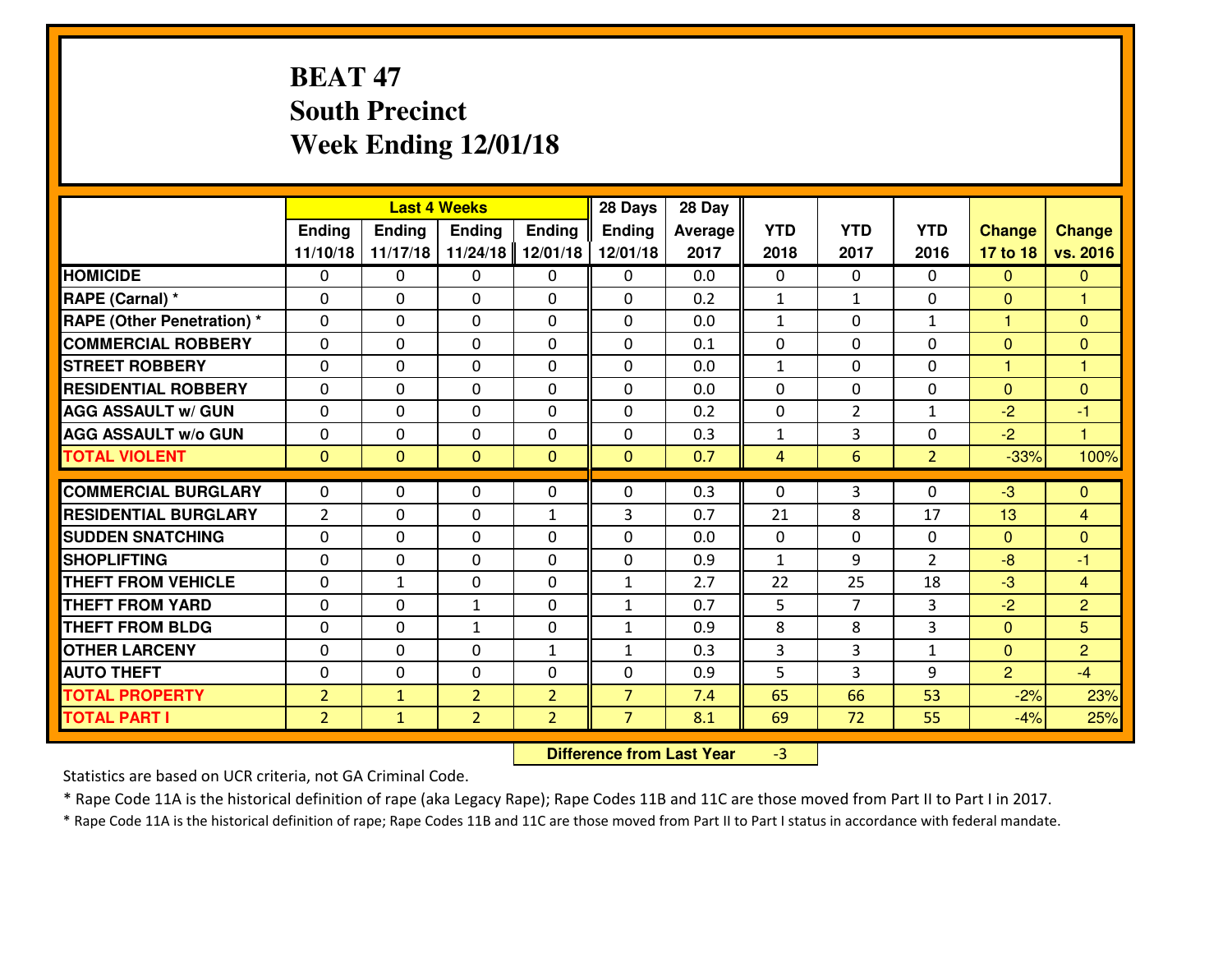

#### **COMPSTATEAST PRECINCTWeek Ending 12/01/18**

**PRECINCT COMMANDER:**

**CAPT. GEORGE GUNDICH**



|                                                                                                  | <b>Week</b>                    | <b>Week</b>      | <b>Weekly</b>    | $28-Day$                | $28-Day$                         | Avg                                          |                                       |                  |                 |                 |                          |
|--------------------------------------------------------------------------------------------------|--------------------------------|------------------|------------------|-------------------------|----------------------------------|----------------------------------------------|---------------------------------------|------------------|-----------------|-----------------|--------------------------|
|                                                                                                  | <b>Ending</b>                  | <b>Ending</b>    | Avg              | <b>Ending</b>           | Ending                           | $28-Day$                                     | <b>YTD</b>                            | <b>YTD</b>       | <b>YTD</b>      | Change          | <b>Change</b>            |
| <b>HOMICIDE</b>                                                                                  | 12/01/18<br>0                  | 11/24/18<br>0    | 2017<br>$\Omega$ | 12/01/18                | 11/03/18                         | 2017                                         | 2018<br>11                            | 2017<br>13       | 2016<br>10      | 17 to 18        | vs. 2016                 |
| RAPE (Carnal) *                                                                                  | $\mathbf{0}$                   | 0                | $\mathbf 0$      | $\mathbf 0$             | 1                                | $\Omega$                                     | 9                                     | 8                | 7               | -2<br>1         | $\overline{2}$           |
| <b>RAPE (Other Penetration) *</b>                                                                | $\bf{0}$                       | 0                | $\mathbf 0$      | $\bf{0}$                | 0                                | $\mathbf{1}$                                 | 6                                     | 11               | 8               | $-5$            | $\overline{2}$           |
| <b>COMMERCIAL ROBBERY</b>                                                                        | 0                              | 0                | $\mathbf{1}$     | 1                       | 1                                | $\overline{c}$                               | $\overline{7}$                        | 28               | $\overline{14}$ | $-21$           | $-7$                     |
| <b>STREET ROBBERY</b>                                                                            | 0                              | 0                | $\mathbf{1}$     | 1                       | 3                                | 3                                            | 35                                    | 44               | 73              | $-9$            | $-38$                    |
| <b>RESIDENTIAL ROBBERY</b>                                                                       | $\mathbf{0}$                   | 0                | 0                | 1                       | $\Omega$                         | $\overline{1}$                               | 3                                     | 8                | 13              | $-5$            | $-10$                    |
| <b>AGG ASSAULT w/ GUN</b>                                                                        |                                | 3                | $\overline{1}$   | 12                      | 8                                | $\overline{4}$                               | 81                                    | 61               | 86              | $\overline{20}$ | $-5$                     |
| <b>AGG ASSAULT w/o GUN</b>                                                                       | $\overline{2}$                 | $\overline{2}$   | $\mathbf{1}$     | 6                       | $\overline{4}$                   | 5                                            | 82                                    | 67               | $\overline{51}$ | $\overline{15}$ | 31                       |
| <b>TOTAL VIOLENT</b>                                                                             | $\mathbf{0}$<br>$\overline{2}$ | $\overline{5}$   | 4                | $\overline{22}$         | 18                               | 17                                           | 234                                   | 240              | 262             | $-3%$           | $-11%$                   |
|                                                                                                  |                                |                  |                  |                         |                                  |                                              |                                       |                  |                 |                 |                          |
| <b>COMMERCIAL BURGLARY</b>                                                                       | 0                              | 0                | 0                | $\mathbf{2}$            | $\overline{c}$                   | $\overline{c}$                               | 20                                    | 26               | 59              | -6              | $-39$                    |
| <b>RESIDENTIAL BURGLARY</b>                                                                      | $\overline{6}$                 | $\overline{5}$   | $\overline{5}$   | 20                      | 23                               | $\overline{18}$                              | 230                                   | 266              | 415             | $-36$           | $-185$                   |
| <b>SUDDEN SNATCHING</b>                                                                          | 0                              | 0                | 0                | 1                       | $\mathbf{1}$                     | $\mathbf{1}$                                 | 16                                    | $\overline{17}$  | 11              | $-1$            | 5                        |
| <b>SHOPLIFTING</b>                                                                               | $\overline{7}$                 | $\overline{5}$   | 5                | 17                      | 27                               | 22                                           | 280                                   | 291              | 243             | $-11$           | $\overline{37}$          |
| <b>THEFT FROM VEHICLE</b>                                                                        | 9                              | $\overline{14}$  | $\overline{7}$   | 36                      | $\overline{36}$                  | $\overline{27}$                              | 337                                   | $\overline{375}$ | 315             | $-38$           | $\overline{22}$          |
| <b>THEFT FROM YARD</b>                                                                           | $\overline{\mathbf{3}}$        | $\overline{2}$   | 3                | $\overline{\mathbf{8}}$ | $\overline{13}$                  | 10                                           | $\overline{135}$                      | $\overline{142}$ | 120             | $-7$            | 15                       |
| <b>THEFT FROM BLDG</b>                                                                           | $\mathbf 2$                    | $\mathbf{1}$     | 3                | $\overline{7}$          | 10                               | 12                                           | 140                                   | 176              | 228             | $-36$           | $-88$                    |
| <b>OTHER LARCENY</b>                                                                             | $\overline{2}$                 | $\overline{2}$   | $\overline{1}$   | 8                       | $\overline{7}$                   | $\overline{2}$                               | 63                                    | $\overline{34}$  | 19              | 29              | 44                       |
| <b>AUTO THEFT</b>                                                                                | 1                              | 0                | 3                | $\overline{7}$          | 18                               | 11                                           | 150                                   | 155              | 183             | $-5$            | $\overline{-33}$         |
| <b>TOTAL PROPERTY</b>                                                                            | 30                             | $\overline{29}$  | $\overline{27}$  | 106                     | 137                              | 106                                          | 1371                                  | 1482             | 1593            | $-7%$           | $-14%$                   |
| <b>TOTAL PART I</b>                                                                              | 32                             | 34               | 31               | 128                     | 155                              | 123                                          | 1605                                  | 1722             | 1855            | $-7%$           | $-13%$                   |
|                                                                                                  |                                |                  |                  |                         |                                  |                                              |                                       |                  |                 |                 |                          |
| Statistics are based on UCR criteria, not GA Criminal Code, and are                              |                                |                  |                  |                         | <b>Difference from Last Year</b> |                                              | $-117$                                |                  |                 |                 | Last Week   Year-to-Date |
| preliminary, based on RMS data at the time prepared, and are subject to change.                  |                                |                  |                  |                         |                                  | <b>At-Fault Police Vehicle Accidents</b>     |                                       |                  |                 | $\overline{0}$  | 10<br>$\overline{4}$     |
| Cell Shading: white is within 0.6 standard deviation of the mean; red is above; green is below.  |                                |                  |                  |                         |                                  | <b>Not At-Fault Police Vehicle Accidents</b> |                                       |                  |                 | $\blacksquare$  | 14                       |
| * Code 11A is the pre-2016 definition of rape; Codes 11B and 11C are by federal mandate in 2016. |                                |                  |                  |                         |                                  |                                              | <b>Total Police Vehicle Accidents</b> |                  |                 |                 |                          |
|                                                                                                  | Week                           | Week             | Weekly           | 28-Day                  | 28-Day                           | Avg                                          |                                       |                  |                 |                 |                          |
| <b>Citizen Initiated Calls</b>                                                                   | <b>Ending</b>                  | <b>Ending</b>    | Avg              | <b>Ending</b>           | Ending                           | $28-Day$                                     | <b>YTD</b>                            | <b>YTD</b>       | <b>YTD</b>      | <b>Change</b>   | <b>Change</b>            |
|                                                                                                  | 12/01/18                       | 11/24/18         | 2017             | 12/01/18                | 11/03/18                         | 2017                                         | 2018                                  | 2017             | 2016            | 17 to 18        | vs. 2016                 |
| <b>Midnight Shift</b>                                                                            | 94                             | $\overline{81}$  | 114              | 356                     | 410                              | 455                                          | 4356                                  | 4661             | 4764            | $-305$          | $-408$                   |
| Day Shift                                                                                        | 229                            | $\overline{202}$ | 282              | $\overline{923}$        | $\overline{926}$                 | 1127                                         | 11624                                 | 11774            | 11926           | $-150$          | $-302$                   |
| <b>Afternoon Shift</b>                                                                           | 206                            | 209              | 47               | 890                     | 989                              | 1177                                         | 12261                                 | 12824            | 12969           | $-563$          | $-708$                   |
| <b>TOTAL CITIZEN CFS</b>                                                                         | 529                            | 529              | 443              | 2169                    | 2325                             | 2758                                         | 28241                                 | 29259            | 29659           | $-3.5%$         | $-4.8%$                  |
| <b>53S ShotSpotter Calls</b>                                                                     | $\overline{c}$                 | 3                | 8                | $\overline{10}$         | 14                               | $\overline{31}$                              | 253                                   | $\overline{342}$ | 502             | $-89$           | $-249$                   |
| <b>Sig 53 Shots Fired Calls</b>                                                                  | 8                              | $\overline{15}$  | $\overline{16}$  | $\overline{56}$         | $\overline{59}$                  | 64                                           | $\Omega$                              | $\overline{747}$ | 1097            | $-747$          | $-1097$                  |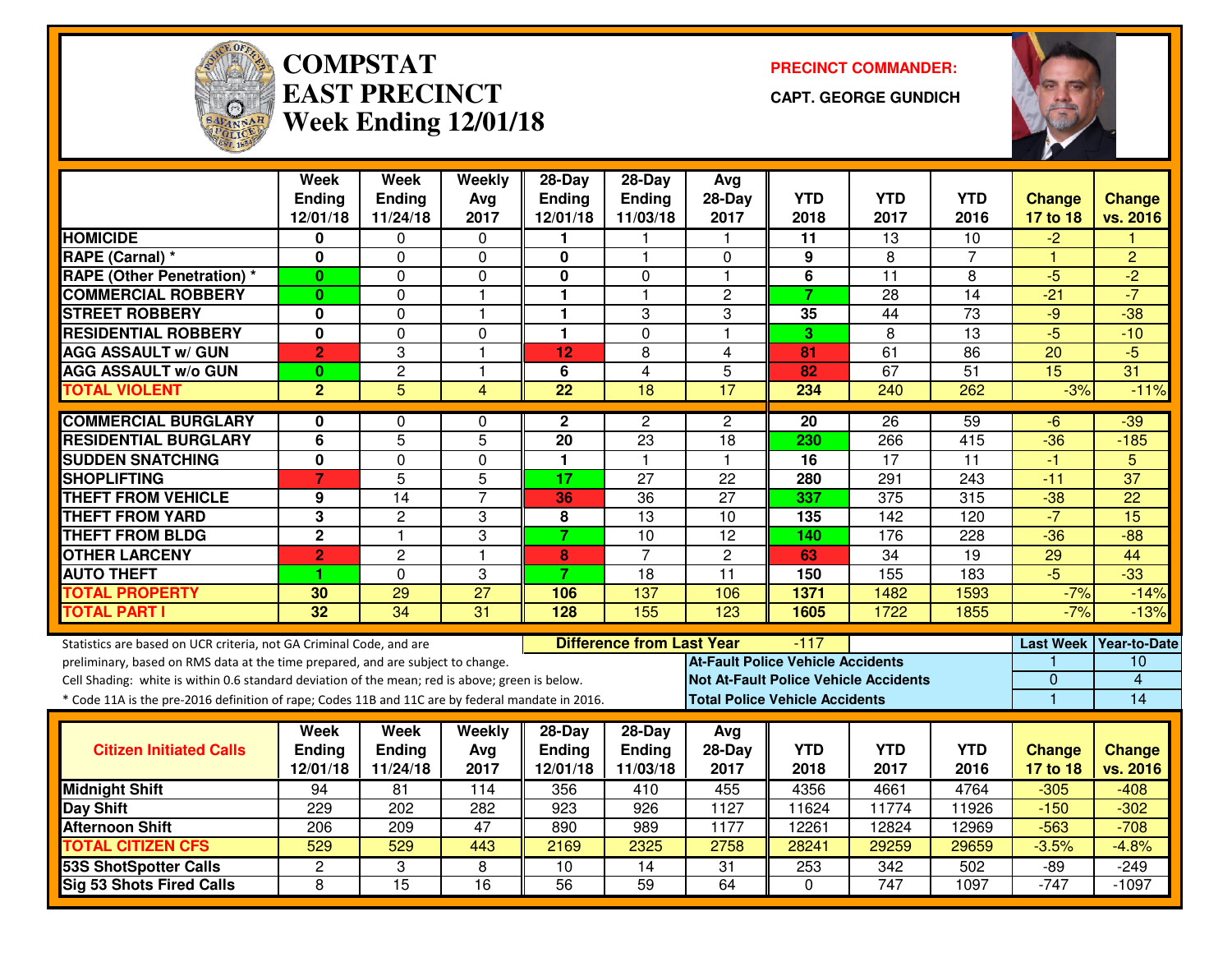### **BEAT 51 East PrecinctWeek Ending 12/01/18**

|                                   | <b>Last 4 Weeks</b> |                |                |                | 28 Days        | 28 Day  |                |                |                |                |                |
|-----------------------------------|---------------------|----------------|----------------|----------------|----------------|---------|----------------|----------------|----------------|----------------|----------------|
|                                   | Ending              | Ending         | <b>Ending</b>  | <b>Ending</b>  | Ending         | Average | <b>YTD</b>     | <b>YTD</b>     | <b>YTD</b>     | <b>Change</b>  | <b>Change</b>  |
|                                   | 11/10/18            | 11/17/18       | 11/24/18       | 12/01/18       | 12/01/18       | 2017    | 2018           | 2017           | 2016           | 17 to 18       | vs. 2016       |
| <b>HOMICIDE</b>                   | $\Omega$            | $\Omega$       | $\Omega$       | 0              | $\Omega$       | 0.0     | $\mathfrak{D}$ | $\overline{2}$ | $\mathbf{1}$   | $\mathbf{0}$   | 1.             |
| RAPE (Carnal) *                   | $\Omega$            | 0              | $\mathbf{0}$   | $\Omega$       | 0              | 0.0     | 3              | $\overline{2}$ | $\mathbf{1}$   | $\mathbf{1}$   | $\overline{2}$ |
| <b>RAPE (Other Penetration) *</b> | $\Omega$            | 0              | $\Omega$       | $\Omega$       | 0              | 0.0     | $\overline{2}$ | $\overline{2}$ | 0              | $\mathbf{0}$   | $\overline{2}$ |
| <b>COMMERCIAL ROBBERY</b>         | $\mathbf 0$         | 0              | $\mathbf{0}$   | $\Omega$       | 0              | 0.0     | $\mathbf{1}$   | $\overline{2}$ | $\mathbf{1}$   | $-1$           | $\mathbf{0}$   |
| <b>STREET ROBBERY</b>             | $\mathbf 0$         | 0              | $\mathbf 0$    | 0              | $\Omega$       | 0.1     | 6              | 11             | 6              | $-5$           | $\overline{0}$ |
| <b>RESIDENTIAL ROBBERY</b>        | $\Omega$            | 0              | $\Omega$       | 0              | $\Omega$       | 0.0     | $\Omega$       | $\mathbf{1}$   | $\mathbf{1}$   | $-1$           | $-1$           |
| <b>AGG ASSAULT w/ GUN</b>         | $\overline{2}$      | $\mathbf{1}$   | $\mathbf 0$    | 0              | 3              | 0.1     | 19             | 11             | 23             | 8              | $-4$           |
| <b>AGG ASSAULT W/o GUN</b>        | $\mathbf 0$         | $\mathbf{1}$   | $\mathbf 0$    | 0              | $\mathbf{1}$   | 0.2     | 23             | 15             | 14             | 8              | 9 <sup>°</sup> |
| <b>TOTAL VIOLENT</b>              | 2 <sup>1</sup>      | $\overline{2}$ | $\overline{0}$ | $\mathbf{0}$   | 4              | 0.6     | 56             | 46             | 47             | 22%            | 19%            |
| <b>COMMERCIAL BURGLARY</b>        | $\Omega$            | 0              | $\Omega$       | $\Omega$       | 0              | 0.1     | 4              | $\overline{7}$ | 12             | $-3$           | $-8$           |
| <b>RESIDENTIAL BURGLARY</b>       | $\mathbf 0$         | 0              | $\mathbf 0$    | $\mathbf{1}$   | $\mathbf{1}$   | 0.5     | 23             | 40             | 47             | $-17$          | $-24$          |
| <b>SUDDEN SNATCHING</b>           | $\mathbf 0$         | 0              | $\mathbf 0$    | 0              | 0              | 0.1     | 5              | 5              | $\mathbf{1}$   | $\mathbf{0}$   | $\overline{4}$ |
| <b>SHOPLIFTING</b>                | $\mathbf 0$         | 0              | $\mathbf 0$    | 0              | $\Omega$       | 0.4     | 25             | 34             | 34             | $-9$           | $-9$           |
| <b>THEFT FROM VEHICLE</b>         | $\mathbf{1}$        | 0              | 4              | 5              | 10             | 0.4     | 66             | 33             | 34             | 33             | 32             |
| <b>THEFT FROM YARD</b>            | $\mathbf 0$         | 0              | $\mathbf 0$    | $\mathbf 0$    | 0              | 0.2     | 14             | 23             | 25             | $-9$           | $-11$          |
| <b>THEFT FROM BLDG</b>            | $\mathbf{1}$        | 0              | $\mathbf 0$    | $\mathbf{1}$   | $\overline{2}$ | 0.4     | 26             | 35             | 31             | $-9$           | $-5$           |
| <b>OTHER LARCENY</b>              | $\mathbf 0$         | $\overline{2}$ | $\mathbf{1}$   | 0              | 3              | 0.1     | 14             | 5              | $\overline{2}$ | 9              | 12             |
| <b>AUTO THEFT</b>                 | $\mathbf{0}$        | $\overline{2}$ | $\mathbf{0}$   | $\Omega$       | $\overline{2}$ | 0.3     | 29             | 25             | 23             | $\overline{4}$ | 6              |
| <b>TOTAL PROPERTY</b>             | $\overline{2}$      | 4              | 5              | $\overline{7}$ | 18             | 2.5     | 206            | 207            | 209            | 0%             | $-1%$          |
| <b>TOTAL PART I</b>               | $\overline{4}$      | $6\phantom{1}$ | 5              | $\overline{7}$ | 22             | 3.1     | 262            | 253            | 256            | 4%             | 2%             |
|                                   |                     |                |                |                |                |         |                |                |                |                |                |

 **Difference from Last Year**<sup>9</sup>

Statistics are based on UCR criteria, not GA Criminal Code.

\* Rape Code 11A is the historical definition of rape (aka Legacy Rape); Rape Codes 11B and 11C are those moved from Part II to Part I in 2017.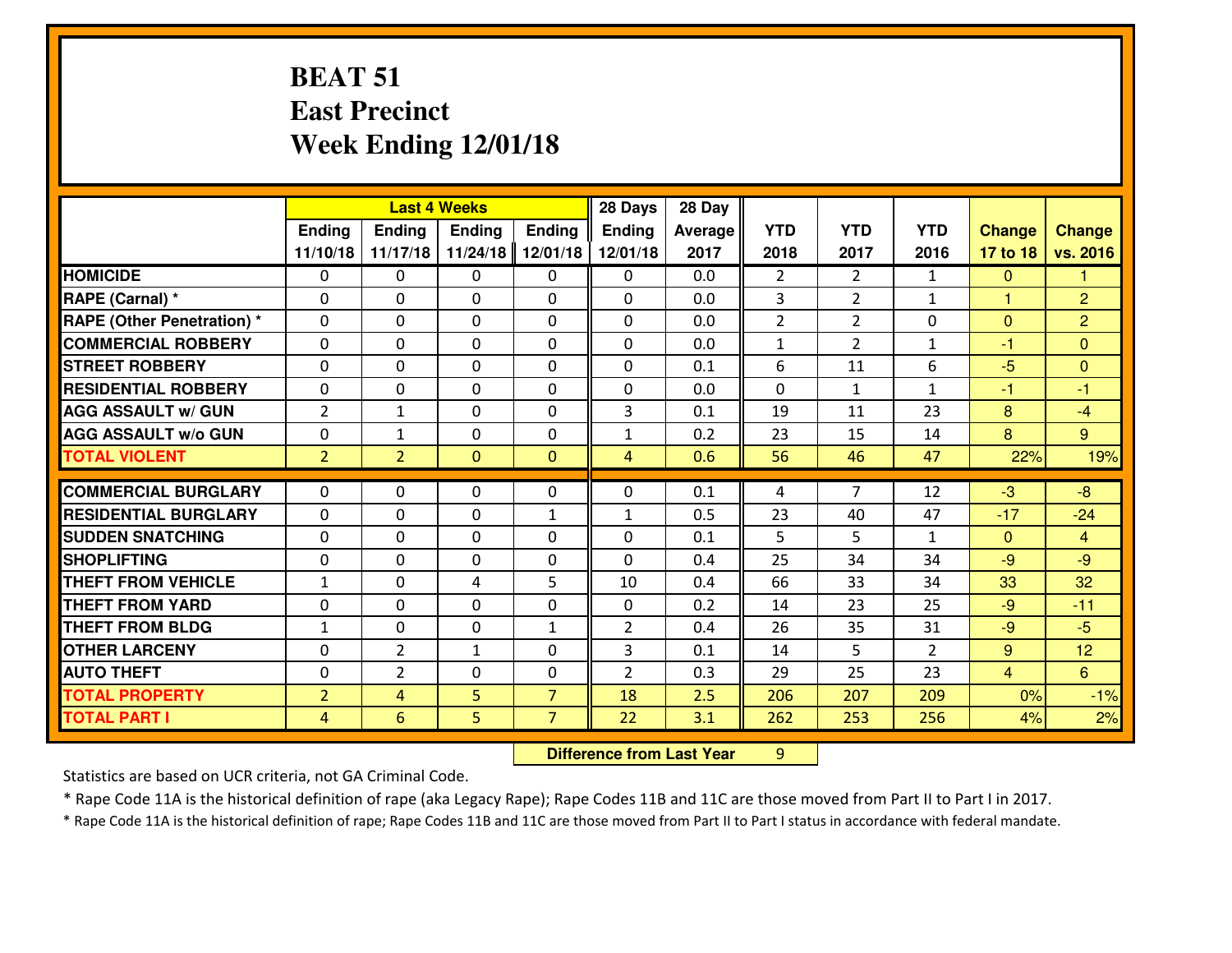### **BEAT 52 East PrecinctWeek Ending 12/01/18**

|                                  | <b>Last 4 Weeks</b> |                |                |                | 28 Days        | 28 Day  |                |                |                |                |                |
|----------------------------------|---------------------|----------------|----------------|----------------|----------------|---------|----------------|----------------|----------------|----------------|----------------|
|                                  | Ending              | <b>Ending</b>  | <b>Ending</b>  | Ending         | <b>Ending</b>  | Average | <b>YTD</b>     | <b>YTD</b>     | <b>YTD</b>     | <b>Change</b>  | <b>Change</b>  |
|                                  | 11/10/18            | 11/17/18       | 11/24/18       | 12/01/18       | 12/01/18       | 2017    | 2018           | 2017           | 2016           | 17 to 18       | vs. 2016       |
| <b>HOMICIDE</b>                  | $\Omega$            | 0              | 0              | 0              | $\Omega$       | 0.0     | 1              | $\Omega$       | 3              | -1             | $-2$           |
| RAPE (Carnal) *                  | $\Omega$            | 0              | $\Omega$       | $\Omega$       | $\Omega$       | 0.1     | 2              | $\mathbf{1}$   | $\mathbf{1}$   | $\mathbf{1}$   | 1              |
| <b>RAPE (Other Penetration)*</b> | 0                   | 0              | $\mathbf 0$    | 0              | 0              | 0.2     | 0              | $\overline{2}$ | $\mathbf{1}$   | $-2$           | $-1$           |
| <b>COMMERCIAL ROBBERY</b>        | 0                   | 0              | $\mathbf 0$    | 0              | 0              | 0.0     | $\mathbf{1}$   | 0              | 0              | $\mathbf{1}$   | $\overline{1}$ |
| <b>STREET ROBBERY</b>            | 0                   | 0              | $\mathbf 0$    | 0              | 0              | 1.1     | 5              | 13             | 20             | $-8$           | $-15$          |
| <b>RESIDENTIAL ROBBERY</b>       | $\Omega$            | 0              | $\mathbf 0$    | 0              | 0              | 0.3     | 0              | 4              | $\mathbf{1}$   | $-4$           | $-1$           |
| <b>AGG ASSAULT W/ GUN</b>        | 0                   | 0              | $\mathbf 0$    | 0              | 0              | 0.5     | 12             | 6              | 20             | $6\phantom{1}$ | $-8$           |
| <b>AGG ASSAULT W/o GUN</b>       | $\mathbf{1}$        | 0              | 0              | 0              | $\mathbf{1}$   | 1.2     | 15             | 15             | 10             | $\mathbf{0}$   | 5              |
| <b>TOTAL VIOLENT</b>             | $\mathbf{1}$        | $\overline{0}$ | $\overline{0}$ | $\mathbf{0}$   | $\mathbf{1}$   | 3.4     | 36             | 41             | 56             | $-12%$         | $-36%$         |
| <b>COMMERCIAL BURGLARY</b>       | $\mathbf{1}$        | 0              | $\mathbf{0}$   | 0              | $\mathbf{1}$   | 0.2     | 4              | $\overline{2}$ | $\overline{7}$ | 2              | $-3$           |
| <b>RESIDENTIAL BURGLARY</b>      | 4                   | 0              | 1              | 0              | 5              | 2.6     | 49             | 34             | 61             | 15             | $-12$          |
| <b>SUDDEN SNATCHING</b>          | $\mathbf{0}$        | $\mathbf{1}$   | $\mathbf 0$    | 0              | $\mathbf{1}$   | 0.3     | $\overline{2}$ | 4              | 0              | $-2$           | $\overline{2}$ |
| <b>SHOPLIFTING</b>               | 0                   | 0              | $\mathbf 0$    | 0              | $\Omega$       | 0.3     | $\overline{2}$ | 4              | $\overline{3}$ | $-2$           | $-1$           |
| <b>THEFT FROM VEHICLE</b>        | $\overline{3}$      | $\overline{2}$ | 5              | 0              | 10             | 7.2     | 55             | 90             | 56             | $-35$          | $-1$           |
| <b>THEFT FROM YARD</b>           | 0                   | 0              | $\mathbf 0$    | 0              | 0              | 1.8     | 17             | 22             | 18             | $-5$           | $-1$           |
| <b>THEFT FROM BLDG</b>           | 0                   | 0              | $\mathbf{1}$   | $\mathbf{0}$   | $\mathbf{1}$   | 1.3     | 18             | 15             | 30             | 3              | $-12$          |
| <b>OTHER LARCENY</b>             | 0                   | 0              | $\mathbf{1}$   | $\mathbf{1}$   | $\overline{2}$ | 0.5     | 11             | 6              | $\overline{7}$ | 5              | $\overline{4}$ |
| <b>AUTO THEFT</b>                | 0                   | 0              | $\mathbf 0$    | $\mathbf{1}$   | $\mathbf{1}$   | 2.5     | 26             | 28             | 28             | $-2$           | $-2$           |
| <b>TOTAL PROPERTY</b>            | 8                   | 3              | 8              | $\overline{2}$ | 21             | 16.6    | 184            | 205            | 210            | $-10%$         | $-12%$         |
| <b>TOTAL PART I</b>              | 9                   | $\overline{3}$ | 8              | $\overline{2}$ | 22             | 20.0    | 220            | 246            | 266            | $-11%$         | $-17%$         |

 **Difference from Last Year**-26

Statistics are based on UCR criteria, not GA Criminal Code.

\* Rape Code 11A is the historical definition of rape (aka Legacy Rape); Rape Codes 11B and 11C are those moved from Part II to Part I in 2017.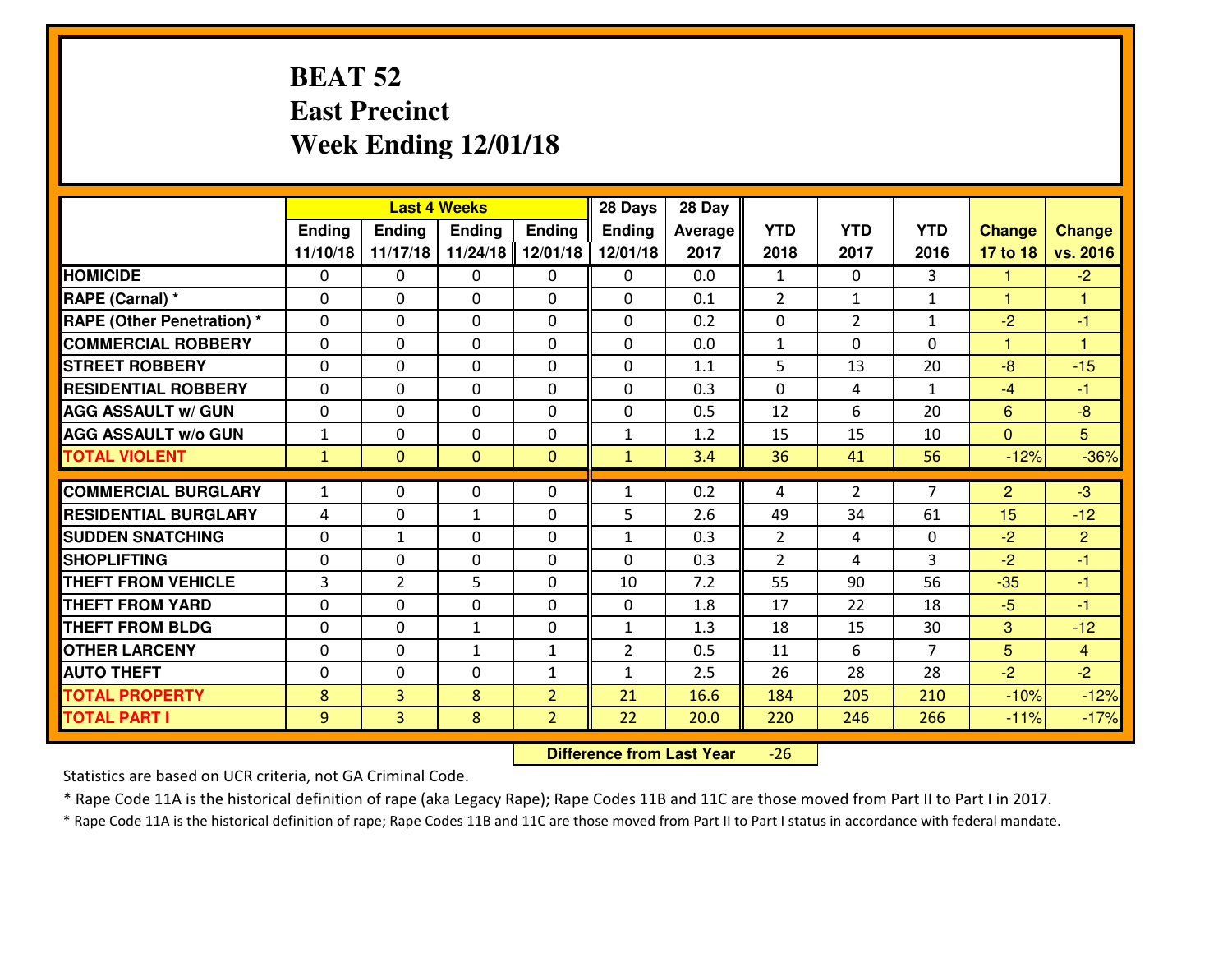### **BEAT 53 East PrecinctWeek Ending 12/01/18**

|                                   | <b>Last 4 Weeks</b> |                |               |               | 28 Days        | 28 Day         |                |                |                |                |                |
|-----------------------------------|---------------------|----------------|---------------|---------------|----------------|----------------|----------------|----------------|----------------|----------------|----------------|
|                                   | <b>Ending</b>       | Ending         | <b>Ending</b> | <b>Ending</b> | <b>Ending</b>  | <b>Average</b> | <b>YTD</b>     | <b>YTD</b>     | <b>YTD</b>     | <b>Change</b>  | <b>Change</b>  |
|                                   | 11/10/18            | 11/17/18       | 11/24/18      | 12/01/18      | 12/01/18       | 2017           | 2018           | 2017           | 2016           | 17 to 18       | vs. 2016       |
| <b>HOMICIDE</b>                   | $\Omega$            | 0              | $\mathbf{0}$  | $\Omega$      | $\mathbf{0}$   | 0.5            | $\mathbf{1}$   | $\overline{7}$ | $\mathbf{1}$   | $-6$           | $\Omega$       |
| RAPE (Carnal) *                   | $\Omega$            | 0              | $\mathbf{0}$  | $\Omega$      | 0              | 0.1            | $\overline{2}$ | $\mathbf{1}$   | $\overline{2}$ | $\mathbf{1}$   | $\Omega$       |
| <b>RAPE (Other Penetration) *</b> | $\Omega$            | 0              | $\mathbf{0}$  | $\Omega$      | 0              | 0.2            | $\mathbf{0}$   | 3              | 3              | $-3$           | $-3$           |
| <b>COMMERCIAL ROBBERY</b>         | $\mathbf{0}$        | 0              | $\Omega$      | 0             | $\Omega$       | 0.1            | $\Omega$       | $\mathbf{1}$   | $\mathbf{1}$   | $-1$           | $-1$           |
| <b>STREET ROBBERY</b>             | $\mathbf 0$         | 0              | $\mathbf 0$   | 0             | 0              | 0.3            | 6              | 4              | 14             | $\overline{2}$ | $-8$           |
| <b>RESIDENTIAL ROBBERY</b>        | $\mathbf 0$         | 0              | $\mathbf 0$   | 0             | 0              | 0.2            | $\mathbf 0$    | $\overline{2}$ | 4              | $-2$           | $-4$           |
| <b>AGG ASSAULT w/ GUN</b>         | $\mathbf 0$         | $\mathbf{1}$   | $\mathbf{1}$  | 0             | $\overline{2}$ | 1.7            | 18             | 21             | 15             | $-3$           | 3              |
| <b>AGG ASSAULT W/o GUN</b>        | $\mathbf 0$         | 0              | $\mathbf 0$   | 0             | 0              | 1.2            | 14             | 16             | 6              | $-2$           | 8              |
| <b>TOTAL VIOLENT</b>              | $\overline{0}$      | $\mathbf{1}$   | $\mathbf{1}$  | $\mathbf{0}$  | $\overline{2}$ | 4.3            | 41             | 55             | 46             | $-25%$         | $-11%$         |
|                                   |                     |                |               |               |                |                |                |                |                |                |                |
| <b>COMMERCIAL BURGLARY</b>        | $\mathbf 0$         | $\mathbf{0}$   | $\mathbf{0}$  | 0             | 0              | 0.1            | 4              | $\mathbf{1}$   | 3              | 3              | $\mathbf{1}$   |
| <b>RESIDENTIAL BURGLARY</b>       | $\mathbf 0$         | $\mathbf{1}$   | 3             | 3             | $\overline{7}$ | 2.5            | 46             | 31             | 88             | 15             | $-42$          |
| <b>SUDDEN SNATCHING</b>           | $\Omega$            | 0              | 0             | 0             | 0              | 0.2            | 3              | $\overline{2}$ | 4              | $\mathbf{1}$   | $-1$           |
| <b>SHOPLIFTING</b>                | $\mathbf 0$         | 0              | $\mathbf 0$   | 0             | 0              | 0.1            | 11             | $\mathbf{1}$   | 4              | 10             | $\overline{7}$ |
| <b>THEFT FROM VEHICLE</b>         | $\mathbf{1}$        | $\mathbf{1}$   | $\Omega$      | $\Omega$      | $\overline{2}$ | 6.3            | 56             | 80             | 65             | $-24$          | $-9$           |
| <b>THEFT FROM YARD</b>            | $\mathbf{1}$        | 0              | $\mathbf{1}$  | $\mathbf{1}$  | 3              | 2.2            | 32             | 27             | 21             | 5              | 11             |
| <b>THEFT FROM BLDG</b>            | $\mathbf{1}$        | $\mathbf{1}$   | $\mathbf 0$   | 0             | $\overline{2}$ | 4.4            | 30             | 55             | 65             | $-25$          | $-35$          |
| <b>OTHER LARCENY</b>              | $\mathbf 0$         | 1              | $\mathbf{0}$  | $\mathbf{1}$  | $\overline{2}$ | 0.3            | 13             | 4              | $\mathbf{1}$   | 9              | 12             |
| <b>AUTO THEFT</b>                 | $\mathbf 0$         | $\overline{2}$ | $\mathbf{0}$  | 0             | $\overline{2}$ | 2.7            | 30             | 30             | 35             | $\overline{0}$ | $-5$           |
| <b>TOTAL PROPERTY</b>             | $\overline{3}$      | 6              | 4             | 5             | 18             | 18.7           | 225            | 231            | 286            | $-3%$          | $-21%$         |
| <b>TOTAL PART I</b>               | 3 <sup>1</sup>      | $\overline{7}$ | 5             | 5             | 20             | 23.0           | 266            | 286            | 332            | $-7%$          | $-20%$         |

 **Difference from Last Year**-20

Statistics are based on UCR criteria, not GA Criminal Code.

\* Rape Code 11A is the historical definition of rape (aka Legacy Rape); Rape Codes 11B and 11C are those moved from Part II to Part I in 2017.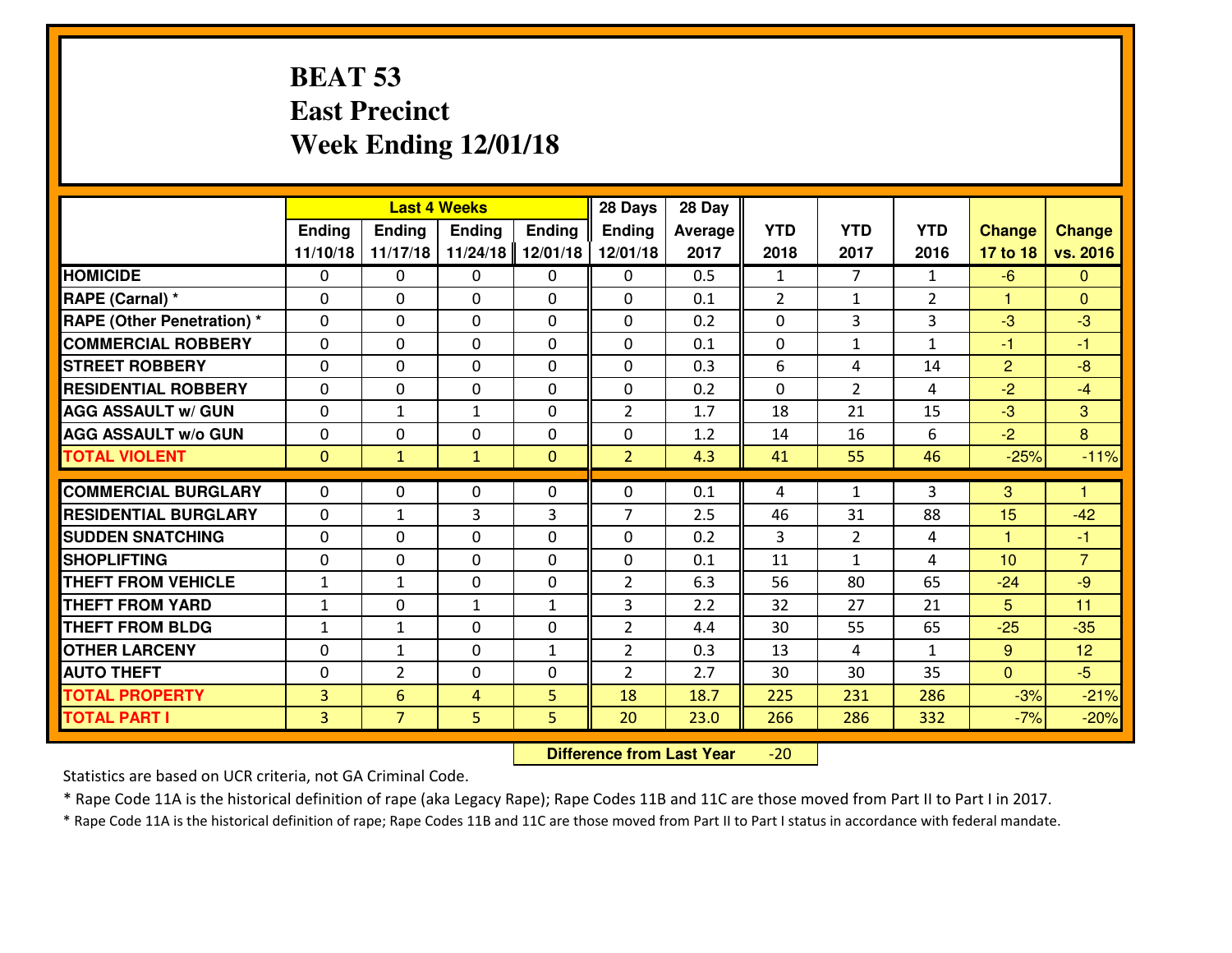### **BEAT 54 East PrecinctWeek Ending 12/01/18**

|                                   | <b>Last 4 Weeks</b> |                |                |                | 28 Days        | 28 Day  |            |              |                |                |                |
|-----------------------------------|---------------------|----------------|----------------|----------------|----------------|---------|------------|--------------|----------------|----------------|----------------|
|                                   | <b>Ending</b>       | Ending         | <b>Ending</b>  | <b>Ending</b>  | <b>Ending</b>  | Average | <b>YTD</b> | <b>YTD</b>   | <b>YTD</b>     | <b>Change</b>  | <b>Change</b>  |
|                                   | 11/10/18            | 11/17/18       | 11/24/18       | 12/01/18       | 12/01/18       | 2017    | 2018       | 2017         | 2016           | 17 to 18       | vs. 2016       |
| <b>HOMICIDE</b>                   | $\mathbf{1}$        | 0              | $\Omega$       | $\Omega$       | $\mathbf{1}$   | 0.2     | 5          | 3            | $\mathbf{1}$   | $\overline{2}$ | $\overline{4}$ |
| RAPE (Carnal) *                   | $\Omega$            | 0              | $\Omega$       | $\Omega$       | 0              | 0.1     | 1          | $\mathbf{1}$ | $\mathbf{1}$   | $\Omega$       | $\Omega$       |
| <b>RAPE (Other Penetration) *</b> | $\Omega$            | 0              | $\mathbf{0}$   | 0              | $\Omega$       | 0.1     | 1          | $\mathbf{1}$ | $\mathbf{1}$   | $\Omega$       | $\mathbf{0}$   |
| <b>COMMERCIAL ROBBERY</b>         | $\mathbf 0$         | 0              | $\mathbf 0$    | 0              | 0              | 0.9     | 4          | 14           | 6              | $-10$          | $-2$           |
| <b>STREET ROBBERY</b>             | $\mathbf 0$         | $\mathbf{1}$   | $\mathbf 0$    | 0              | $\mathbf{1}$   | 0.8     | 11         | 11           | 21             | $\mathbf{0}$   | $-10$          |
| <b>RESIDENTIAL ROBBERY</b>        | $\mathbf 0$         | 0              | $\mathbf 0$    | 0              | 0              | 0.0     | 2          | $\Omega$     | 4              | $\overline{2}$ | $-2$           |
| <b>AGG ASSAULT W/ GUN</b>         | $\mathbf 0$         | 1              | $\mathbf{1}$   | 0              | $\overline{2}$ | 1.1     | 15         | 15           | 19             | $\mathbf{0}$   | $-4$           |
| <b>AGG ASSAULT W/o GUN</b>        | $\mathbf 0$         | 0              | $\mathbf{1}$   | 0              | $\mathbf{1}$   | 0.8     | 16         | 14           | 9              | $\overline{2}$ | $\overline{7}$ |
| <b>TOTAL VIOLENT</b>              | $\mathbf{1}$        | $\overline{2}$ | $\overline{2}$ | $\mathbf{0}$   | 5              | 4.0     | 55         | 59           | 62             | $-7%$          | $-11%$         |
|                                   | $\Omega$            |                | $\Omega$       |                | $\Omega$       |         |            |              |                | $-7$           |                |
| <b>COMMERCIAL BURGLARY</b>        |                     | 0              |                | 0              |                | 0.7     | 2          | 9            | 13             |                | $-11$          |
| <b>RESIDENTIAL BURGLARY</b>       | $\overline{2}$      | $\mathbf{1}$   | $\mathbf 0$    | $\mathbf{1}$   | 4              | 5.1     | 55         | 71           | 95             | $-16$          | $-40$          |
| <b>SUDDEN SNATCHING</b>           | $\Omega$            | 0              | $\mathbf 0$    | 0              | 0              | 0.1     | $\Omega$   | $\mathbf{1}$ | $\overline{2}$ | $-1$           | $-2$           |
| <b>SHOPLIFTING</b>                | $\mathbf 0$         | 0              | $\mathbf{1}$   | 0              | $\mathbf{1}$   | 5.0     | 58         | 58           | 71             | $\overline{0}$ | $-13$          |
| <b>THEFT FROM VEHICLE</b>         | $\mathbf{1}$        | $\mathbf{1}$   | 3              | 4              | 9              | 5.3     | 62         | 73           | 63             | $-11$          | $-1$           |
| <b>THEFT FROM YARD</b>            | $\overline{2}$      | 0              | $\mathbf{1}$   | $\overline{2}$ | 5              | 2.3     | 35         | 27           | 22             | 8              | 13             |
| <b>THEFT FROM BLDG</b>            | $\mathbf 0$         | 0              | $\mathbf 0$    | 0              | 0              | 2.3     | 28         | 32           | 46             | $-4$           | $-18$          |
| <b>OTHER LARCENY</b>              | $\mathbf 0$         | 0              | $\mathbf 0$    | 0              | 0              | 0.2     | 13         | 4            | 6              | 9              | $\overline{7}$ |
| <b>AUTO THEFT</b>                 | $\mathbf{1}$        | 0              | $\mathbf{0}$   | 0              | $\mathbf{1}$   | 1.9     | 31         | 32           | 41             | $-1$           | $-10$          |
| <b>TOTAL PROPERTY</b>             | 6                   | $\overline{2}$ | 5              | $\overline{7}$ | 20             | 22.9    | 284        | 307          | 359            | $-7%$          | $-21%$         |
| <b>TOTAL PART I</b>               | $\overline{7}$      | $\overline{4}$ | $\overline{7}$ | $\overline{7}$ | 25             | 26.8    | 339        | 366          | 421            | $-7%$          | $-19%$         |

 **Difference from Last Year**-27

Statistics are based on UCR criteria, not GA Criminal Code.

\* Rape Code 11A is the historical definition of rape (aka Legacy Rape); Rape Codes 11B and 11C are those moved from Part II to Part I in 2017.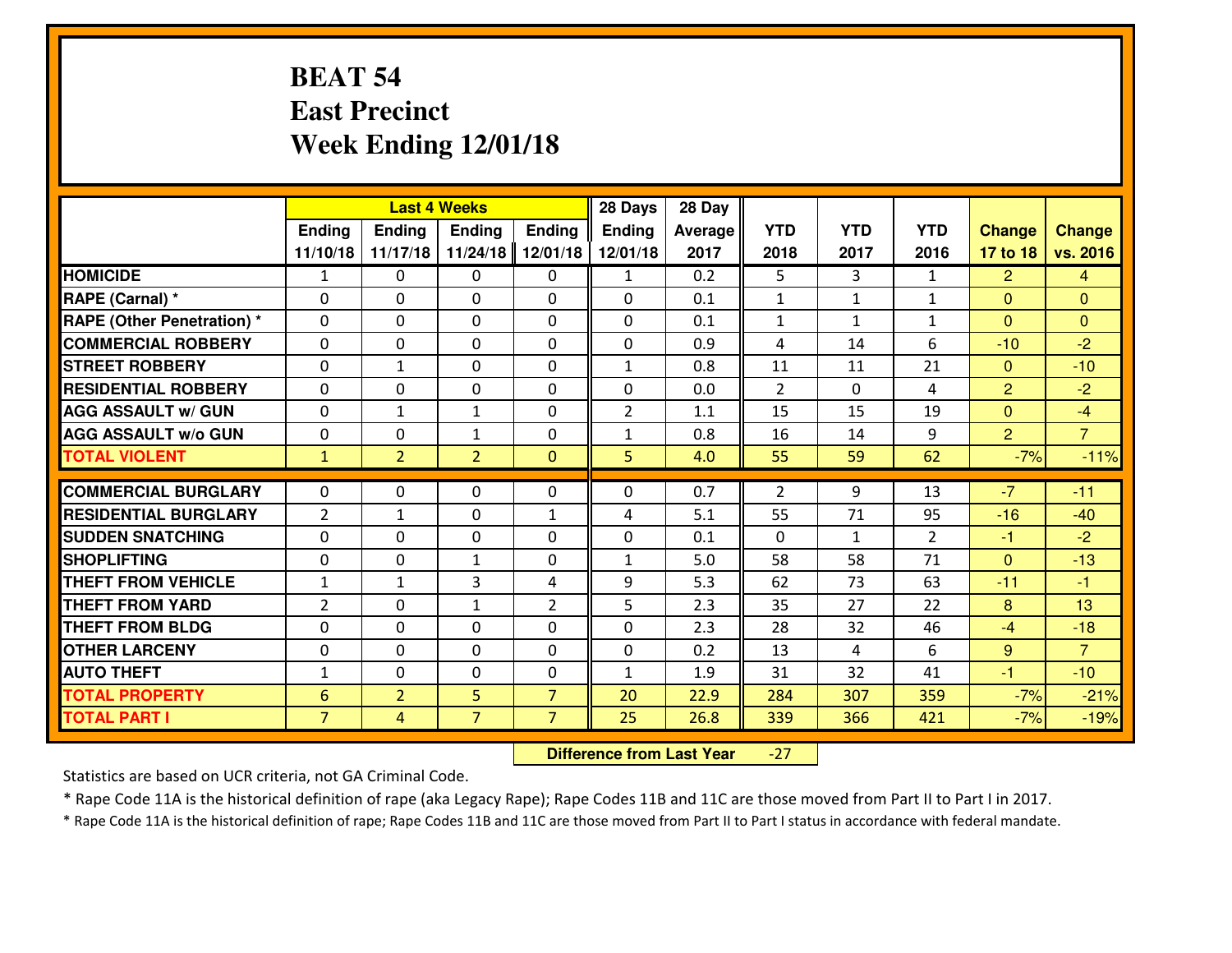### **BEAT 55 East PrecinctWeek Ending 12/01/18**

|                                  | <b>Last 4 Weeks</b> |                |                |                | 28 Days        | 28 Day  |                |                |              |                |                |
|----------------------------------|---------------------|----------------|----------------|----------------|----------------|---------|----------------|----------------|--------------|----------------|----------------|
|                                  | <b>Ending</b>       | Ending         | <b>Ending</b>  | <b>Ending</b>  | <b>Ending</b>  | Average | <b>YTD</b>     | <b>YTD</b>     | <b>YTD</b>   | <b>Change</b>  | <b>Change</b>  |
|                                  | 11/10/18            | 11/17/18       | 11/24/18       | 12/01/18       | 12/01/18       | 2017    | 2018           | 2017           | 2016         | 17 to 18       | vs. 2016       |
| <b>HOMICIDE</b>                  | $\mathbf{0}$        | 0              | $\mathbf{0}$   | 0              | 0              | 0.0     | 1              | $\Omega$       | 0            | 1              | 1              |
| RAPE (Carnal) *                  | $\Omega$            | 0              | $\mathbf{0}$   | $\Omega$       | $\Omega$       | 0.0     | $\mathbf{0}$   | $\mathbf{1}$   | $\mathbf{1}$ | $-1$           | $-1$           |
| <b>RAPE (Other Penetration)*</b> | $\mathbf{0}$        | 0              | $\mathbf{0}$   | 0              | $\Omega$       | 0.0     | $\mathbf{0}$   | $\Omega$       | $\mathbf{1}$ | $\Omega$       | $-1$           |
| <b>COMMERCIAL ROBBERY</b>        | $\mathbf{1}$        | $\Omega$       | $\mathbf 0$    | $\Omega$       | $\mathbf{1}$   | 1.0     | $\mathbf{1}$   | 11             | 4            | $-10$          | $-3$           |
| <b>STREET ROBBERY</b>            | 0                   | 0              | $\mathbf 0$    | 0              | 0              | 0.2     | 4              | $\mathbf{1}$   | 6            | 3              | $-2$           |
| <b>RESIDENTIAL ROBBERY</b>       | $1\,$               | 0              | $\mathbf 0$    | 0              | $\mathbf{1}$   | 0.0     | $\mathbf{1}$   | $\mathbf{1}$   | 0            | $\overline{0}$ | $\overline{1}$ |
| <b>AGG ASSAULT w/ GUN</b>        | $\overline{2}$      | 0              | $\mathbf 0$    | $\mathbf{1}$   | 3              | 0.5     | 12             | 5              | 6            | $\overline{7}$ | 6              |
| <b>AGG ASSAULT w/o GUN</b>       | 0                   | 0              | $\mathbf 0$    | $\Omega$       | 0              | 0.5     | 4              | $\overline{2}$ | 5            | $\overline{2}$ | $-1$           |
| <b>TOTAL VIOLENT</b>             | $\overline{4}$      | $\overline{0}$ | $\mathbf{0}$   | $\overline{1}$ | 5              | 2.2     | 23             | 21             | 23           | 10%            | 0%             |
|                                  |                     |                |                |                |                |         |                |                |              |                |                |
| <b>COMMERCIAL BURGLARY</b>       | $\mathbf{1}$        | 0              | $\mathbf{0}$   | 0              | $\mathbf{1}$   | 0.3     | 4              | 4              | 14           | $\Omega$       | $-10$          |
| <b>RESIDENTIAL BURGLARY</b>      | 0                   | 0              | $\mathbf 0$    | 0              | 0              | 3.4     | 19             | 45             | 51           | $-26$          | $-32$          |
| <b>SUDDEN SNATCHING</b>          | 0                   | 0              | $\mathbf 0$    | $\Omega$       | 0              | 0.2     | 3              | 4              | $\mathbf{1}$ | $-1$           | $\overline{2}$ |
| <b>SHOPLIFTING</b>               | 3                   | 1              | 4              | 7              | 15             | 13.8    | 179            | 186            | 121          | $-7$           | 58             |
| <b>THEFT FROM VEHICLE</b>        | $\overline{2}$      | $\Omega$       | $\mathbf 0$    | $\Omega$       | $\overline{2}$ | 4.1     | 50             | 51             | 63           | $-1$           | $-13$          |
| <b>THEFT FROM YARD</b>           | 0                   | 0              | $\mathbf 0$    | $\Omega$       | 0              | 1.5     | 20             | 17             | 19           | 3              | $\overline{1}$ |
| <b>THEFT FROM BLDG</b>           | $\mathbf{1}$        | 0              | $\mathbf 0$    | 0              | $\mathbf{1}$   | 1.5     | 18             | 17             | 34           | $\mathbf{1}$   | $-16$          |
| <b>OTHER LARCENY</b>             | $\mathbf{0}$        | $\mathbf{1}$   | $\mathbf{0}$   | $\Omega$       | 1              | 0.6     | $\overline{7}$ | 7              | $\mathbf{1}$ | $\mathbf{0}$   | 6              |
| <b>AUTO THEFT</b>                | $\mathbf{1}$        | 0              | $\mathbf 0$    | 0              | 1              | 1.7     | 18             | 15             | 30           | 3              | $-12$          |
| <b>TOTAL PROPERTY</b>            | 8                   | $\overline{2}$ | 4              | $\overline{7}$ | 21             | 27.2    | 318            | 346            | 334          | $-8%$          | $-5%$          |
| <b>TOTAL PART I</b>              | 12                  | $\overline{2}$ | $\overline{4}$ | 8              | 26             | 29.4    | 341            | 367            | 357          | $-7%$          | $-4%$          |

 **Difference from Last Year**-26

Statistics are based on UCR criteria, not GA Criminal Code.

\* Rape Code 11A is the historical definition of rape (aka Legacy Rape); Rape Codes 11B and 11C are those moved from Part II to Part I in 2017.